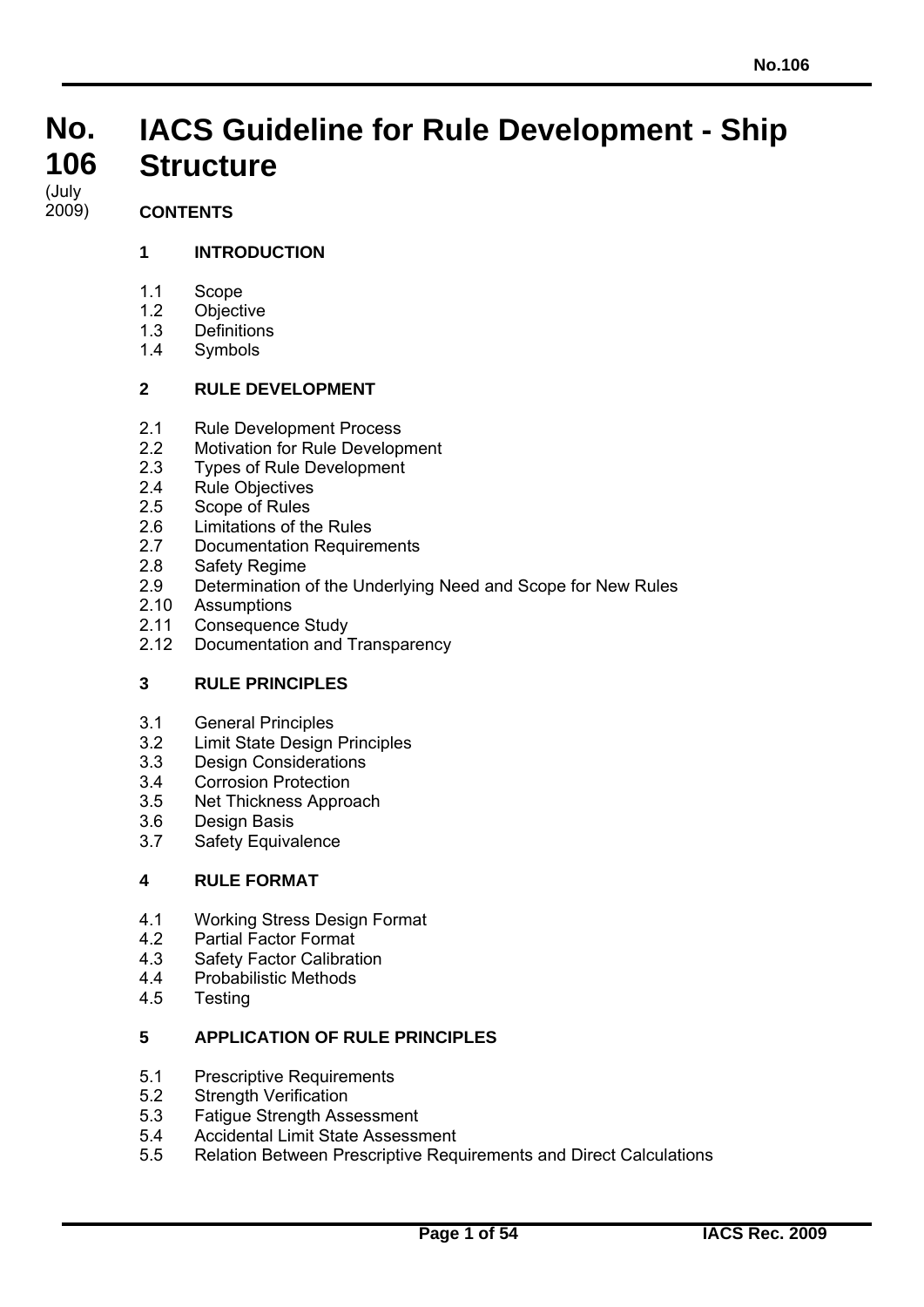# **6 LOAD ASSESSMENT**

- 6.1 Introduction<br>6.2 Load Scena
- **Load Scenarios**
- 6.3 Load Categorization<br>6.4 Operational Loads
- **Operational Loads**
- 6.5 Static Local Loads
- 6.6 Static Global Loads
- 6.7 Miscellaneous Loads<br>6.8 Environmental Loads
- 6.8 Environmental Loads
- 6.9 Characteristic Load Values
- 6.10 Design Load Combinations

# **7 STRENGTH ASSESSMENT**

- 7.1 Structural Member Categorization
- 7.2 Structural Strength Categorization<br>7.3 Characteristic Value of Material an
- 7.3 Characteristic Value of Material and Geometrical Properties
- 7.4 Failure Modes to be Assessed<br>7.5 Structural Response Assessme
- Structural Response Assessment

# **8 CAPACITY ASSESSMENT**

- 8.1 Capacity Models for Yielding
- 8.2 Capacity Models for Buckling<br>8.3 Capacity Models for Plastic C
- 8.3 Capacity Models for Plastic Collapse

# **9 MATERIALS, WELDING AND FABRICATION**

- 9.1 General
- 9.2 Material
- 9.3 Fabrication
- 9.4 Welding

# **10 SHIP IN OPERATION REQUIREMENTS**

# **APPENDIX**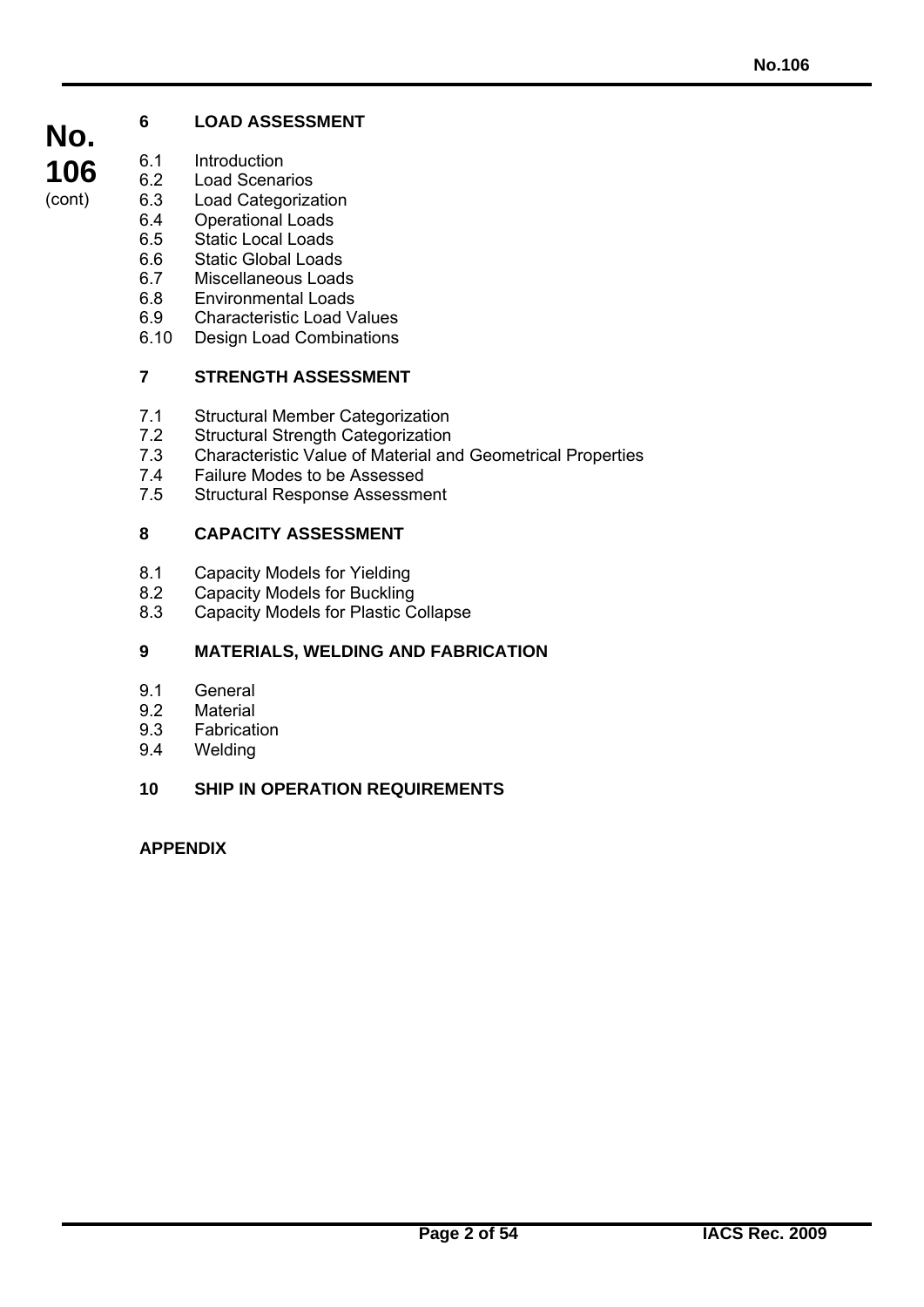# **1 INTRODUCTION**

# **1.1 Scope**

This guideline is applicable for development of newbuilding structural rules for displacementtype ships intended for worldwide, unrestricted operation. No distinction is made with respect to different ship types, but the effect of various ship characteristics such as length, hull shape, and speed on rule requirements are discussed. The guideline is mainly intended to be used for development of new structural rules. For updating and further development of existing rules, parts of the guideline can be used, as considered relevant in each case.

The guideline provides principles and recommendations to be followed during the rule development process, as well as general requirements that should be incorporated in the rules that are being developed.

In this guideline, the term "rules" is used to signify Ship Structure Rules as issued by Class Societies.

# **1.2 Objective**

The objective of this guideline is to form a common basis for development of ship structural rules, by specifying general principles to be followed in the rule development process, as well as general design principles and requirements that should be incorporated into the rules. Having a common basis for rule development ensure that a systematic and unified process is being followed in the rule development, and will contribute to consistency and transparency of the rule requirements.

In this guideline it is assumed that the decision to develop the new rules has already been taken, and the guideline therefore does not include procedures and specifications for the decision-making process related to whether new rules are needed or not.

The guideline should be used to support new rule development, and is made with a view that the rules should be in compliance with the International Maritime Organization's Goal-Based New Ship Construction Standards (IMO GBS), Tier I and Tier II.

# **1.3 Definitions**

 $\overline{a}$ 

A list of terms used in this guideline is given in the following:

| Abnormal loads          | Extreme loads with a return period significantly larger than that<br>assumed for the ULS condition, or special environmental<br>phenomena.                                                                                                                                             |
|-------------------------|----------------------------------------------------------------------------------------------------------------------------------------------------------------------------------------------------------------------------------------------------------------------------------------|
| Accident                | An unintended event involving fatality, injury, ship loss or damage,<br>other property loss or damage, or environmental damage.                                                                                                                                                        |
| Capacity                | The structural strength related to a certain failure mode.                                                                                                                                                                                                                             |
| Characteristic load     | The reference value of the load to be used in the determination of<br>load effects. For environmental loads, it is normally based upon a<br>defined fractile in the upper end of the distribution function for the<br>load. For operational loads, it is normally the expected values. |
| Characteristic capacity | The reference value of structural strength to be used in the<br>determination of the design strength. Normally based upon a defined                                                                                                                                                    |

**No. 106**  (cont)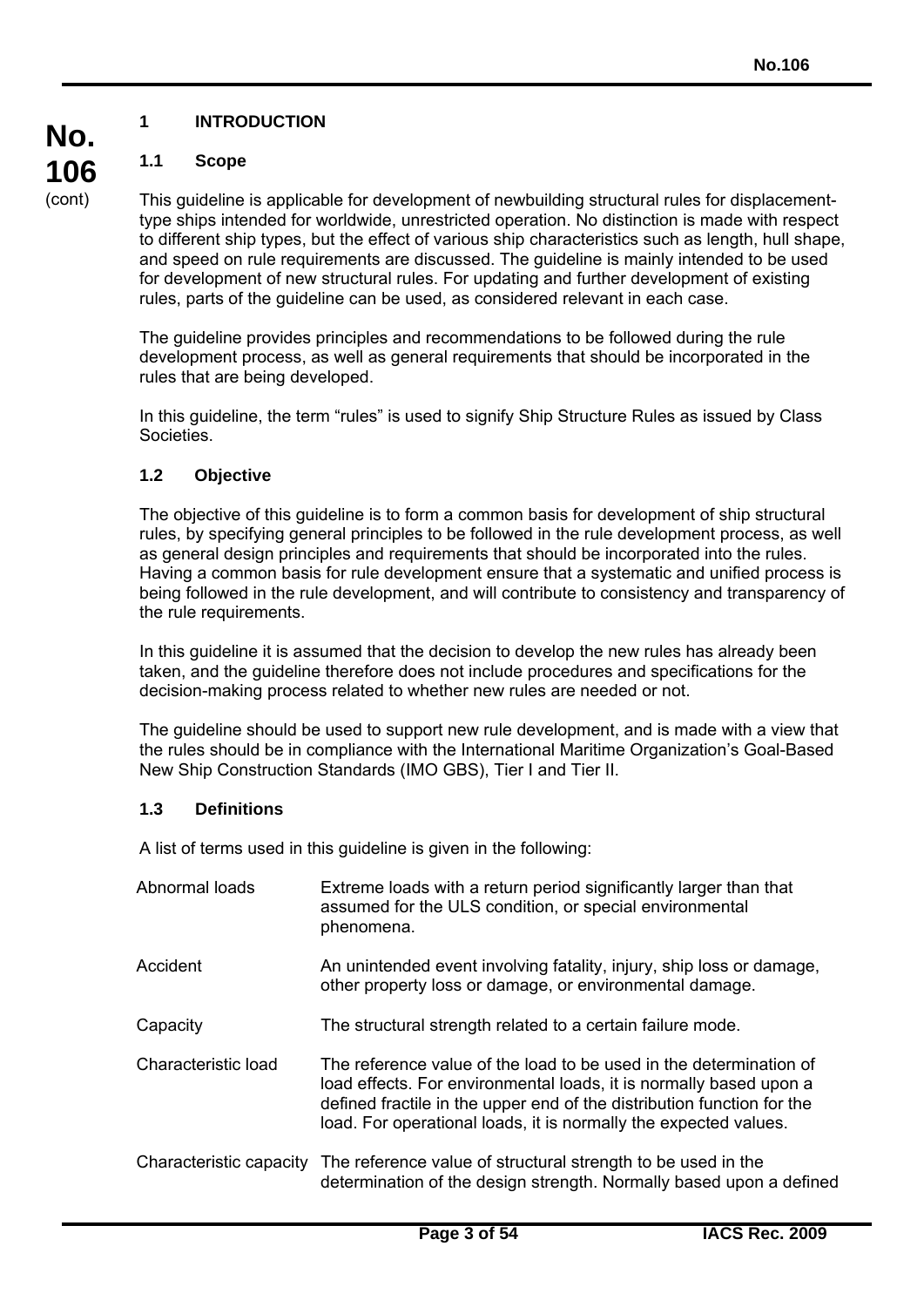| No.           |                                          | fractile in the lower end of the distribution function for the resistance.                                                                                                                                                                                                                                                                                                                                                                                                               |
|---------------|------------------------------------------|------------------------------------------------------------------------------------------------------------------------------------------------------------------------------------------------------------------------------------------------------------------------------------------------------------------------------------------------------------------------------------------------------------------------------------------------------------------------------------------|
| 106<br>(cont) | Characteristic material<br>strength      | The reference value of material strength to be used in the<br>determination of the design strength. Normally taken as a specified<br>minimum value, or based upon a defined fractile in the lower end of<br>the distribution function for the material strength.                                                                                                                                                                                                                         |
|               | Characteristic value                     | The representative value associated with a prescribed probability of<br>not being unfavourably exceeded during some reference period.                                                                                                                                                                                                                                                                                                                                                    |
|               | Coating                                  | Protective material applied to steel surfaces for prevention of<br>corrosion.                                                                                                                                                                                                                                                                                                                                                                                                            |
|               | Consequence                              | The outcome of an event.                                                                                                                                                                                                                                                                                                                                                                                                                                                                 |
|               | Corrosion addition                       | Additional thickness added during design to compensate for<br>anticipated reduction in thickness during operation.                                                                                                                                                                                                                                                                                                                                                                       |
|               | Design life                              | The design life is the nominal period that the ship is assumed to be<br>exposed to operating and/or environmental conditions. The design<br>life is used to select the appropriate design parameters for<br>development of the rule requirements. The ship's actual service life,<br>i.e. the time from start to end of the ship's operational phase, may be<br>longer or shorter depending on the actual operating conditions and<br>maintenance of the ship throughout its life cycle. |
|               | Design load                              | A load that is used during design which includes some margin to<br>account for uncertainties. The degree of margin included in the<br>design load may vary depending on the margins included in the<br>criteria elsewhere to account for modelling techniques and/or final<br>acceptance criteria. Many times the design load is associated with<br>the characteristic load.                                                                                                             |
|               | Dynamic load                             | A load that is time-varying.                                                                                                                                                                                                                                                                                                                                                                                                                                                             |
|               | Environmental<br>condition               | The meteorological and oceanographic condition describing the<br>environment: waves, wind, current, temperature, sea water level,<br>tide, ice. The wave environmental condition is typically described by<br>a wave scatter diagram.                                                                                                                                                                                                                                                    |
|               | <b>Environmental loads</b>               | Dynamic loads occurring due to external influences, such as waves,<br>wind, current, etc.                                                                                                                                                                                                                                                                                                                                                                                                |
|               | Failure mode                             | A certain type of structural failure, such as buckling, yielding, etc.                                                                                                                                                                                                                                                                                                                                                                                                                   |
|               | Fatigue                                  | Degradation of material caused by cyclic loading.                                                                                                                                                                                                                                                                                                                                                                                                                                        |
|               | <b>Formal Safety</b><br>Assessment (FSA) | A structured and systematic methodology, aimed at enhancing<br>maritime safety, including protection of life, health, the marine<br>environment and property, by using risk analysis and cost benefit<br>assessment.                                                                                                                                                                                                                                                                     |
|               | Frequency                                | The number of occurrences per unit time (e.g. per year).                                                                                                                                                                                                                                                                                                                                                                                                                                 |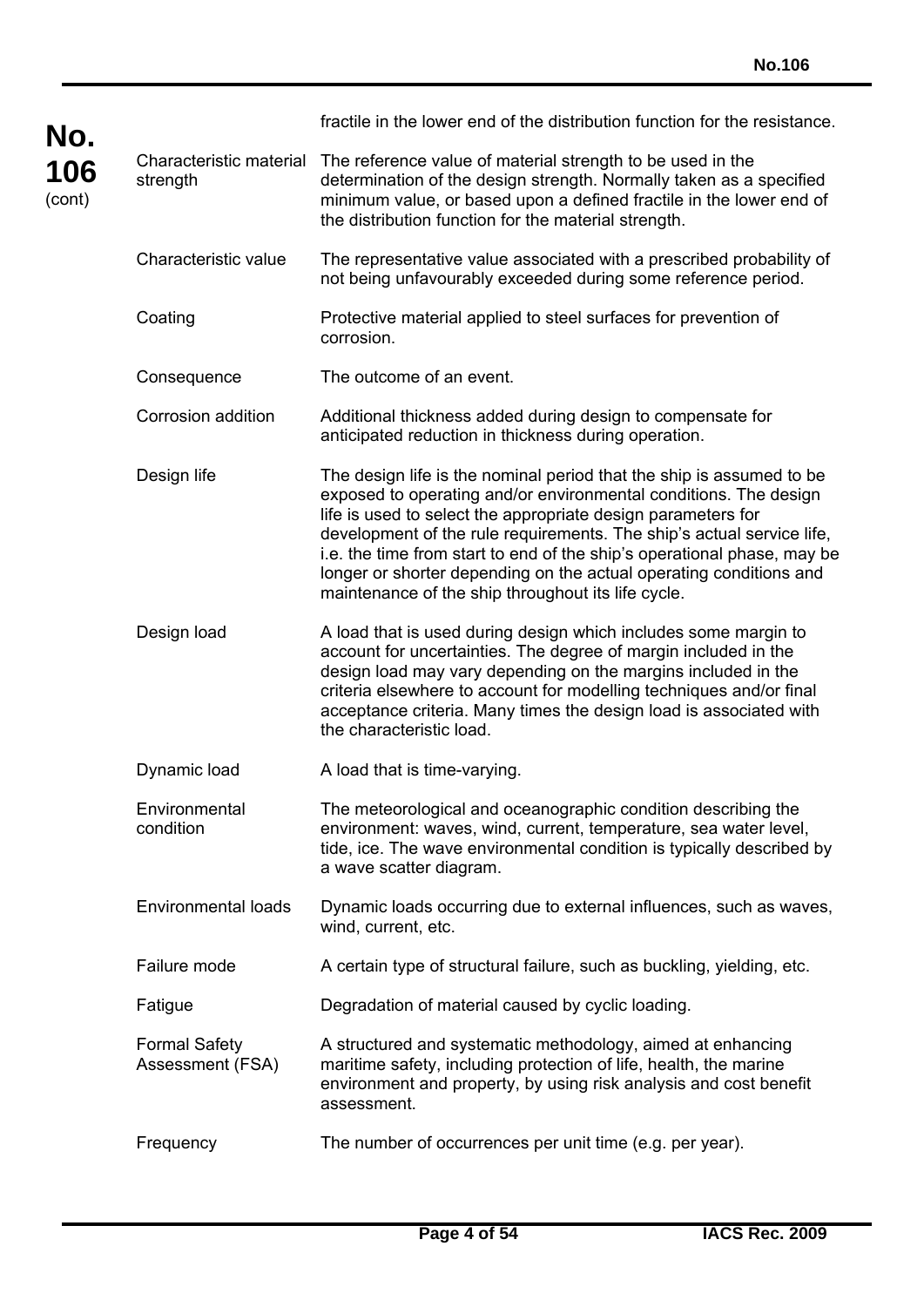| No.<br>106<br>(cont) | Global load                           | Load acting on the global level of the structure; for the hull girder -<br>such as hull girder bending moment and shear force; for a cargo<br>hold – such as the load acting on the overall bottom, side or<br>bulkhead. |
|----------------------|---------------------------------------|--------------------------------------------------------------------------------------------------------------------------------------------------------------------------------------------------------------------------|
|                      | Hazard                                | A potential to threaten human life, health, property or the<br>environment.                                                                                                                                              |
|                      | Hull girder                           | The considered effective whole ship structure, often idealized by a<br>simple beam denoted the hull girder.                                                                                                              |
|                      | Impact load                           | Load acting over a time period that is shorter than the natural period<br>of the system that the load is acting on.                                                                                                      |
|                      | Load combination                      | A combination of different loads and load effects, such as<br>combination of static and dynamic loads, and local and global loads.                                                                                       |
|                      | Loading condition                     | A specification of operational loads for a certain distribution of<br>deadweight (cargo, ballast, fuel, etc.).                                                                                                           |
|                      | Load scenarios                        | Relevant scenarios that the ship may encounter, such as seagoing,<br>harbour, loading, etc.                                                                                                                              |
|                      | <b>Limit State</b>                    | A state beyond which the structure no longer satisfies the<br>requirements. The following categories of limit states are relevant for<br>structures:                                                                     |
|                      |                                       | - ULS (ultimate limit states)<br>- FLS (fatigue limit states)<br>- ALS (accidental limit states)<br>- SLS (serviceability limit states)                                                                                  |
|                      | Local load                            | Load acting on local structural members, such as sea pressure and<br>internal tank pressure.                                                                                                                             |
|                      | Local support<br>members              | Local stiffening members which only influence the structural integrity<br>of a plate panel.                                                                                                                              |
|                      | Minimum yield stress                  | The minimum yield strength prescribed by the rules.                                                                                                                                                                      |
|                      | Operational loads                     | Loads occurring as a result of operation and handling of the ship,<br>both static and environmental.                                                                                                                     |
|                      | Primary support<br>members            | Main structural members such as girders and stringers, which<br>ensure the overall structural integrity of the hull envelope and<br>internal subdivision boundaries.                                                     |
|                      | <b>Partial Factor Format</b><br>(PFF) | Design format where uncertainties in load and resistance are<br>accounted for by separate partial safety factors.                                                                                                        |
|                      | Redundancy                            | The ability of the structure to maintain its function when failure of a<br>structural member has occurred.                                                                                                               |
|                      | Reliability                           | The ability of a structure to perform its function without failure during<br>a specified time interval (=1-failure probability).                                                                                         |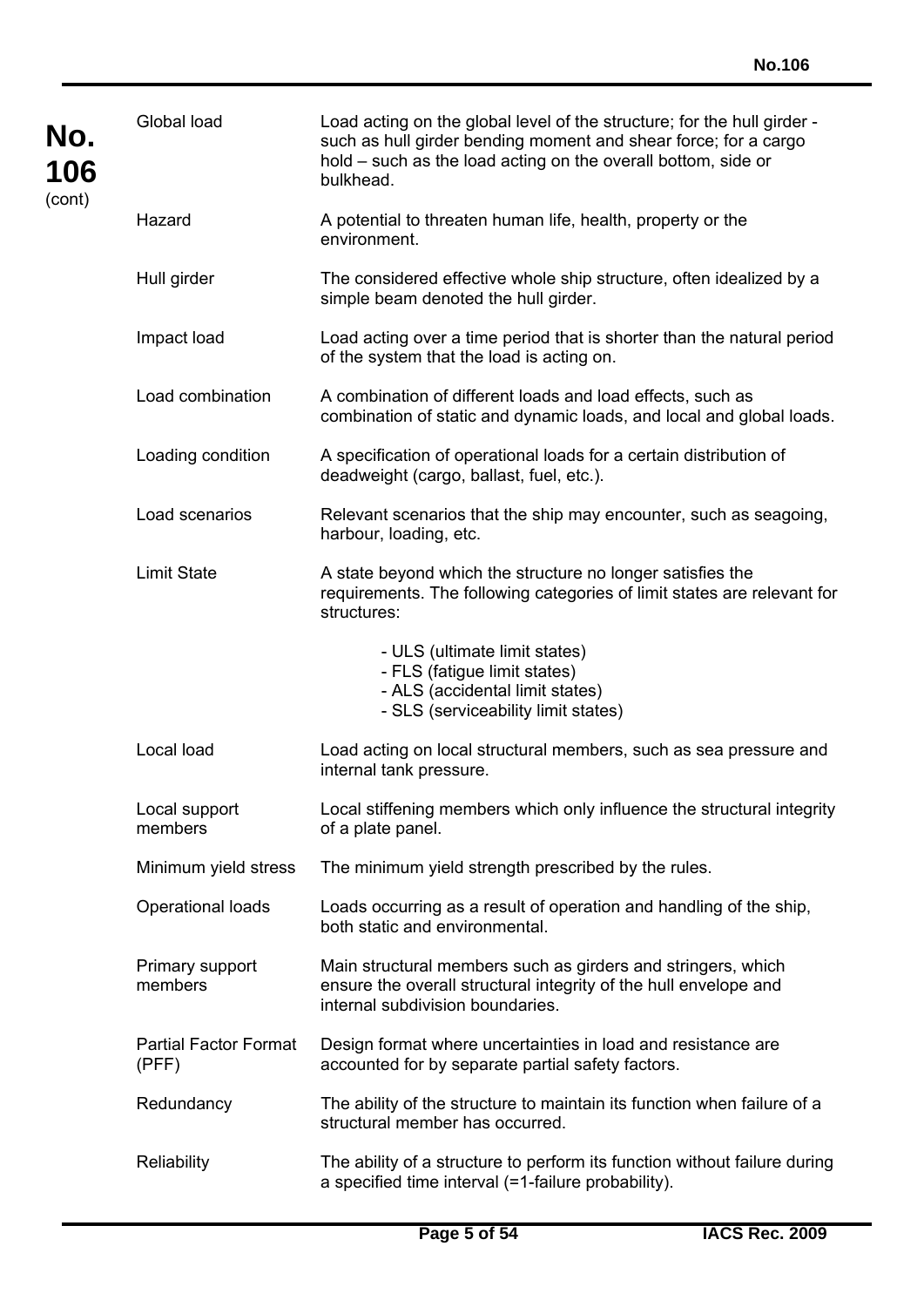| No.            | <b>Renewal thickness</b>                                                                                                                    |                                                                                                                                                                                                                       | Thickness at which renewal is required.                                                                                                               |
|----------------|---------------------------------------------------------------------------------------------------------------------------------------------|-----------------------------------------------------------------------------------------------------------------------------------------------------------------------------------------------------------------------|-------------------------------------------------------------------------------------------------------------------------------------------------------|
| 106<br>(cont)  | Resistance                                                                                                                                  |                                                                                                                                                                                                                       | Capacity of a structural member to withstand loads without<br>mechanical failure e.g. bending resistance, buckling resistance,<br>tension resistance. |
|                | Response                                                                                                                                    |                                                                                                                                                                                                                       | Effect of loads acting on the structure, such as motion, displacement<br>or stress.                                                                   |
|                | <b>Risk</b>                                                                                                                                 |                                                                                                                                                                                                                       | The combination of the frequency and the severity of the<br>consequence.                                                                              |
|                | Safety factor                                                                                                                               |                                                                                                                                                                                                                       | A factor that is used to modify the characteristic load or resistance to<br>account for uncertainties in the method and statistical variation.        |
|                | (SLA)                                                                                                                                       |                                                                                                                                                                                                                       | Safety Level Approach A risk-based approach where rules are developed by considering<br>certain target safety levels for the relevant limit states.   |
|                | Slamming load                                                                                                                               |                                                                                                                                                                                                                       | Impact load caused by the external sea pressure.                                                                                                      |
|                | Sloshing load                                                                                                                               |                                                                                                                                                                                                                       | Load occurring due to liquid motion in partly filled tanks.                                                                                           |
|                | Specified value                                                                                                                             |                                                                                                                                                                                                                       | The value of a parameter which is considered as fixed, i.e. without a<br>statistical variation. Sometimes also referred to as nominal value.          |
|                | Static load<br>Stillwater loads<br>Strength                                                                                                 |                                                                                                                                                                                                                       | A load that is considered as constant over a long time period time.                                                                                   |
|                |                                                                                                                                             |                                                                                                                                                                                                                       | Loads other than environmental loads.                                                                                                                 |
|                |                                                                                                                                             |                                                                                                                                                                                                                       | Mechanical properties of a material indicating its ability to resist<br>loads, usually given in units of stress.                                      |
|                | Wave loads                                                                                                                                  |                                                                                                                                                                                                                       | Dynamic loads occurring due to the influence of waves.                                                                                                |
|                |                                                                                                                                             | Wave scatter diagram                                                                                                                                                                                                  | Representation of wave environment as a joint distribution of<br>significant wave height and zero crossing wave period.                               |
|                | <b>Working Stress</b><br>Design (WSD)                                                                                                       |                                                                                                                                                                                                                       | Design format where uncertainties in load and resistance are<br>accounted for by a single safety factor.                                              |
| Abbreviations: |                                                                                                                                             |                                                                                                                                                                                                                       |                                                                                                                                                       |
|                | <b>ALS</b><br><b>FEM</b><br><b>FLS</b><br><b>FSA</b><br><b>GBS</b><br><b>HAZID</b><br><b>IACS</b><br><b>IMO</b><br><b>NDT</b><br><b>PFF</b> | <b>Accidental Limit State</b><br><b>Finite Element Method</b><br><b>Fatigue Limit State</b><br><b>Goal Based Standards</b><br><b>Hazard Identification</b><br>Non-destructive Testing<br><b>Partial Factor Format</b> | <b>Formal Safety Assessment</b><br>International Association of Classification Societies<br>International Maritime Organization                       |

SLA Safety Level Approach<br>SLS Serviceability Limit Stat

 $\overline{a}$ 

SLS Serviceability Limit States<br>SRA Structural Reliability Analy Structural Reliability Analysis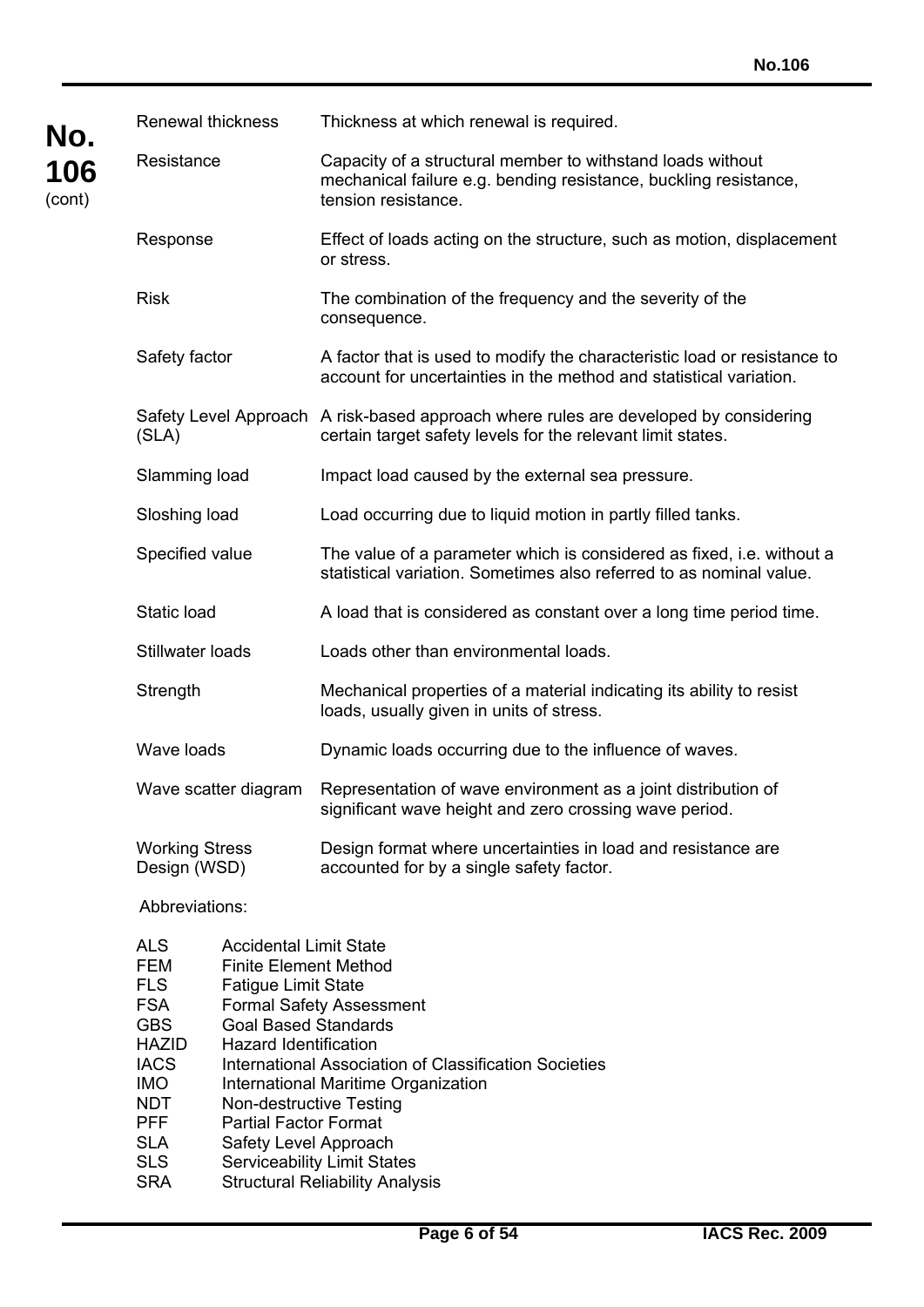| No.<br>106 | ULS<br>UR<br>WSD          | <b>Ultimate Limit States</b><br><b>Unified Requirement</b><br><b>Working Stress Design</b>                                                                                                                      |
|------------|---------------------------|-----------------------------------------------------------------------------------------------------------------------------------------------------------------------------------------------------------------|
| (cont)     | 1.4                       | <b>Symbols</b>                                                                                                                                                                                                  |
|            | g(x)<br>p,<br>R<br>W<br>β | Limit state function<br>Failure probability distribution<br>Characteristic capacity or material strength<br>Characteristic load or load effect<br><b>Reliability index</b><br>Dartial load or recistance factor |

 $γ$  Partial load or resistance factor η Permissible utilization factor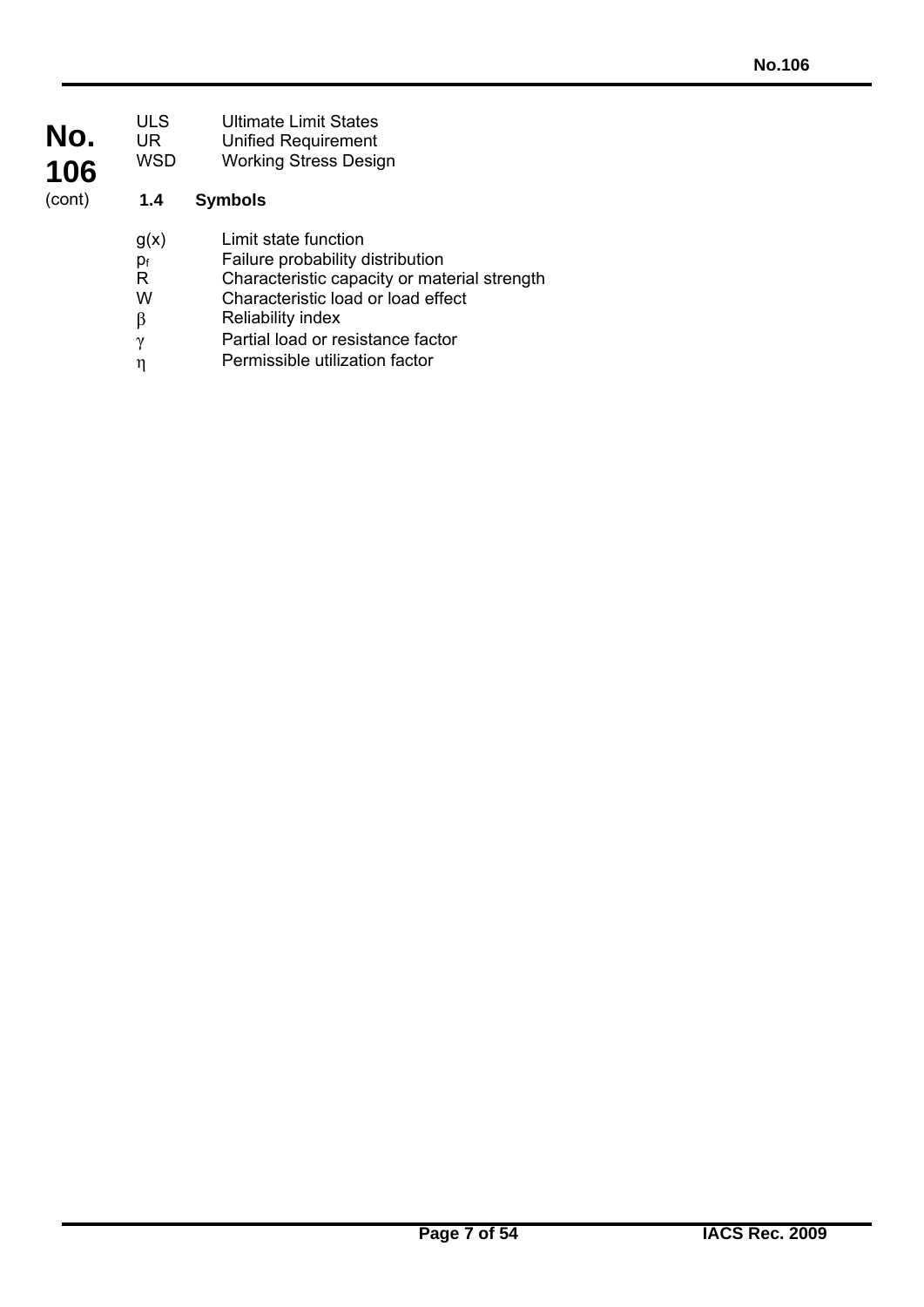# **2 RULE DEVELOPMENT**

**No.** 

**106**  (cont)

### **2.1 Rule development process**

The rule development is generally to follow a systematic and controlled process whereby the need is identified and approved prior to starting the development. Depending on the scope of the project, a detailed work plan which includes the schedule and manpower is to be developed.

The general steps in the rule development process include the following:

- motivation; identification of the need for the new rules
- define objective and scope of the new rules
- formulation or initial development of the rule (can be prescriptive, narrative, analytical, etc.)
- calibration and testing of the rule (can be based on trial application to known designs with good or bad service history)
- development of a background document which includes detailed information on the application, intent and impact of the rule
- review of final rule by people outside of the original development team so that an independent check may be performed
- rule is submitted for publication and implementation

#### **2.2 Motivation for rule development**

The necessity of the new rules should be evaluated before the start of the rule development, and the motivation for the development should be identified. The rule development can be triggered by one or more of the following reasons:

- operational experience
- feedback
- safety assessment
- newly identified issue
- novel concepts
- research

 $\overline{a}$ 

- statutory regulations

#### **2.3 Types of rule development**

The development of rules can fall into a number of different types such as new rules or updates to existing rules. The scope and amount of background information will depend on whether the rule is a major new development or a minor modification to an existing rule.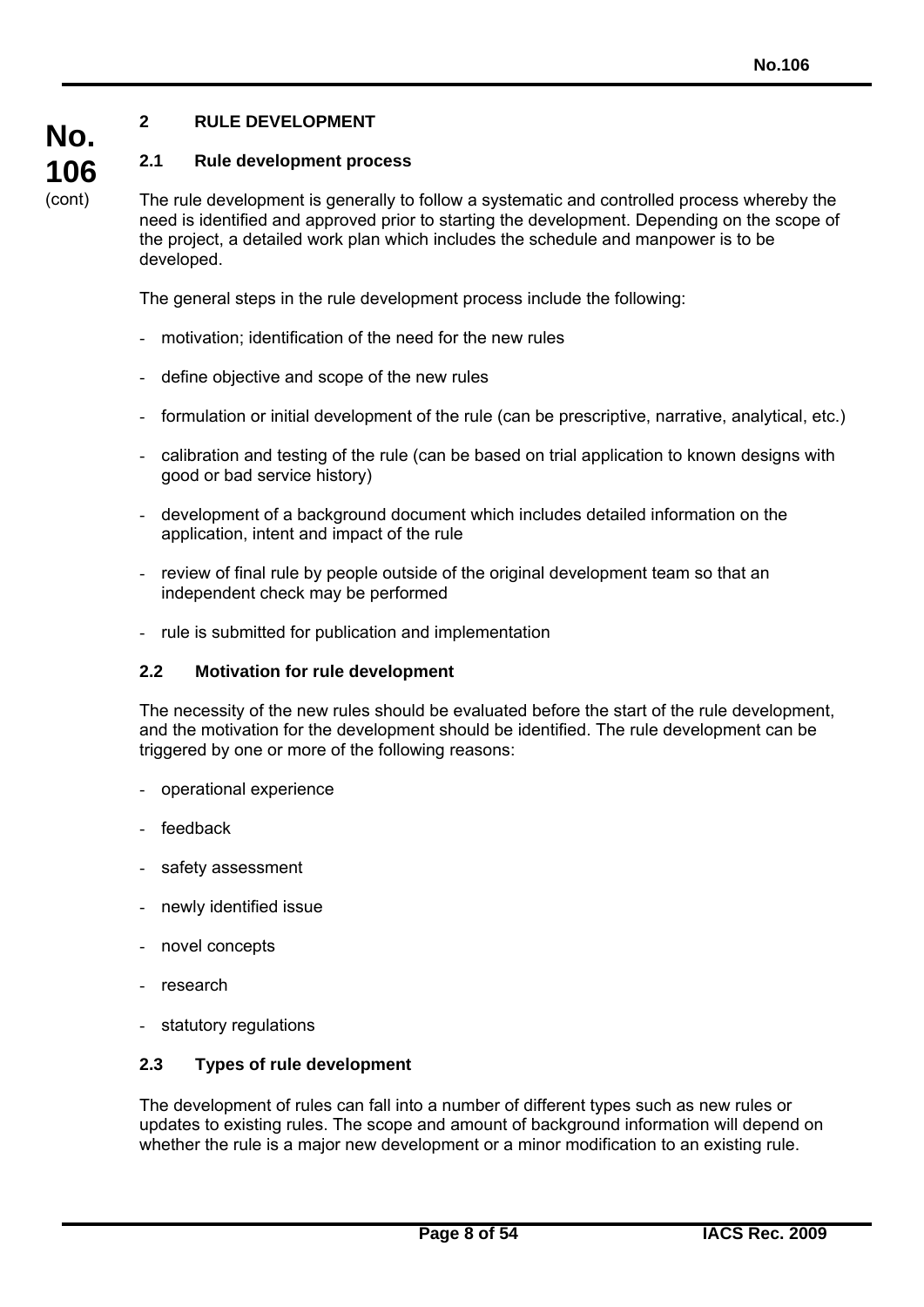# **2.4 Rule objectives**

**106**  (cont)

**No.** 

The rule objectives should be defined at the start of the rule development, and should be clearly stated in the final rule text. The objectives of ship structural rules are generally to identify and control the risks and consequence of structural failure in relation to safety of life, environment and property, and to ensure adequate durability of the hull structure for its intended life.

The overall safety of the hull structure is to be equivalent to, or better than, that currently achieved in relation to life, environment and property. This implies that:

- the structural strength and watertight integrity are adequate for the intended service of the ship.
- the minimum state of the structure, corresponding to a minimum acceptable safety level at which steel renewal is required in order to continue operation is defined.

The target safety level may be assessed using the Formal Safety Assessment approach to rule development, as described in section 2.9.3. Using this approach, a consistent safety level is achieved by requiring that the identified risks are Tolerable and ALARP (As Low As Reasonable Practicable).

The rules should include structural aspects related to the satisfactory durability of the ship. This implies that:

- the ship must be capable of carrying the intended cargo with the required flexibility in operation to fulfil its design role.
- the structure has durability in terms of corrosion wastage allowance and fatigue strength throughout its operational life.

#### **2.5 Scope of rules**

It is important to define the scope and basis of the rules prior to starting the development. The scope of the rules will affect the rule development and the applicability of the rule requirements. The scope may be defined by the ship type, part of the ship covered, structural arrangement, failure mode, etc. The scope of the rules is closely linked to the Design Basis used for development of the rules, ref. section 3.6. The scope of the rules should be clearly stated in the final rule text.

#### **2.6 Limitations of the rules**

 $\overline{a}$ 

Related to the scope of the rules, it is also important to clearly define the limitations of the rules. The limitations of the rules should be stated in the final rule text so that those applying them and subsequently the ship operators, where appropriate, know the limitations.

#### **2.7 Documentation requirements**

The documentation necessary to ensure compliance with the rules should be identified. The rule text should specify the required documentation which is to be submitted for verification by the classification society.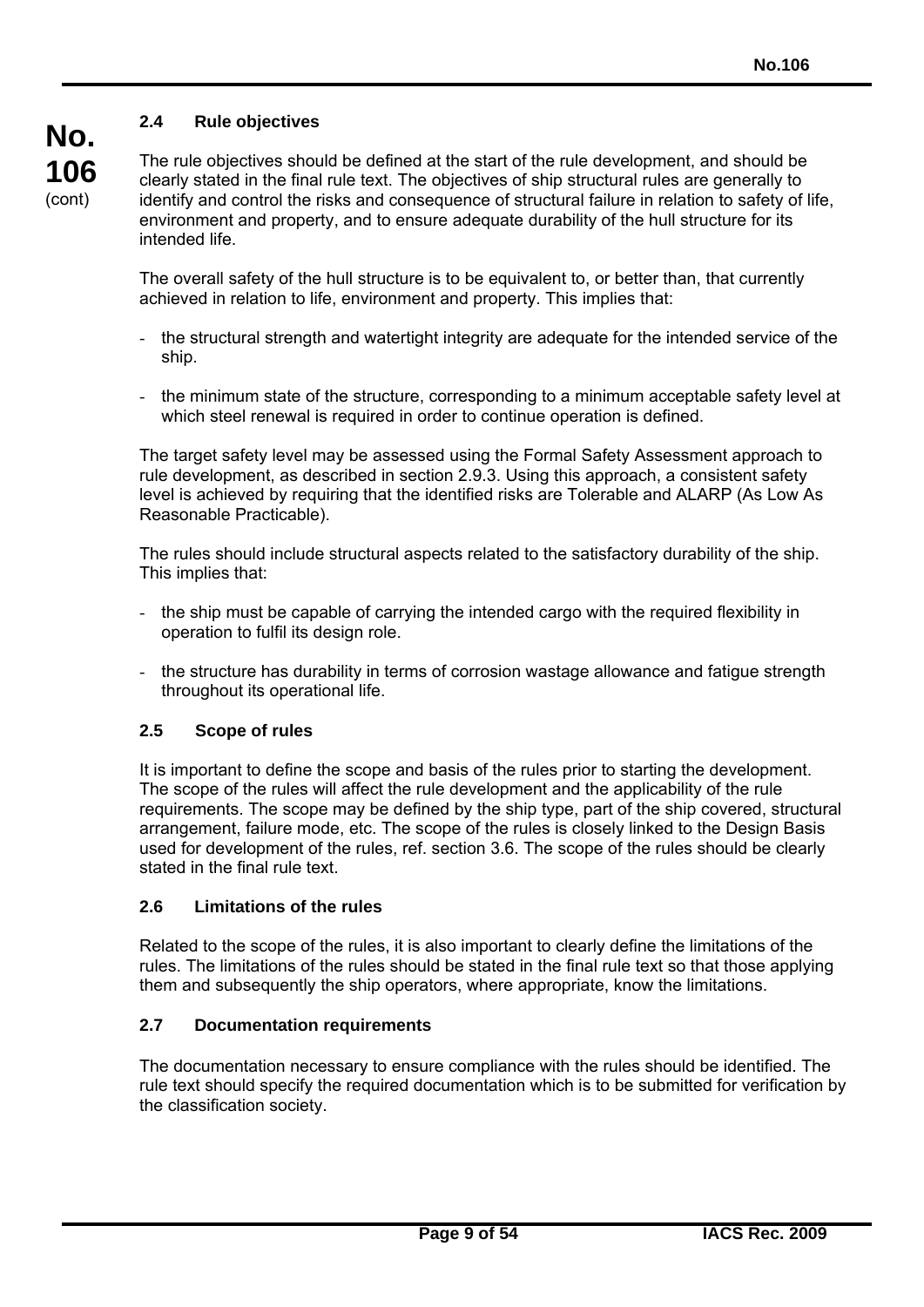### **2.8 Safety regime**

The boundaries and relationships between rules and the Maritime Safety Regime typically follow a safety hierarchy with the Maritime Safety Regime at the top level. This regime regulates the design, construction and operation of ships through a diverse set of requirements including international and national Regulations and industry Standards, which may influence the ship structure rules. This section lists the aspects that influence the structural performance but are outside the scope of the rules.

#### **2.8.1 International and National Regulations**

Ships are designed, constructed and operated in a complex regulatory framework defined internationally by IMO and implemented by flag states or by classification societies on their behalf. Statutory requirements set the Standard for statutory aspects of ships such as life saving, subdivisions, stability, fire protection, etc. These requirements influence the operational and cargo carrying arrangements of the ship and therefore may affect its structural design.

The main applicable regulations for strength of applicable ship types are to be identified such that the rules may either cross reference them or interface with them.

#### **2.8.2 Industry Standards**

Industry also specifies requirements (e.g. OCIMF, INTERTANKO) which affect the structural design. The main industry Standards and requirements related to structural design of the applicable ship types are also to be identified such that the rules may either cross reference them or interface with them.

#### **2.8.3 International Association of Classification Societies (IACS)**

The rules should also be in compliance with the applicable IACS Standards for Strength concerning the applicable ship types, where relevant.

#### **2.9 Determination of the underlying need and scope for new rules**

There are various ways for determining the underlying need and the associated scope for new rules or new rule changes. The ways can range from simple operational experience or feedback to a comprehensive Formal Safety Assessment (FSA). A combination or partial use of these methods may also be used. For development of new rules, it is recommended to carry out a Systematic Review at least, which can be considered as a reduced version of a full FSA.

The process generally follows from the complexity of the issue to be addressed in the rules. Each process has pros and cons that should be considered.

A summary of available processes for determining the underlying need and scope of new rules is included in the following sections.

#### **2.9.1 Experienced-based feedback**

 $\overline{a}$ 

This process represents traditional long-standing operational feedback to identify the need for new rules as well as identifying where existing rules need to be improved. Included in this process are needs identified by on-going research as well as the incorporation of rules based on statutory regulations.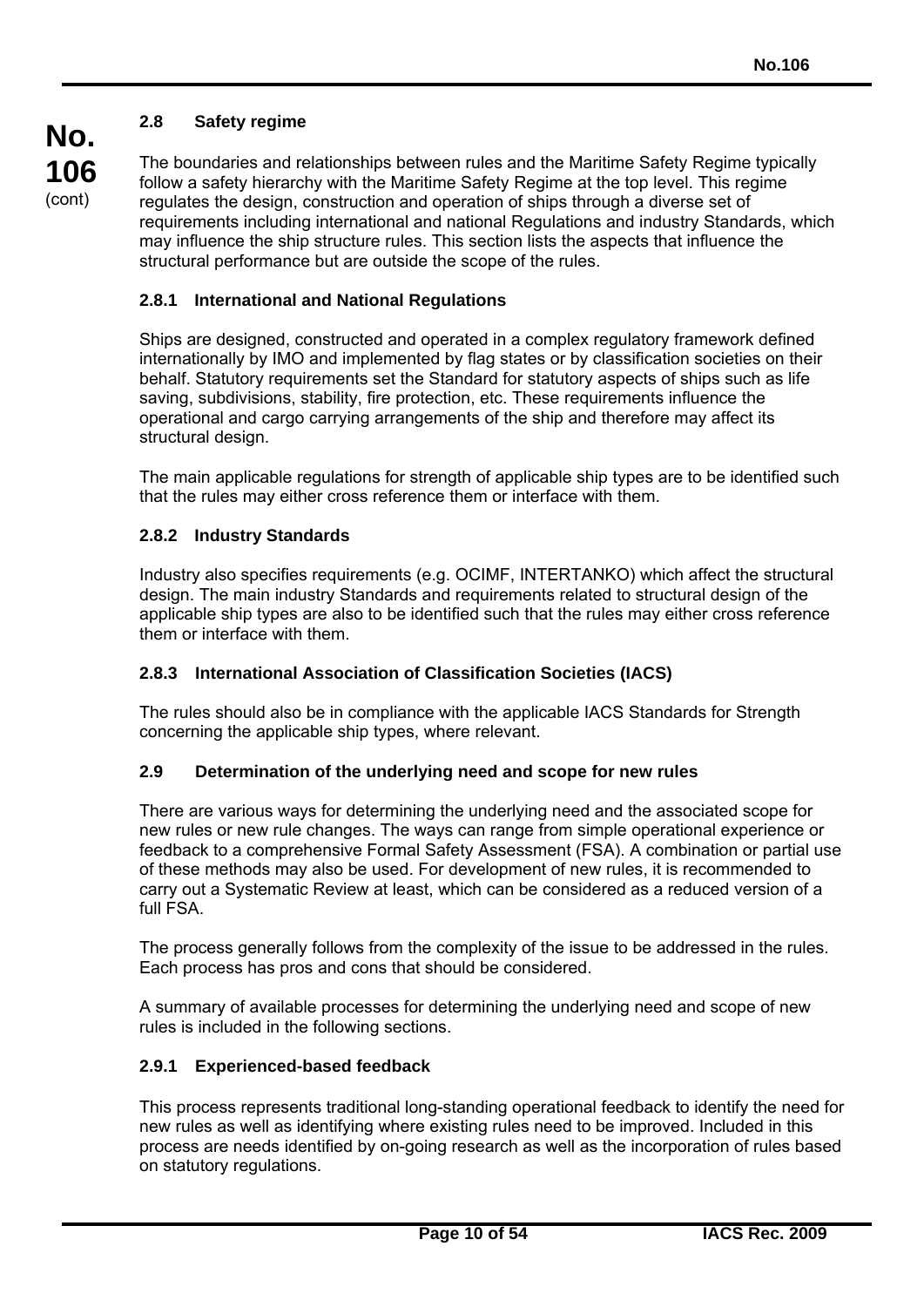# **No. 106**  (cont)

### **2.9.2 Systematic review**

For development of new rules, a systematic review should always be carried out early in the rule development process. A systematic review can identify and evaluate the potential hazards on the structure due to operational and environmental influences as well as the likely consequences of these hazards on a ship's structure. The results from a systematic review may be used to define the hazards and consequences that are controlled by the rules and hence may help define the scope of the rules.

A systematic review may cover the structural configurations and arrangements covered by the rules and all phases of the life of a ship. The following situations or phases are identified:

- Design
- **Construction**
- Operational
- Repair and maintenance
- **Scrapping**

The systematic review process comprises three stages as follows:

(a) hazard identification:

Examination of the hazards to the hull structure as it is exposed to the marine environment. These hazards may be due to internal and external influences acting on a ship in a marine environment. The aspects covered are as follows:

- hazard identification; reviewing the hazards a ship is exposed to during all phases of its life as defined above.
- qualitative assessment of probabilities of failure events.
- identification of additional hazards if progressive structural failure occurs.
- (b) consequence evaluation:

The consequences of structural failure are used as the basis for assessing the relevant limit states and the corresponding acceptance criteria. The purpose is to identify the relative importance of the structural element. The consequence evaluation includes:

- definition of the structural hierarchy of a ship.
- identification of the possible failure consequences.
- assignment of a criticality class to the failure consequence.
- identification of possible progressive structural failure paths.
- (c) critical hazard management:

 $\overline{a}$ 

The list of hazards identified in the hazard identification stage is used to determine which risks are to be controlled by the rules and which are not. The safeguards to the risks to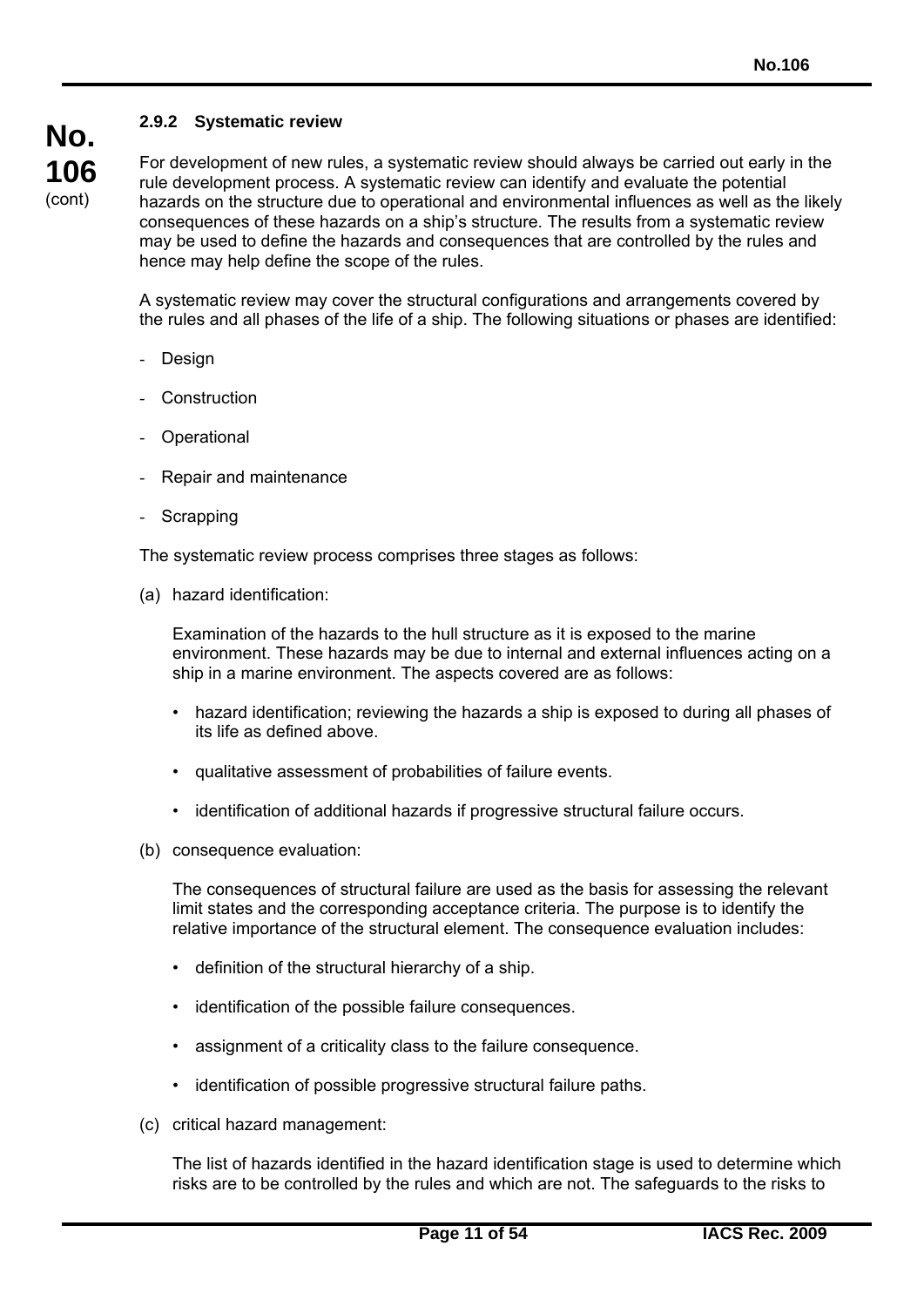be controlled are considered in the assessment of the structural capability and hence reflected in the assumptions incorporated into the Design Basis and Design Principles sections. The risks not controlled by the rules are discussed in Section 2.10, Assumptions.

The failure consequences and criticality classes for each structural component identified in the consequence evaluation stage are matched to the list of hazards in order to establish the criticality of each structural component. From this analysis, appropriate limit state categories and suitable categories of acceptance criteria are selected to control or provide a safeguard against the risk.

# **2.9.3 Formal Safety Assessment**

Formal Safety Assessment (FSA) is a systematic and structured process that may be used in the rule development process, and is an extension of the systematic review described above. Reference is made to the process for carrying out a FSA described in IMO Guidelines for Formal Safety Assessment, which is included in document MSC 83/INF.2, developed with participation of IACS.

FSA may be useful in particular for rule development projects with a large scope or with a large impact on existing rules or structural requirements, for either the rule development itself or documenting the process carried out. The following steps are included in a full FSA:

- Step 1 identification of hazards;
- Step 2 risk analysis;
- Step 3 risk control options;
- Step 4 cost benefit assessment; and
- Step 5 recommendations for decision-making.

Step 4, cost benefit assessment, is the method described for defining the target safety. It means that an optimum safety level can be determined considering the cost of marginally increasing the net scantling and the risk reduction effect this would have in term of improved safety, reduced risk of environmental damage and reduced risk of property loss, ref. MSC 81/INF.6. Alternatively, the target safety level may be set at a higher level based on principles of safety equivalency.

Depending on the scope of the rules to be developed, at times Steps 4 and 5 are not utilized. In that case, the process will be similar to the systematic review described in 2.9.2.

#### **2.10 Assumptions**

Structural rules developed using this guideline will typically only address the hull structural aspects of classification. In order to achieve the safety level targeted by the rules, a number of aspects related to design, construction and operation of the ship are assumed to be ensured by the parties involved in the application and implementation of the rules. A summary of these assumptions are given in the following:

(a) general aspects:

- relevant information and documentation involved in the design, construction and operation is communicated between all parties. Design documentation according to rule requirements is provided.
- quality systems are applied to the design, construction, operation and maintenance activities to assist compliance with the requirements of the rules.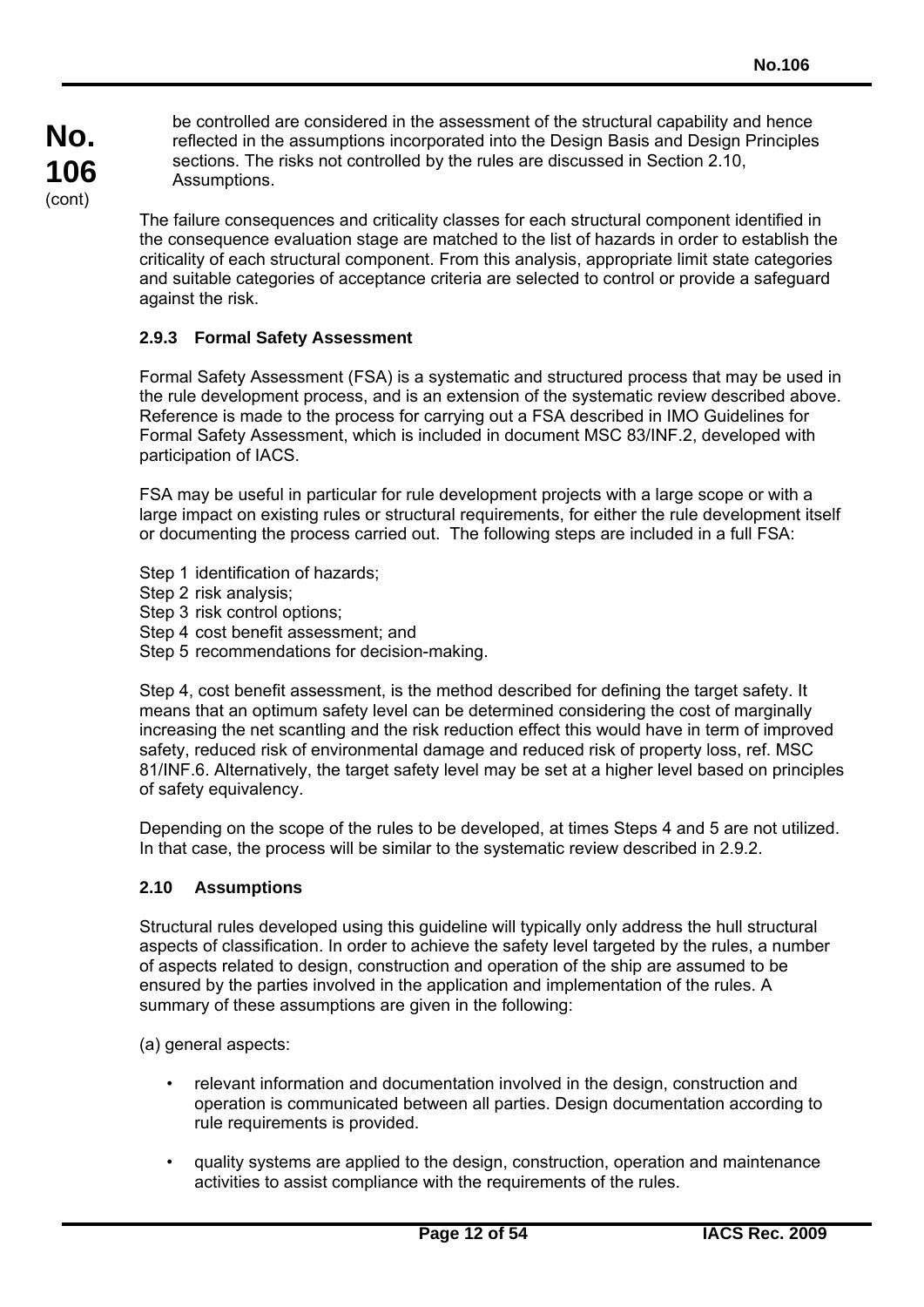**No. 106**  (cont)

(b) design aspects:

- the owner specifies the intended use of the ship, and the ship is designed according to operational requirements as well as the structural requirements given in the rules
	- the builder identifies and documents the operational limits for the ship so that the ship can be safely and efficiently operated within these limits
	- verification of the design is performed by the builder to check compliance with provisions contained in the rules in addition to national and international regulations
	- the design is performed by appropriately qualified, competent and experienced personnel
	- the classification society performs a technical review of the design plans and related documents for a ship to verify compliance with the appropriate classification rules.

(c) construction aspects:

- the builder provides adequate supervision and quality control during the construction
- construction is carried out by qualified and experienced personnel
- workmanship, including alignment and tolerances, is in accordance with acceptable shipbuilding standards
- the Classification Society performs surveys to verify that the construction and quality control are in accordance with the approved plans and procedures.

(d) operational aspects:

- personnel involved in operations are aware of, and comply with, the operational limitations of the ship
- operations personnel receive sufficient training such that the ship is properly handled to ensure that the loads and resulting stresses imposed on the structure are minimised
- the ship is maintained in good condition and in accordance with the Classification Society survey scheme and international and national regulations and requirements
- the Classification Society performs surveys to verify that the ship is maintained in class in accordance with the Classification Society survey scheme.

#### **2.11 Consequence study**

 $\overline{a}$ 

When a new set of structural rules have been developed, a consequence study must be carried out to evaluate the consequence of the new rules. The consequence study will evaluate the effect of the new rules on existing ships. The effects should be hold against damage statistics and operational experience. The number of ships evaluated must be sufficient to cover the range of ship types, sizes and structural configurations that the rules are applicable for.

The consequence study will show if the rules will provide a consistent safety level for the range of ship structures that is covered by the rules. This means that the rules should have a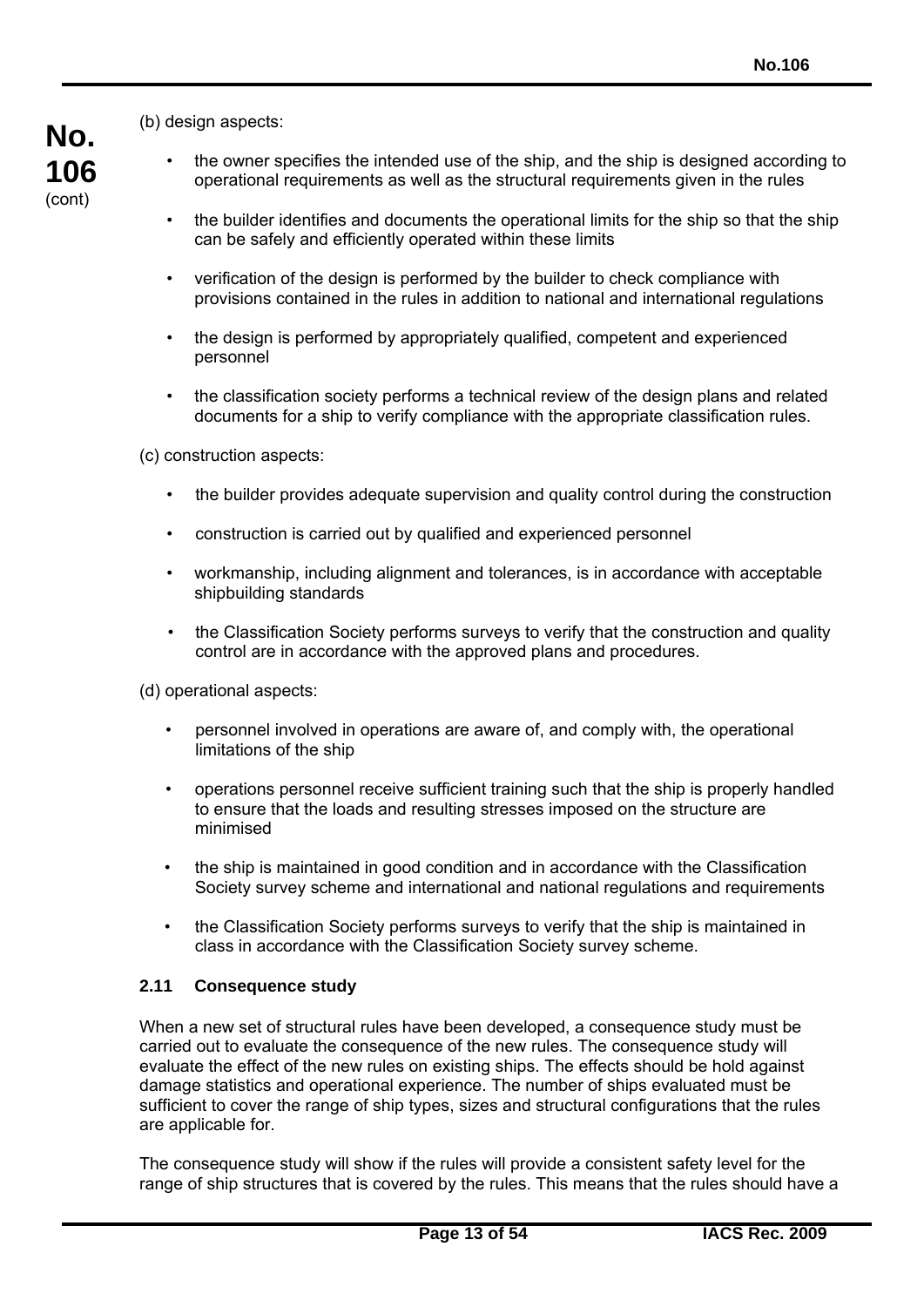**No. 106**  (cont)

 $\overline{a}$ 

similar impact on different ships, if the ships have a similar damage statistics and operational experience.

If the consequence study reveals that the new rules give unintended results, it is necessary to re-assess the load and strength models used. The rule development will thus be an iterative process where several of the steps in the development may be repeated until satisfactory results are obtained.

# **2.12 Documentation and transparency**

Transparency of the rules themselves as well as the development of those rules is desirable so that designers can be aware of the true issues that are being addressed in the rules. In addition, industry has been calling for increased transparency over the years. Therefore background information is to be given for all rules as well as rule changes.

Technical information and comparison with current rules, where applicable, are helpful for the reviewers of rules to understand how the requirements have been developed, as well as the consequence of the rules. Typically in the past brief reasons for new rules or rule modifications have included phrases such as "industry practice" or "incorporation of IACS URs". It is acceptable to include this information in a background information to indicate one reason or explanation of the rule, but should not be given as the sole reason.

The technical background documentation should not only explain how to use the rules, but also how the requirements have been developed, proof of validation, and results from consequence studies.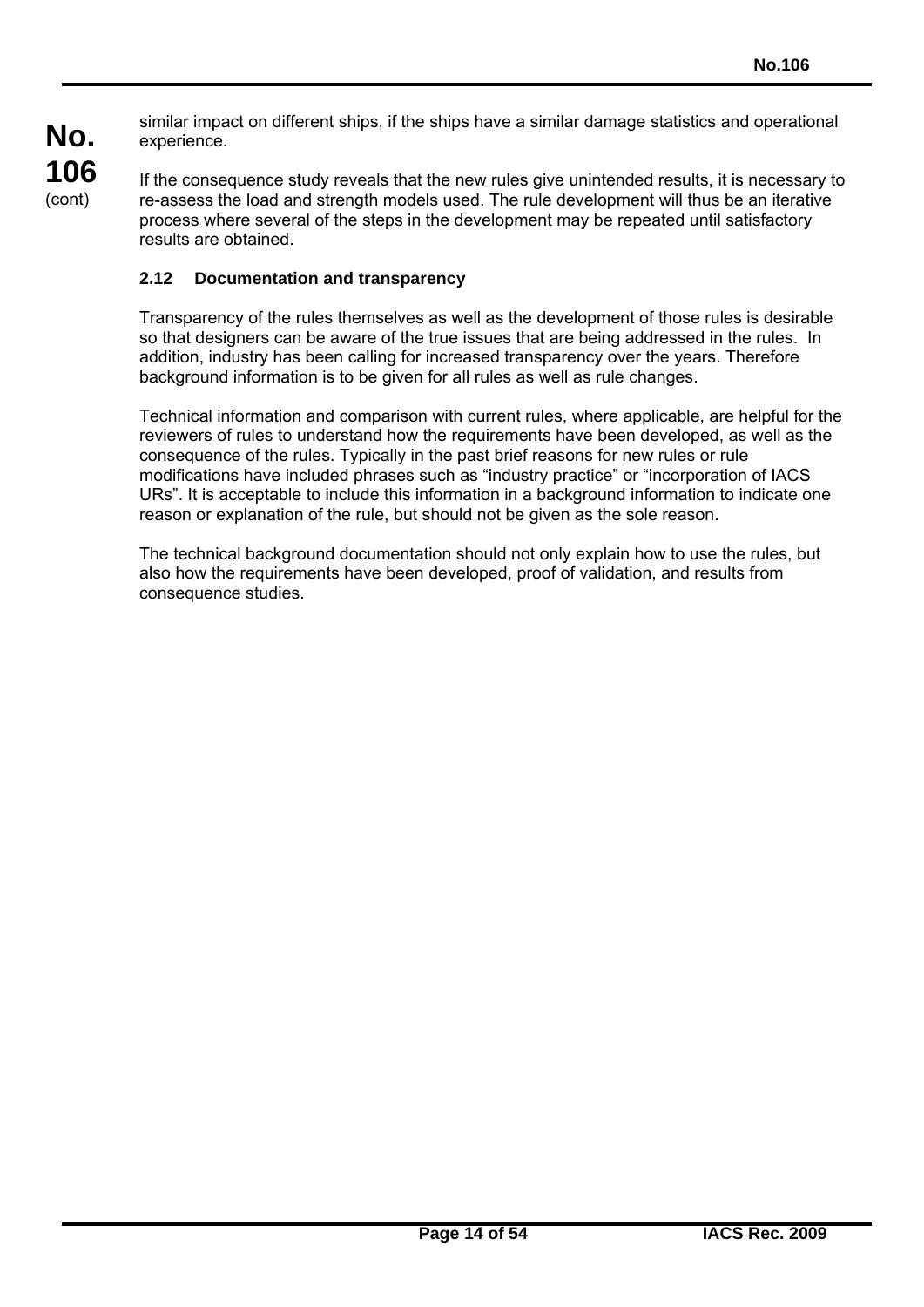# **3 RULE PRINCIPLES**

### **3.1 General principles**

**No.** 

**106**  (cont)

The rules are to be based on the following overall basic principles, where requirements to transparency, modularity and consistency are applied whenever possible:

- structural safety can be demonstrated for all hazards identified for each design situations in the systematic review
- the structural safety can be demonstrated by utilising limit state methods.
- the design complies with the Design Basis, ref. Section 3.6
- consistent load scenarios are applied to all aspects of the structural assessment
- structural requirements with respect to loads, capacity models and assessment criteria are presented in a modular format. Consequently, each component of the requirement is clearly identified.
- material properties are documented for high criticality class elements exposed to loads and service temperatures enhancing the risk for brittle fracture

Ship structures should be designed such that they have inherent redundancy. The ship's structure works in a hierarchical manner and, as such, failure of structural elements lower down in the hierarchy should not result in immediate consequential failure of elements higher up in the hierarchy. This aim can be expanded as follows:

- failure of plating should not lead to immediate consequent failure of stiffened panels
- failure of local support members should not lead to immediate consequent failure of primary support members
- failure of primary support members should be gradual, and should not progress into total collapse of hull girder

The structure is designed such that permanent deformations are minimised. Permanent deformations of local panel or individual stiffened plate members may be acceptable provided that this does not affect the structural integrity or containment integrity or the performance of structural or other systems.

The structure is designed such that the incidence of in service cracking is minimised, particularly in locations which affect:

- structural integrity or containment integrity
- the performance of structural or other systems
- the ability to identify, inspect and repair cracks

 $\overline{a}$ 

The ship is to have adequate redundancy and strength margin to survive in the event that the ship structure is accidentally damaged, in the event of flooding of compartments.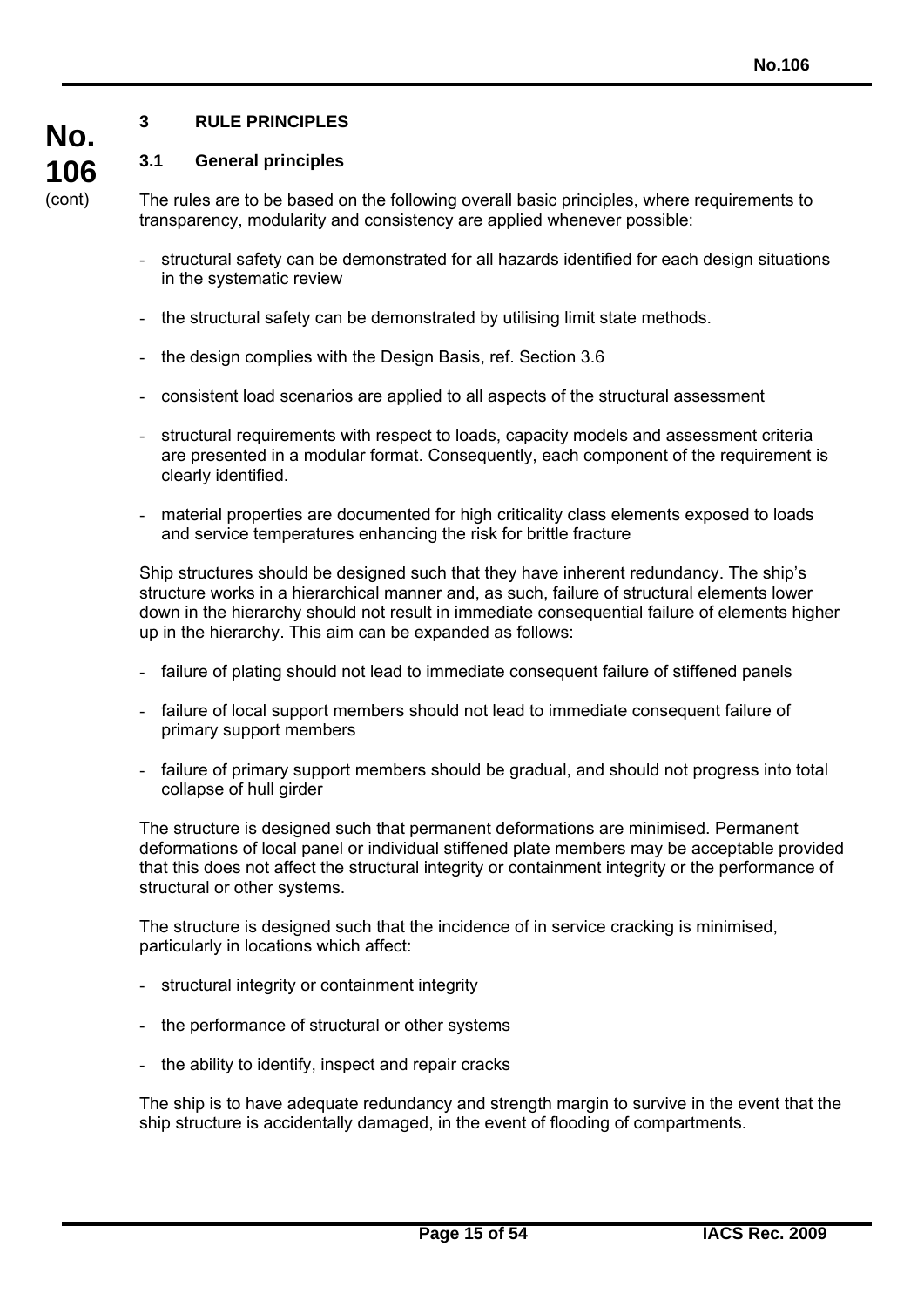# **No. 106**

(cont)

# **3.2 Limit State Design Principles**

# **3.2.1 General principles for limit state design**

The rules are to be based on the principles of limit state design. Limit state design is a systematic approach where each structural element is evaluated with respect to possible failure modes related to the design scenarios identified. For each failure mode, one or more limit states may be relevant. By consideration of all relevant limit states, the limit load for the structural element is found as the minimum limit load resulting from all the relevant limit states.

A limit state can be defined as a condition beyond which the structure, or part of a structure, no longer satisfies the requirements. The structural performance of the hull or components of it should generally be described with reference to a specified set of limit states that separate desired states of the structure from undesired states. The limit states are divided into the four following categories:

- ultimate limit states (ULS), which correspond to the maximum load-carrying capacity or, in some cases, to the maximum applicable strain or deformation, under intact (undamaged) conditions
- serviceability limit states (SLS), which correspond to conditions beyond which specified service requirements are no longer met
- fatigue limit states (FLS), which correspond to degradation due to the effect of time varying (cyclic) loading
- accidental limit states (ALS), which concern the ability of the structure to resist accident situations

The effect of exceeding a limit state may be irreversible or reversible.

- In the reversible case, the structure will return to its original state after the load has been removed. The damage or malfunction will remain only as long as the cause of the limit state being exceeded is present. As soon as this cause ceases to act, a transition from the undesired state back to the desired state occurs.
- In the irreversible case, the structure will exhibit some permanent deformation and hence not return to its original state after the load has been removed. The damage or malfunction associated with the limit state being exceeded will remain until the structure has been repaired.

The irreversible state is suitable for application to structural items where aesthetics are not important and any permanent deformations do not lead to degradation of structural performance or affect operational performance.

# **3.2.2 Limit states (ULS, FLS, SLS, ALS)**

The four categories of limit states are described in the following:

#### **ULS - Ultimate Limit States**

 $\overline{a}$ 

The limit states concern the following under the action of the maximum loads effects during the design life of the ship: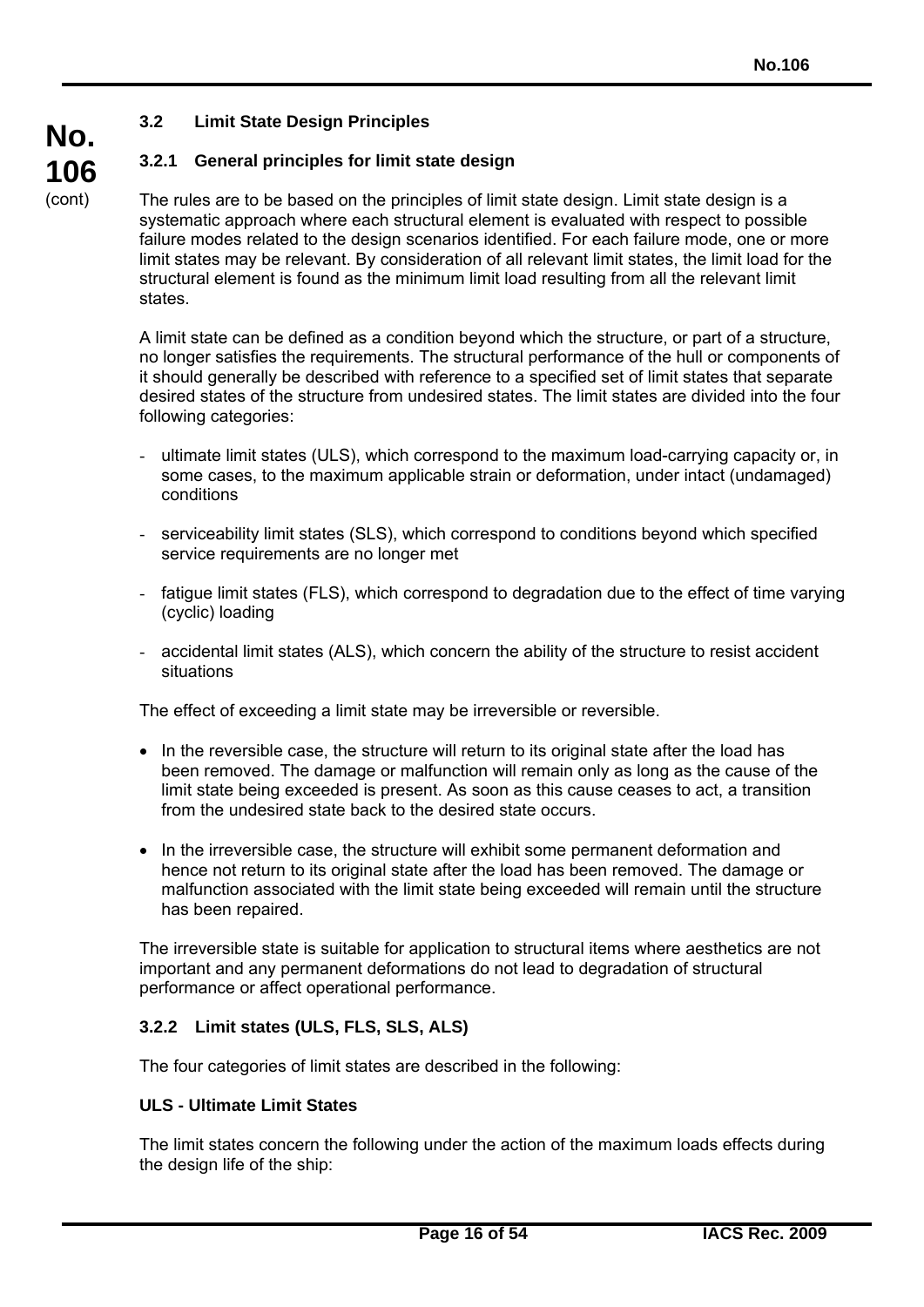- (a) the safety of life, and/or
- (b) environment, and/or

**No.** 

**106**  (cont)

(c) property (ship and cargo)

Ultimate limit states include:

- (a) attainment of the maximum structural capacity of sections, members or connections by rupture, excessive deformations or instability (buckling)
- (b) excessive yielding, transforming the structure or part of it into a plastic mechanism

The effect of exceeding an ultimate limit state is almost always irreversible and causes failure the first time the limit state is exceeded.

# **SLS - Serviceability Limit States**

The limit states concern the following under the action of the specified loads during the design life of the ship:

- (a) the functioning of the hull structure or structural members or equipment under normal operation, and/or
- (b) comfort of people, and/or
- (c) the appearance of the hull structure or part of it

Serviceability limit states include:

- (a) unacceptable deformations which affect the efficient use or appearance of structural or non-structural elements or the functioning of equipment or the comfort of people
- (b) excessive vibrations which cause discomfort to people or affect non-structural elements or the functioning of equipment
- (c) local damage which may reduce the working life of the structure or affect the efficiency or appearance of structural or non-structural elements

In the context of serviceability limit state, the term "appearance" is concerned with such criteria as high deflection and extensive cracking, rather than aesthetics.

#### **FLS - Fatigue Limit States**

The limit states concern the following under the actions of time varying loading:

- (a) the durability of the hull structure or structural members, and/or
- (b) loss of containment (leakage through cracks), and/or
- (c) the appearance of local structural details

Fatigue limit states include:

 $\overline{a}$ 

(a) attainment of fatigue capacity of structural members due to cyclic loads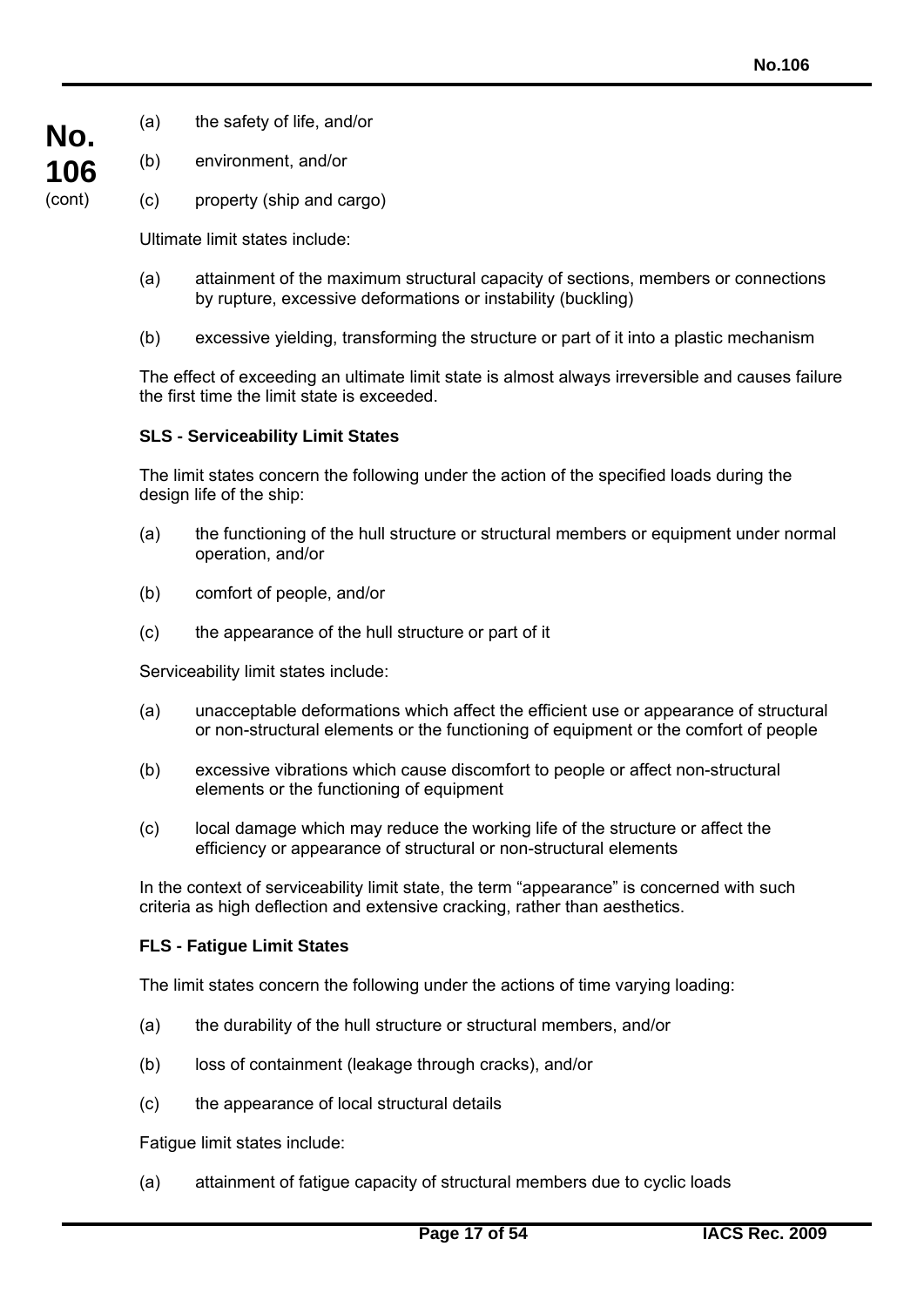- **No. 106**  (cont)
- 

(b) cracking which may lead to loss of containment

**ALS - Accidental Limit States** 

The limit states concern the following in intact (undamaged) conditions with abnormal loads:

- (a) the safety of life, and/or
- (b) environment, and/or
- (c) property (ship and cargo)

Accidental limit states include:

- (a) loss of structural strength without loss of containment
- (b) loss of structural strength and loss of containment

### **3.3 Design considerations**

The rules should include requirements accounting for general design principles, such as:

- Structural continuity
- Watertightness / weathertightness
- Compartmentation
- Accessibility / Human Element Consideration
- Structural redundancy
- Loading / discharge considerations

The above items are part of the functional requirements in IMO GBS Tier II (see Appendix 1). Relevant GBS Tier II and information and documentation requirements in Tier III requirements should be considered in the rule development.

# **3.4 Corrosion protection**

Coating requirements should be in compliance with the requirements of applicable IMO requirements. For corrosion prevention of seawater ballast tanks in displacement-type ships of 500 gross tonnage and over, reference is made to SOLAS Chapter II-1 Regulation 3-2.

#### **3.5 Net thickness approach**

 $\overline{a}$ 

The rules should specify a certain allowance for corrosion. This is called the net thickness approach and the objective of the approach is to:

- Provide a direct link between the thickness used for strength calculations during the new building stage and the renewal thickness, i.e. the minimum thickness accepted during the operational phase.
- Enable the status of the structure with respect to corrosion to be clearly ascertained throughout the life of the ship.

The net thickness approach can typically be summarised as follows:

- Strength requirements specify the net thickness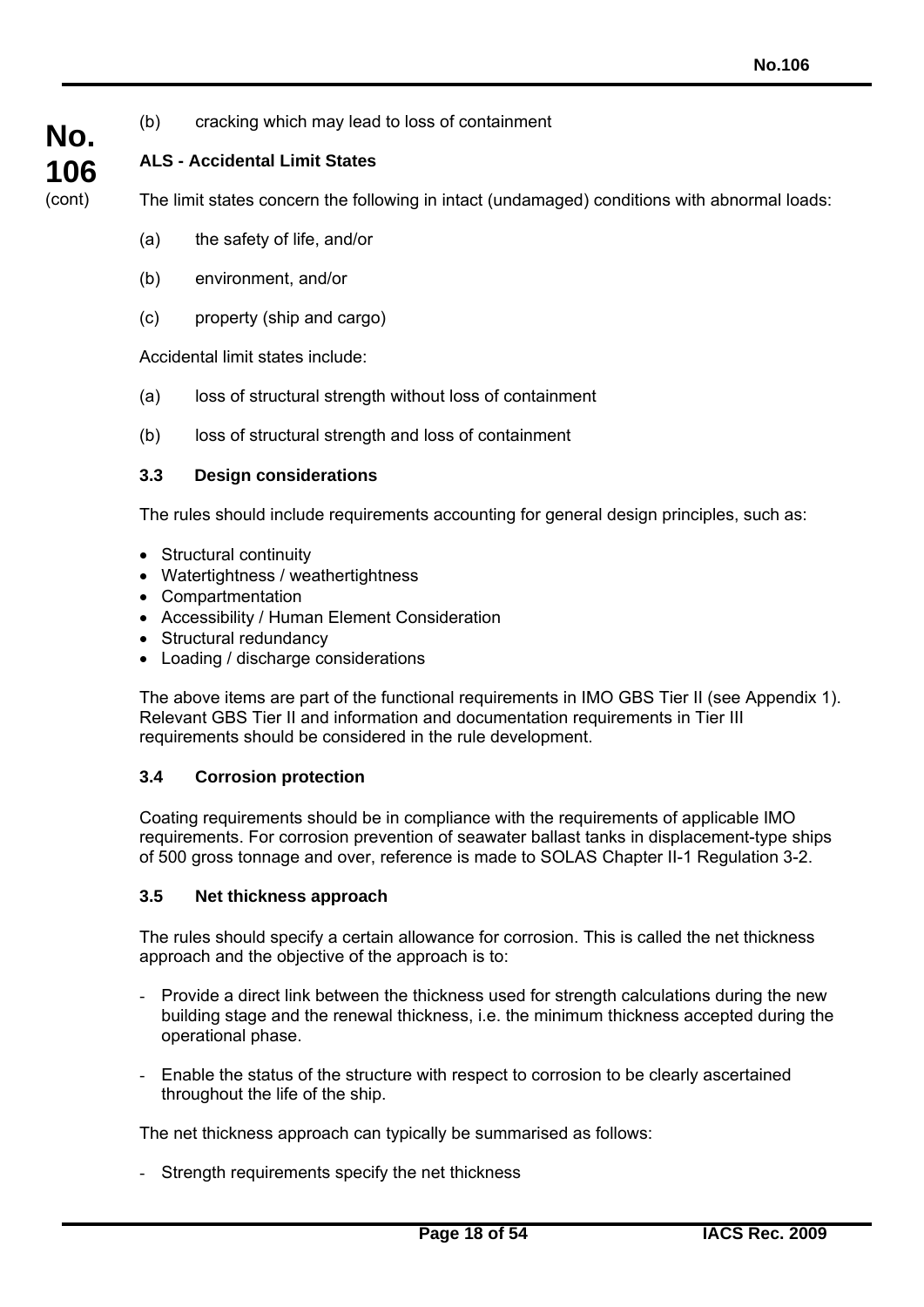The new building gross thickness is given by adding the required corrosion addition to the net thickness

- The corrosion wastage allowance is obtained by deducting from the corrosion addition a small thickness which is the corrosion anticipated to occur in the period between surveys.
	- The renewal thickness is obtained by subtracting the wastage allowance, and any additional thickness specified by the owner, from the gross as built thickness

Any additional thicknesses specified by the owner, as Owner's extras, are not included in the assessment of the required new building thickness.

The approach should distinguish between local and global corrosion. As the hull girder cross section does not corrode evenly, the reduction of the hull girder sectional properties will at any given time be less than the sum of the allowable local wastage allowance for members contributing to the longitudinal strength.

For fatigue assessment, the variation in corrosion over time should be accounted for.

#### **3.6 Design basis**

Information about the underlying basis for the hull structure rule requirements are to be listed in the rules. This information will be available for reference by those who will later update the rules and to the designers when applying the hull structural rules. Parts of this information which are relevant to the ship operation (e.g. the permissible still water bending moment and shear force) should also be available to the ship's operating personnel so they are aware of any underlying operational limits associated with the ship's structure.

The following sections (3.6.1 to 3.6.7) list the minimum scope of design basis information that is to be included in the rules. Specific detail minimum values which are to be incorporated are indicated where applicable.

#### **3.6.1 Design life**

The specified design life, corresponding to a structural safety level, is to be defined in the rules. The design life is a parameter in determination of rule load formulations, fatigue requirements, and wastage allowances. The actual service life, including seagoing time, harbour time, maintenance and repair time, may be shorter or longer than the specified design life.

The design life used as basis for the rules is not to be less than 25 years.

#### **3.6.2 Design speed**

 $\overline{a}$ 

The rule development should consider the effect of ship speed, in order to determine whether the rule requirements need to account for speed effects. If relevant, the rule requirements may be developed under the assumption of a fixed speed or as a function of speed. If the requirements are formulated as a function of speed, the design speed is to be specified by the designer.

The design speed is defined as the maximum service speed. The maximum service speed means the greatest speed which the ship is designed to maintain in service at her deepest sea-going draught at the maximum propeller RPM and corresponding engine MCR (Maximum Continuous Rating). This does not relieve the responsibilities of the owner and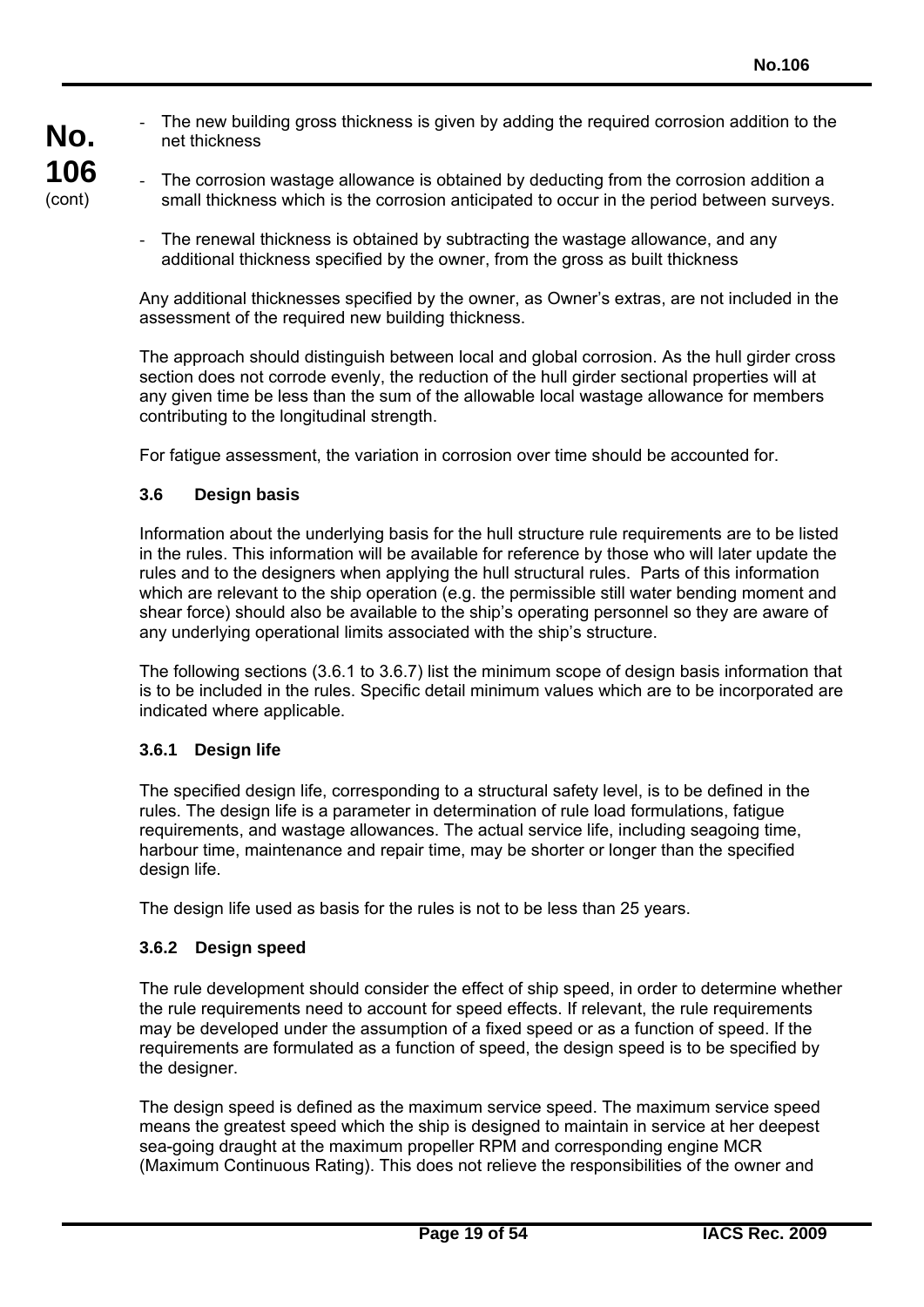personnel to properly handle the ship and reduce speed or change heading in severe weather.

**No.** 

### **3.6.3 Service temperature**

As material creeps in high temperature and becomes brittle in low temperature, service temperature and cargo temperature for the design life of the ship are to be taken into consideration in ship design. Rule requirements to material quality are based on a certain assumed service temperature, which should be stated in the rule text.

For ships intended to operate in areas with low air temperatures, e.g. regular service during winter seasons to Arctic or Antarctic waters, the materials in exposed structures are to be selected based on the area where the ship is intended to operate.

#### **3.6.4 Loading patterns**

Design purpose, i.e. cargoes intended to be carried, is to be considered first when defining the ship loading conditions. Relevant loading conditions of the ship are normally defined by the designer.

The following information is required to be considered for loading conditions in the rules:

- seagoing and harbour loading conditions
- specified design loading conditions; and
- inclining and stability report, loading manual, loading instrument, and operation manual specifying operational limits with the aim to satisfy related regulations.

Draughts covered in the rules are to cover the most critical situations, and should include as a minimum:

- maximum and minimum draughts amidships specified by the designer;
- scantling draught for structural design and assessment by the designer; and
- other draughts specified for some particular structures, e.g. minimum ballast draught, minimum draught forward, etc.

All draughts are to comply with relevant regulation requirements.

#### **3.6.5 Environmental conditions**

The rule requirements are to be based on wave-induced loads covering the worst anticipated wave environment and related long-term sea state spectrum.

The minimum environmental conditions to be used in the rules are the North Atlantic wave environment according to IACS Rec.34 standard wave data.

#### **3.6.6 Cargo and ballast**

 $\overline{a}$ 

The rule requirements are to consider the effect of the different types of cargo and ballast that may be carried by the ship. The assumptions made regarding cargo and ballast properties during the rule development are to be stated in the rules.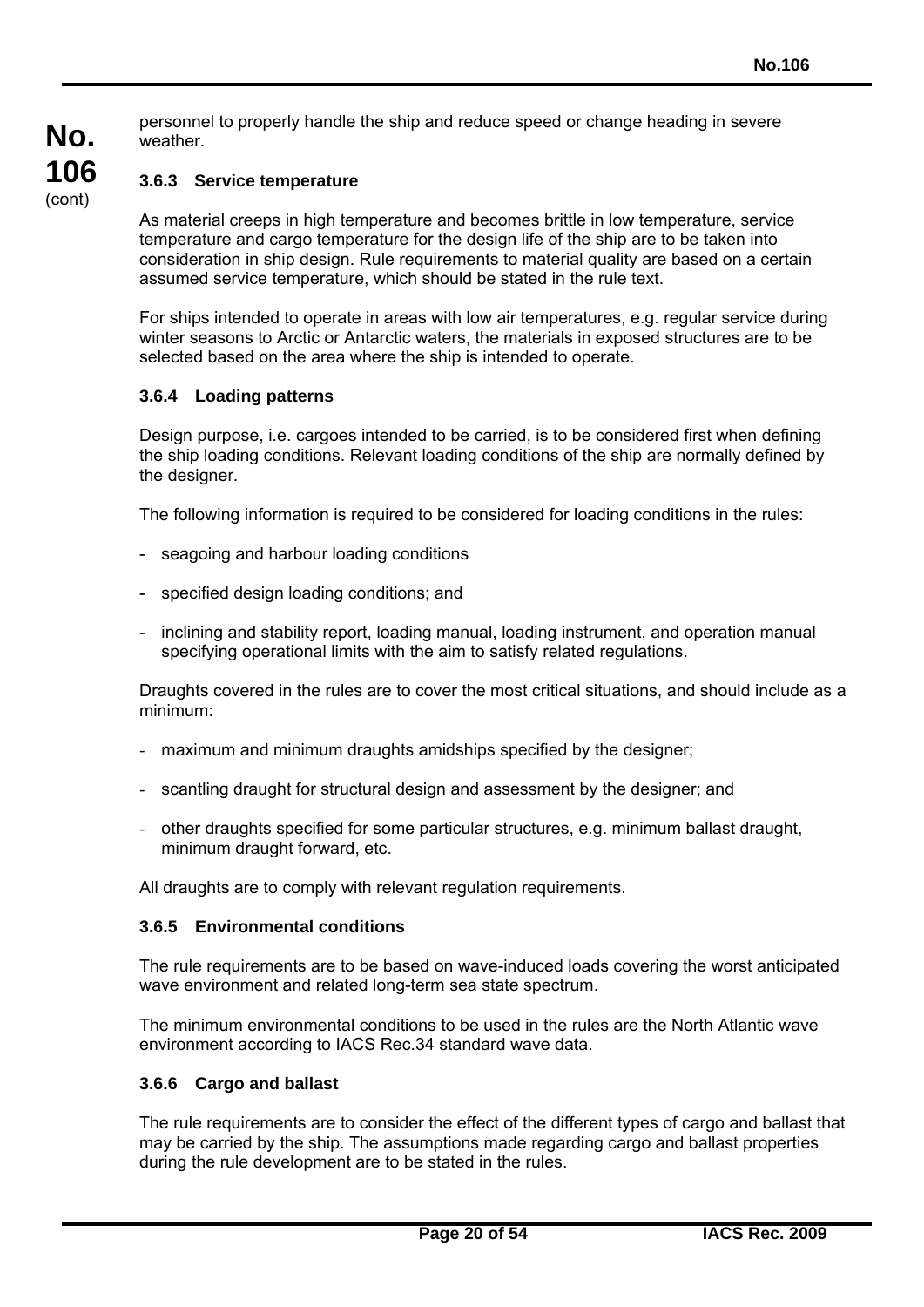Effects of individual internal cargoes on corrosion and abrasion of hull structure are to be considered in using net scantling approach.

Due to different physical states, effect of free water surface upon stability and effect of sloshing pressure upon structure are to be considered for liquid cargo, while internal friction force is to be considered for solid cargoes in bulk.

If the density of the cargo to be carried is not a fixed value, a design cargo density is to be specified for structural design assessment.

# **3.6.7 Fabrication quality**

**No.** 

**106**  (cont)

> The rules assume that ships which are designed and assessed according to the rules are fabricated in compliance with a controllable and transparent fabrication standard, and are fabricated and supervised by competent and qualified personnel. Quality control through the fabrication process covers, but is not restricted to, material, pre-fabrication, alignment, assembly, welding, surface treatment and equipment. Reference is made to IACS Rec.47 for further details concerning fabrication quality control.

# **3.7 Safety equivalence**

 $\overline{a}$ 

The rules should include consideration to safety equivalence. Normally, structural arrangements outside those specified in the rules are allowed in design. The prerequisite is that these novel designs can ensure a safety level that is not lower than the safety level of the designs of similar type given in the rules.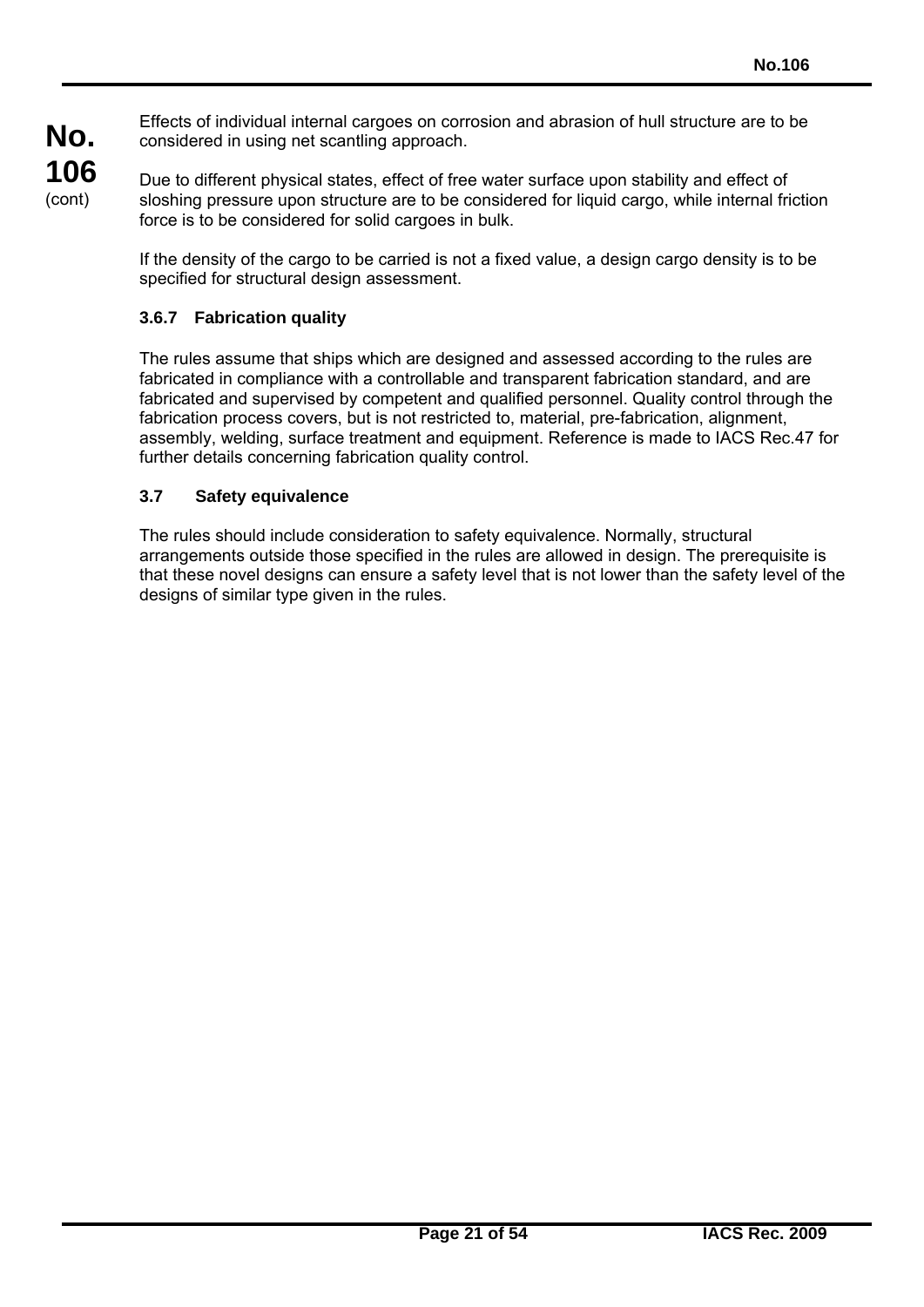# **4 RULE FORMAT**

**No. 106**  (cont)

The rule requirements may be presented in various formats, or a combination of formats, depending on the nature of the specific requirement. Typical rule formats follow typical design methodologies. Many rules are experience-based and have provided the industry with safe ships for a large number of years. The Working Stress Design (WSD) format has been used as the main method to verify the structural design in the rules. Modern rules are often based on the Partial Factor Format (PFF) method, and may have been calibrated by Structural Reliability Analysis (SRA). SRA may also be used to prove safety equivalency, to calibrate rules for innovative designs or for extending the scope of the rules to new environmental conditions.

The rule requirements associated with the assessment of the scantlings are most often based on one of the following formats:

- Working Stress Design (WSD), also known as the permissible or allowable stress method;
- Partial Factor Format (PFF), also known as Load and Resistance Factor Design (LRFD).

For both WSD and PFF, the design assessment conditions and corresponding acceptance criteria are given. These conditions are associated with the probability level of the combined 'expected' and 'extreme' loads covered by static and dynamic load combinations.

The load and response, strength and capacity assessment methods are given in Chapters 6- 8 of this guidance. For each design criterion, compatible loading and capacity models are to be adopted. In the loading and capacity models for the assessments, appropriate model uncertainties are to be considered.

The following sections (4.1 to 4.4) include more details on the most common rule formats.

#### **4.1 Working Stress Design Format**

The Working Stress Design (WSD) format, also known as the allowable/permissible stress method, is one format that can be adopted in the rules. As a single safety factor is applied in the WSD format, the method is easy to apply, and it is still adopted in many structural rules.

The WSD method has the following composition:

 $W_{stat} + W_{dyn} \leq \eta R$ 

Where:

- W<sub>stat</sub> simultaneously occurring characteristic static loads or load effects in terms of stresses
- W<sub>dyn</sub> simultaneously occurring characteristic dynamic loads or load effects. The dynamic loads are typically a combination of local and global load components
- R characteristic capacity or material strength (e.g. yield stress or buckling capacity)
- η permissible utilisation factor (resistance factor). The utilisation factor includes consideration of uncertainties in loads, structural capacity and the consequence of failure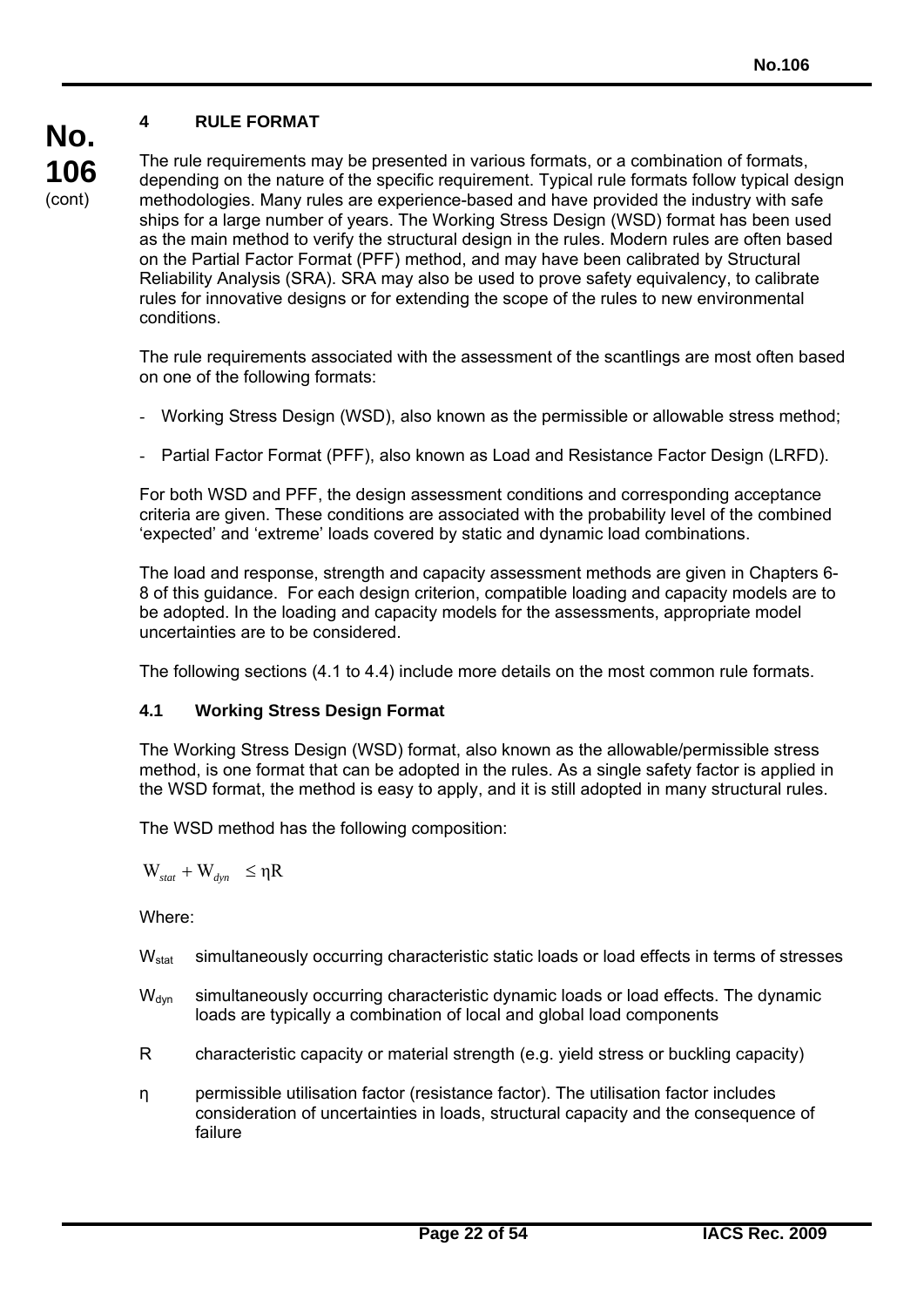In any case, WSD becomes a simplest form of Partial Factor format with one PSF. The effect of the simpler format, as compared to PSF is a higher variability in the resulting safety when the rule is applied.

# **4.2 Partial Factor Format**

The Partial Factor Format is another commonly used design format, which should typically be used in design calculations for safety critical cases.

The PFF method has the following expression:

$$
\sum_{k=1}^n \gamma_k W_k \leq R/\gamma_m
$$

where

 $\overline{a}$ 

- $\gamma_k$  the partial factors associated with the load, or the load factors
- $W_k$  the characteristic loads or load effects
- $\gamma_m$  the partial factor associated with the capacity (resistance), or the resistance factors
- R characteristic capacity or material strength

The partial factors used in the rule can be derived with the help of probabilistic methods (SRA) as described in Section 4.4.

The PFF method separates the influence of individual uncertainties and variability originating from different causes by means of partial factors for each load and capacity component. The WSD method addresses the same limit states as the PFF method, but accounts for the influence of uncertainty by a single usage factor. The PFF method allows for a more flexible and targeted rule design assessment when complex load and structural models are employed, and makes it possible to obtain a more consistent safety level.

# **4.3 Safety factor calibration**

Both the WSD and PFF method have to ensure a consistent and acceptable safety level for all combinations of static and dynamic load effects. The safety factors for both the Working Stress Design method and Partial safety Factor method are calibrated for the various rule requirements such that consistent and acceptable safety level for all combinations of static and dynamic load effects are achieved.

The calibration of rule requirement should take account of service experience. As the inservice experience suggest that the structural strength of existing fleets are acceptable, the new rule requirements should therefore arrive at strength which is at least equal to the existing strength.

The databases maintained by classification societies can be used for calibration and continued rule improvement. Survey report and damage cases normally serve as suitable sources of data for this purpose.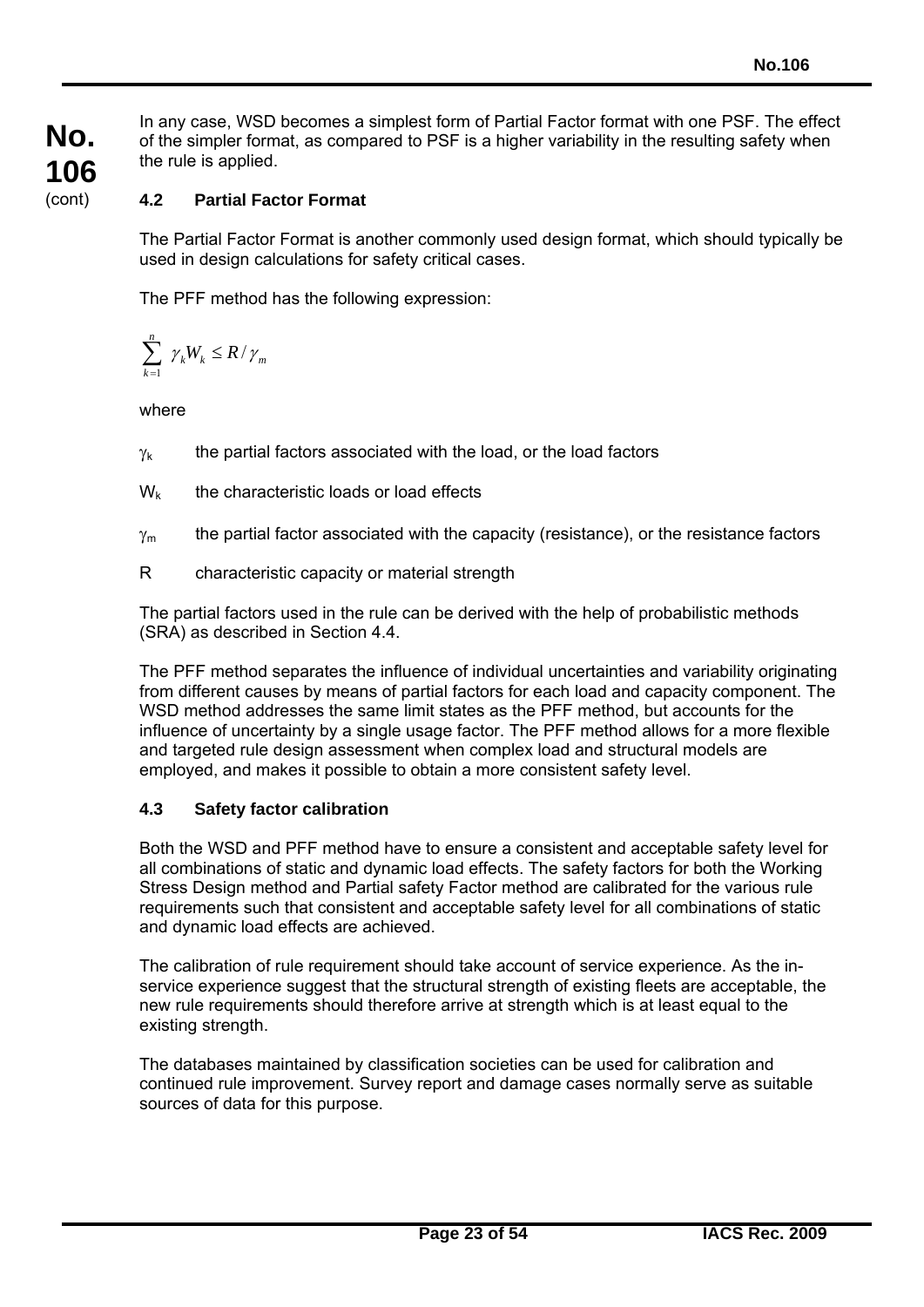# **4.4 Probabilistic methods**

**No. 106**  (cont)

Probabilistic methods are used to address the probability of structural failure reflecting uncertainties in models, loads, geometries, material properties, and strength modelling that can affect the performance of a structure or structural system. The Structural Reliability Analysis is a probabilistic method for presenting structural rule requirements. Probabilistic methods are mainly used as a tool for calibration of safety factors against a target safety level, for the purpose of attaining a consistent safety level using deterministic methods.

The basic variables involved in design are defined as random variables and treated with probabilistic procedures; hence, the reliability can be determined.

As an example, if we assume the structural capacity is C and load is L, both of which are random variables, then the margin of safety can be expressed as:

$$
M=C-L=g(x)
$$

and its probability density function is  $f_M(x)$ .

The probability that a structure will collapse during any reference period is then given by:

$$
P_f = \int_{\infty}^{0} f_M(x) dx
$$

Both L and C can be related to many random variables. Hence,  $f_M(x_1, x_2, x_3, \ldots, x_n)$  is the joint probability density function. Then the overall probability of failure is:

$$
P_f = \int_{g(x_1 x_2 \cdots x_n) \le 0} f_M(x_1 x_2 \cdots x_n) dx_1 dx_2 \cdots dx_n
$$

In a Structural Reliability Analysis (SRA), the limit state should be established and described by a limit state function  $g(x_1, x_2, x_3, \ldots, x_n)$  of basic variables  $(x_1, x_2, x_3, \ldots, x_n)$ .

The structural performance of a whole structure or part of it should be described with reference to a specified set of limit states which separate desired state of the structure from undesired ones. The limit state should be described by a function of failure which is expressed in terms of basic variables.

For numerical structural reliability analysis, the reliability problem is transformed from the basic variable space (the n-dimensional space of the basic variable **x**) to a standards normal space (the space of standardised normal distributions **u**). In this **u**-space the shortest distance between the point at the limit state and the origin is defined as the reliability index. This point closest to the origin is referred to as the Design Point.

A reliability index,  $\beta$  which is a substitute for the failure probability  $p_f$ , can also be expressed as:

 $\beta = -\Phi^{-1}(p_f)$ 

 $\overline{a}$ 

where  $\Phi$  is the standardised normal distribution ( $\Phi^{-1}$  the inverse standardised normal distribution).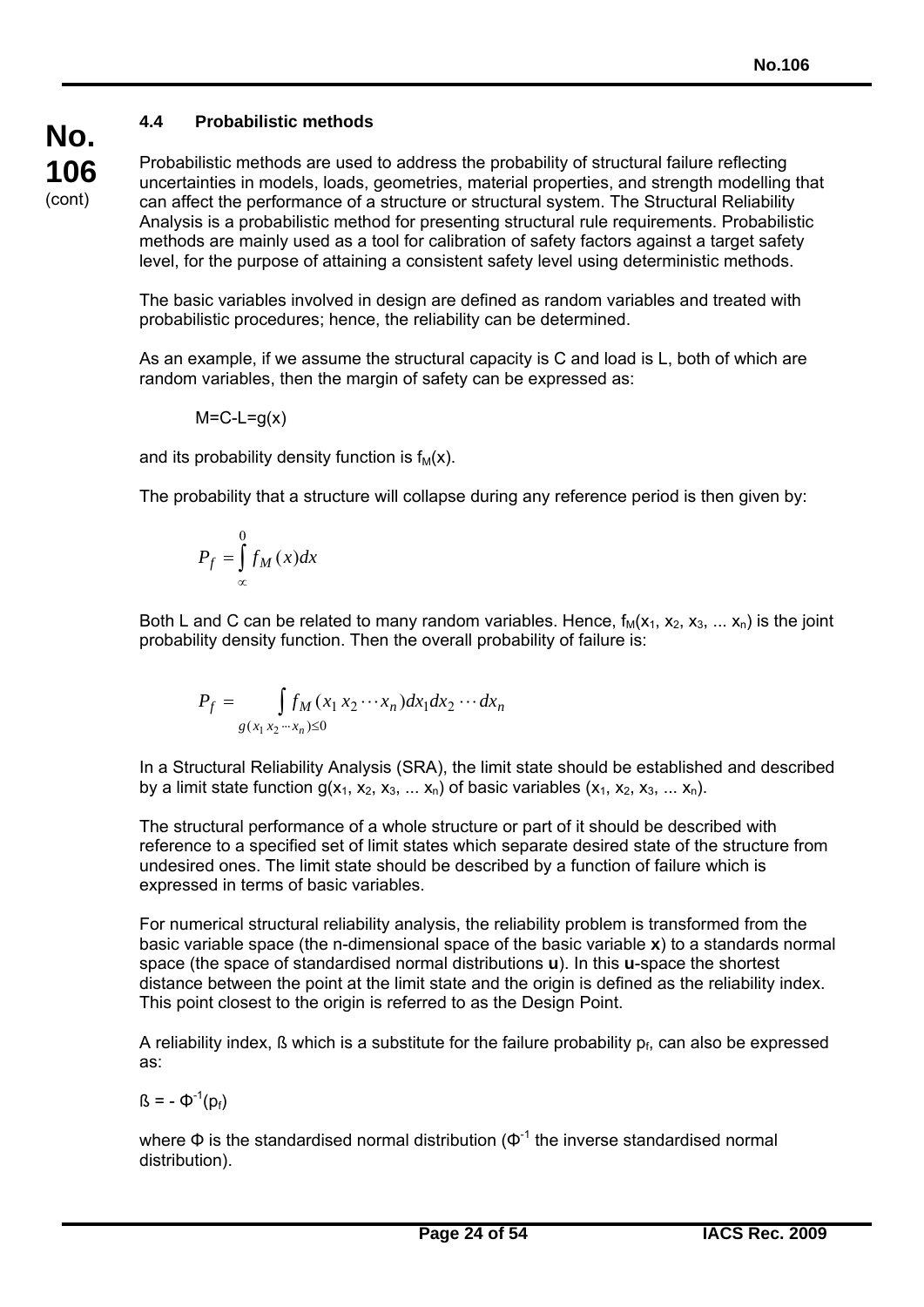The target nominal failure probability should be assessed in terms of failure modes and their failure consequences. This could either be done based on cost-benefit analysis, as described in Section 2.9.3, or the target could be set at a higher level.

The structural reliability method also provides a rational method to calibrate partial safety factors. Various methods depending on the level of assessment and choice of variable distribution type are available. Attention should be given to the sensitivity of results from varying level of assessment and distribution type assumed.

In the application of probability based methods, the aim is often to target the critical structural components. The classification of criticality class of the various structural components facilitates the selection of acceptance criteria and capacity model such that the more critical elements have stricter requirements (lower probability of failure) than less critical elements.

# **4.5 Testing**

 $\overline{a}$ 

Due to structural complexities or uncertainty of loads, individual ship designs may be based on a combination of tests and calculations. Testing may be carried out, for example, if:

- adequate calculation models are not available;
- a large number of similar components are to be used:
- need to confirm by control checks assumptions made in the design.

Rule requirements may accommodate design assisted by test results. However, the rules shall include specific testing requirements for the performance and result reporting. The objective of which is to achieve the level of reliability required for the relevant design situation, taking account of statistical uncertainty due to a limited number of test cases.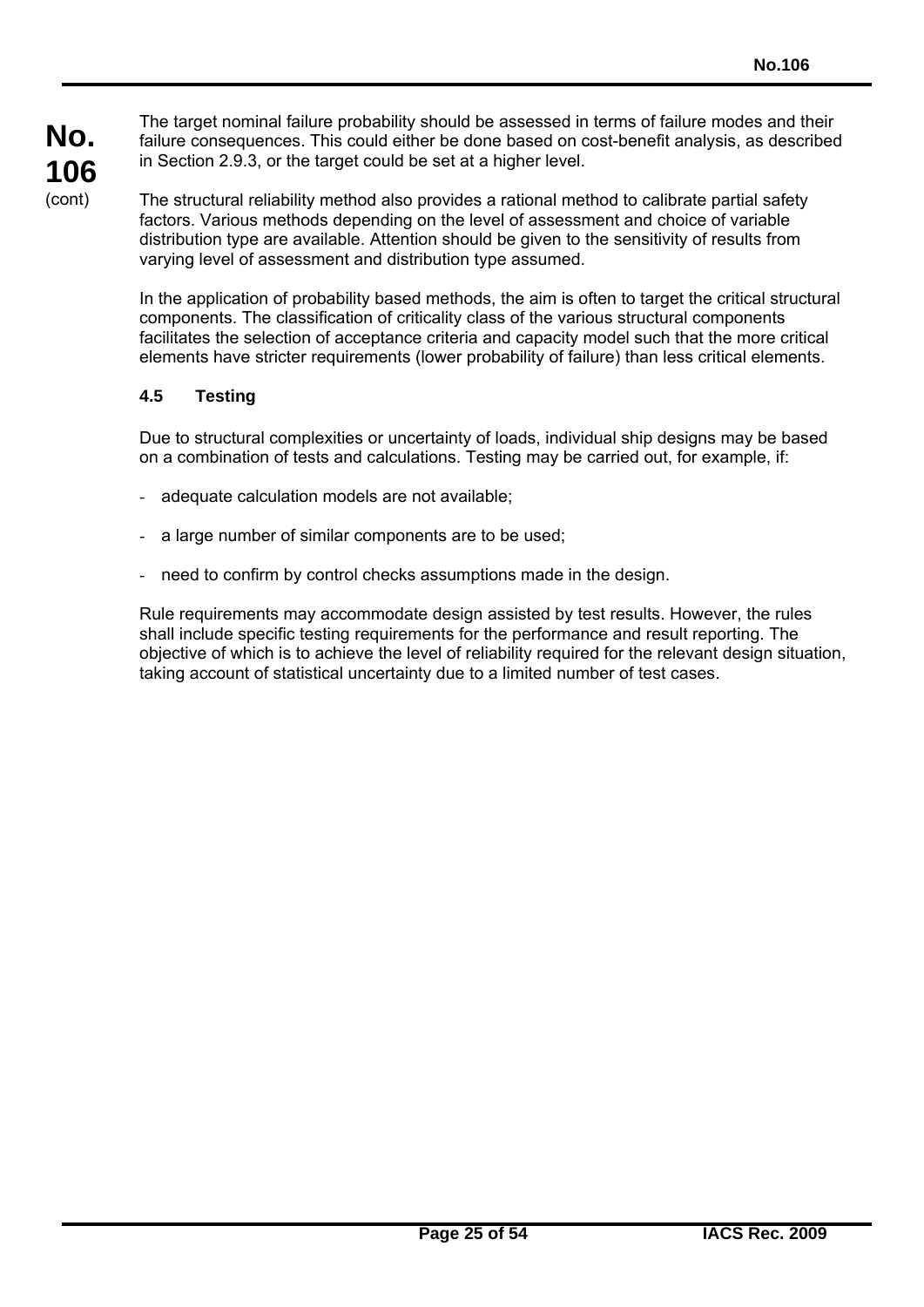# **5 APPLICATION OF RULE PRINCIPLES**

Rule requirements are to be developed using the rule principles outlined in Section 3 and the rule formats as presented in Section 4. The rule requirements are often a combination of prescriptive requirements and direct calculation requirements, as described in the following.

The first step in the development of prescriptive requirements is to apply the defined loads to the structure under consideration and employ the appropriate limit state model to determine the required scantling in the initial design.

Strength verification by use of direct analysis is mostly related to employing the FE analysis and this is the second step in the application of principle, i.e. the verification. This is normally done based on the proposed structure generated in the initial design, but may also be used to design parts of the structure where prescriptive requirements are not available. In the verification process, the suitability of the structure is to be assessed with respect to SLS and ULS.

Fatigue strength may be assessed with different methods of varying complexity. Prescriptive requirements may be derived based on simplified fatigue assessment, and may be assessed during the initial scantlings phase of the design. More complex methods, involving direct assessment of Stress Concentration Factors by use of finite element methods, may be used to verify the fatigue strength in the verification phase of the design.

In addition to the above, the rules need to include requirements to cover ALS, where considered relevant.

### **5.1 Prescriptive requirements**

Prescriptive requirements may be used in the early part of the design phase to establish the initial scantlings of the structure which will later be augmented by the strength assessment using the finite element method. Two common types of prescriptive requirements are described in the following.

#### **5.1.1 Minimum requirements**

 $\overline{a}$ 

Minimum requirements can be adopted in the rules for plate thickness, and stiffness and proportion of support members. For longitudinal strength of hull girders, the minimum section modulus and minimum hull inertia requirement are used.

The rules can specify minimum thickness for local support members and primary support members. These are empirical in essence, and can for instance be expressed as a function of ship principal dimensions. In the minimum thickness requirement the general robustness, corrosion, wear and contact, and durability issues are to be considered. These may be based upon a detailed study of existing empirical Class requirements.

Stiffness and proportion requirements are typically defined as maximum allowable slenderness ratios or minimum inertia requirements. For local support members, the proportions of stiffener spacing to plate thickness, web depth to thickness, or the flange breadth to thickness, are the measure of the slenderness of the structural element.

In formulating these requirements, local buckling is the main concern for the web plate and the torsional buckling for face plates or flanges. To ensure the lateral stability of stiffeners and longitudinals, the minimum stiffness of stiffeners is usually also prescribed in the rules.

**No.**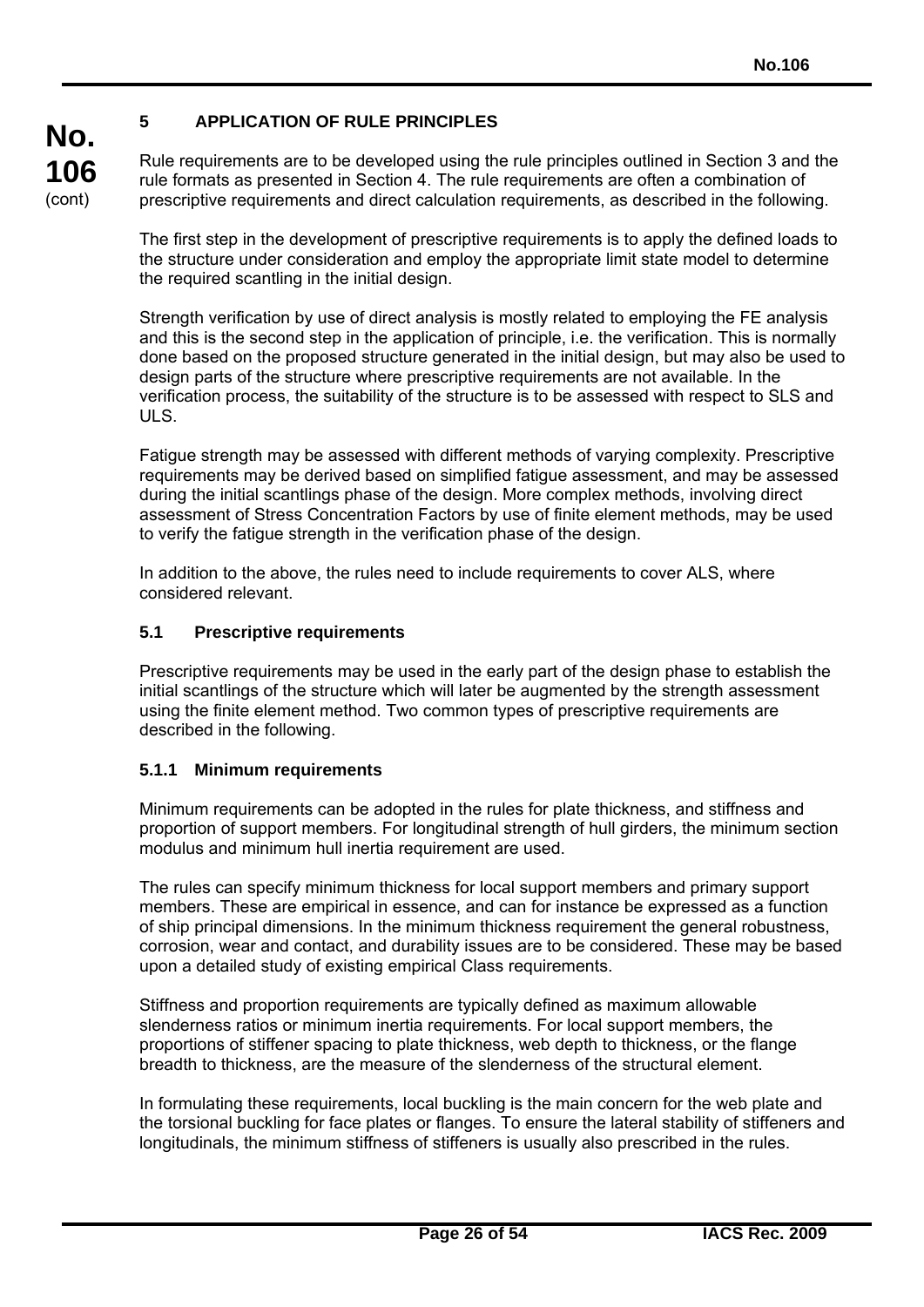For primary support members, similar requirements are often specified for the web plates and flange/face plates of primary support members. To ensure lateral stability, the torsional buckling of primary support members is normally controlled by tripping brackets with required spacing.

Attention should also be made to the proportion of pillars, brackets and edge stiffening.

It should be noted that the inclusion of prescriptive minimum requirements may be reduced if more explicit requirements are included in the rules to address the same concerns, such as lateral stability, stiffness, deflection, buckling, etc. The extent of the explicit requirements would have to cover those areas of the ship which would have been covered by the associated minimum requirements.

### **5.1.2 Load-dependent prescriptive requirements**

The rules define a set of loads which structural member may experience, based on the operational characteristics of the ship taking account of cargo distribution, ballast distribution, draught and internal and external dynamic conditions, and then to identify load maxima which are used to obtain the required scantling for the structural members.

For each structural member, a series of static and dynamic design load set are defined, each one with load components that seek to maximise the loading on the structural member by taking "worst case" internal and external loadings together with the effect of global hull girder stresses. The dynamic load components are combined using dynamic combination factors specified for each design load set.

The combined loads give a total stress in the structural member which is not permitted to exceed the acceptance criteria for the member. The acceptance criteria are formulated using the methods outlined in Chapter 4.

#### **5.2 Strength verification**

Strength verification and/or direct analysis should be required in the rules for areas which can not be accurately assessed by prescriptive requirements. However strength verification and/or direct analysis should also be required for members which are assessed by prescriptive requirements and where additional detailed strength investigation are necessary, for example, where dimensions of structural members are mainly influenced by interaction with other structural members (e.g. floors and longitudinal stiffeners of the bottom structure).

Strength verification and/or direct analysis should be required in the rules for areas which can not be accurately assessed by prescriptive requirements or where additional detailed strength investigation is warranted, for example, where dimensions of structural members are mainly influenced by interaction with other structural members (e.g. floors and longitudinal stiffeners of the bottom structure). When the initial scantlings have been determined, a strength verification should be carried out to verify the adequacy of the initial design.

Assessment of the hull and structural elements for compliance with rule requirements is a process that needs to be carried out in a systematic manner.

Strength verification requirements are based on load-capacity methods and typically cover:

- Hull girder ultimate strength

 $\overline{a}$ 

- Strength assessment using the Finite Element (FE) analysis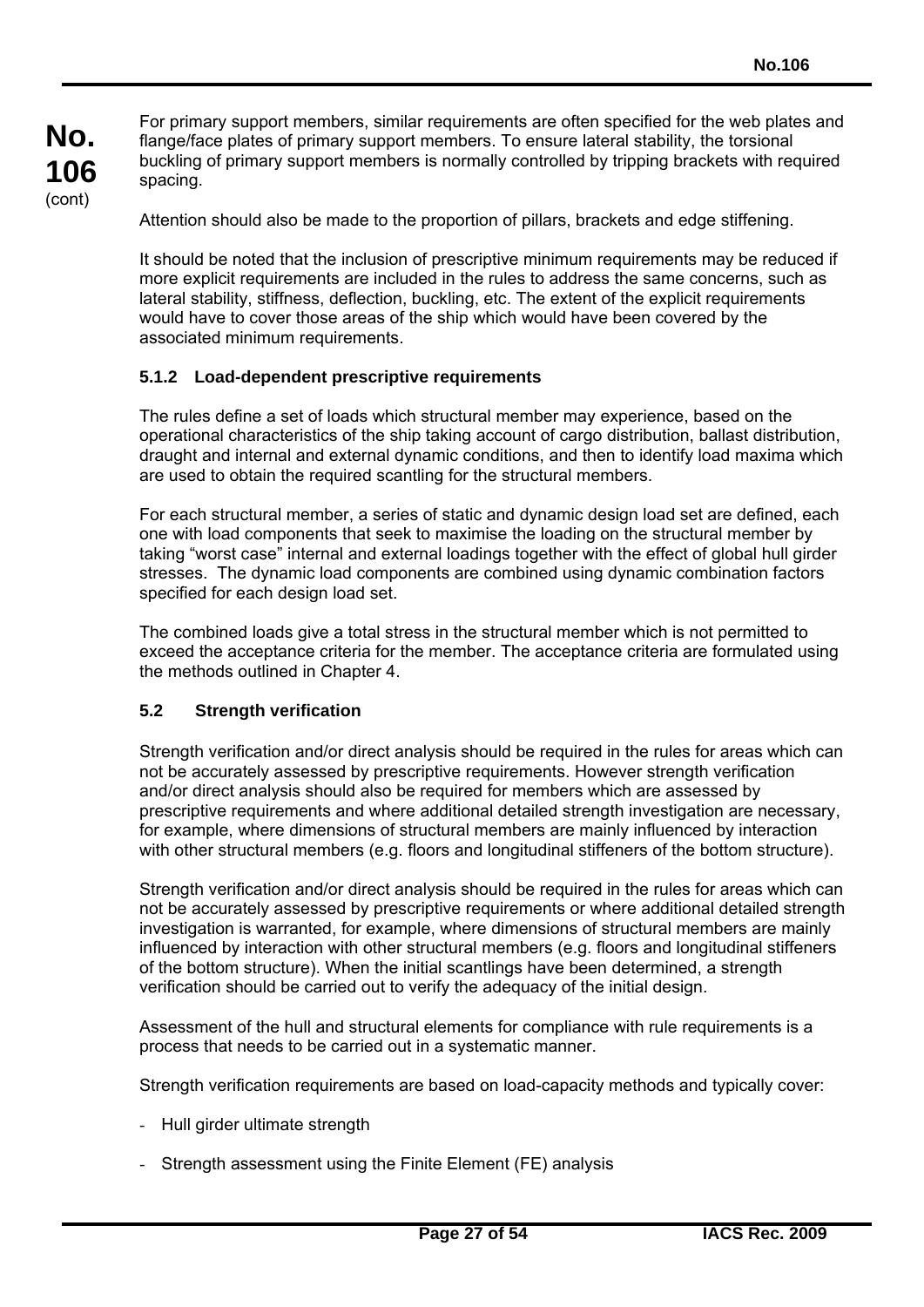# **5.2.1 Hull girder ultimate strength**

If relevant for the considered ship type and size, the rules should include requirements for verification of the ultimate hull girder strength. The hull girder strength will normally be increasingly important with increasing ship length. Hull girder ultimate bending moment capacity assessment considers the strength of the hull girder in yielding and buckling collapse modes. In the sequence of hull girder failure, the point at which the capacity of the structure becomes insufficient to support the imposed moment is called the hull girder ultimate bending moment capacity.

The overall bending may be in hogging or sagging, depending on the imposed loadings and consequently both hogging and sagging hull girder capacity are to be checked for satisfactory strength in the most severe load combination.

It is noted that for some cargo ships, the deck structure has been identified to be the most critical element of the hull girder as there is little redundancy and structural failure may lead to a progressive collapse of the hull girder in sagging.

The criterion for the ultimate strength of the hull girder may be given in a Partial Factor Format (PFF), and partial factors are to be calibrated using structural reliability analysis and service experience of the ship fleet. Rather than using the PFF, alternative methods for specifying the ultimate strength may also be used either explicitly or implicitly, however the calibration using the service experience of the ship fleet is still to be carried out.

In structural reliability analysis, the uncertainties in environment, structural load effects and strength parameters are to be accounted for. Uncertainties in the prediction models are also to be considered:

- The still water distribution takes account of the actual loadings which might occur;
- The uncertainty associated with the wave bending moment due to environment model and hydrodynamic analysis;
- The uncertainty for the moment capacity due to the effects of material property variation, geometrical uncertainty and strength modelling uncertainty.

Various methods with different degree of complexity can be used for the assessment. Examples are:

- Single step Method
- Incremental-iterative Procedure
- Non-linear FE Analysis

When using the PFF, the calculated hull girder ultimate bending capacity is to satisfy the following design criteria:

$$
\gamma_{\text{stat}} W_{\text{stat}} + \gamma_{\text{dyn}} W_{\text{dyn}} \leq R / \gamma_{\text{m}}
$$

Where:

 $\overline{a}$ 

 $\gamma_{\text{stat}}$  partial safety factor that accounts for the uncertainties related to static loads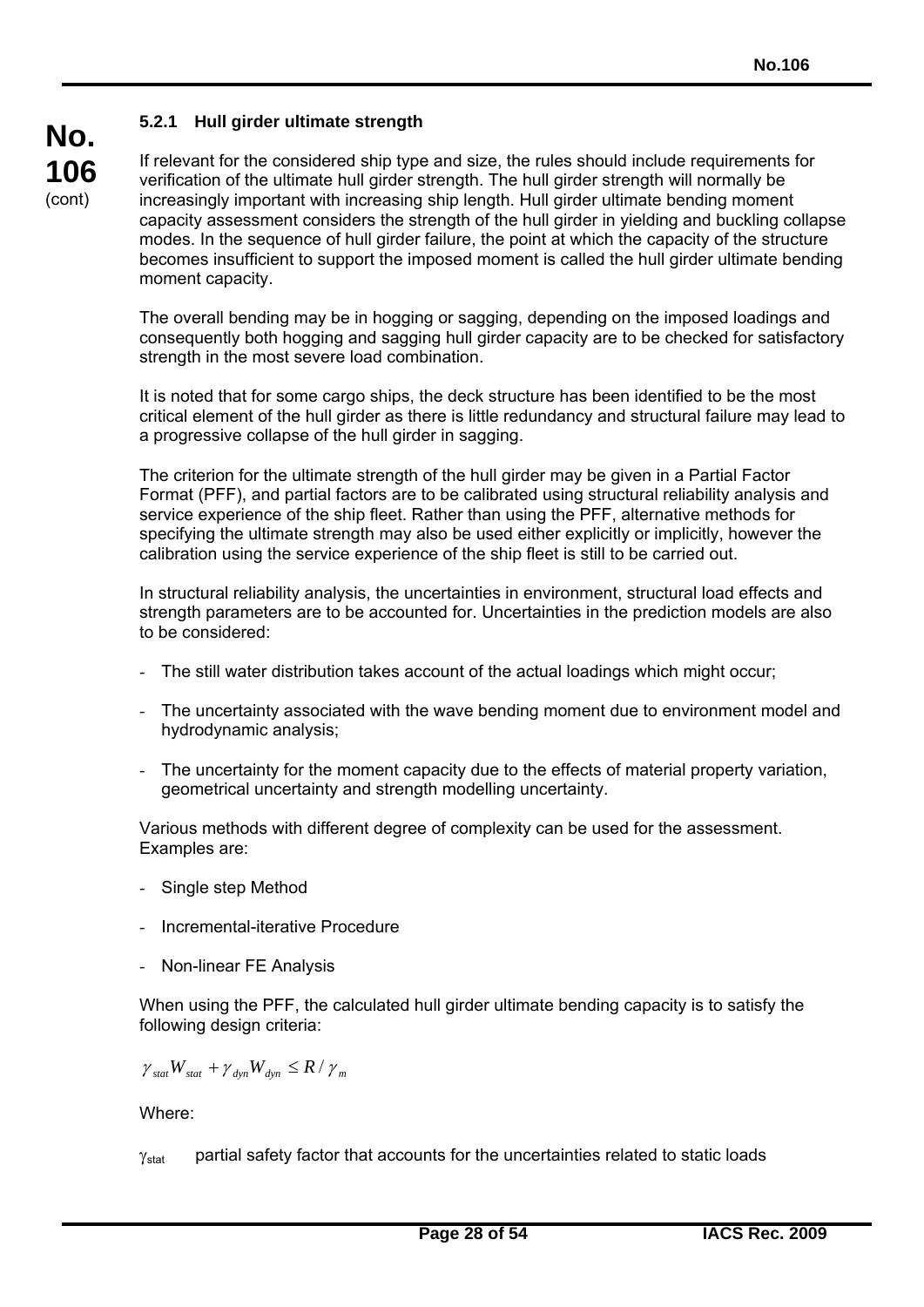- W<sub>stat</sub> simultaneously occurring static loads (or load effects in terms of stresses)
- $\gamma_{\text{dyn}}$  partial safety factor that accounts for the uncertainties related to dynamic loads
- W<sub>dyn</sub> simultaneously occurring dynamic loads or load effects
	- R characteristic structural capacity (ultimate hull girder bending moment)
	- $\gamma_m$  the partial factor associated with the capacity (resistance), or the resistance factors

#### **5.2.2 Strength assessment using FEM analysis**

The rules should specify applicable requirements for direct FE assessment of the ship hull on the global and local level, as considered necessary for the ship type covered by the rules.

If the behaviour of the hull structure is to be adequately represented, and the response accurately obtained, the most advanced method is to analyze the whole ship model taking an element size such that reference stresses for strength assessment can be obtained. The displacements or hull girder sectional forces and moments obtained by the whole ship model are applied to the boundaries of the hold model mentioned below.

For cargo ships such as tankers and bulk carriers, a cargo hold analysis is usually applied to evaluate the strength of the primary support members in the hull structure, especially for larger ships. In some cases, a simplified 2D frame analysis may however be sufficient.

The finite element analysis is to be employed to verify that the stresses, deflection and buckling capability of the structural elements are within acceptable limits for the applied design loads. A linear three dimensional finite element analysis is carried out to obtain the structural response required for capacity assessment of the primary support members.

Important steps involved in the FE analysis are:

- Structural modelling,

**No.** 

**106**  (cont)

- FE analysis load cases,
- Load components calculation,
- Application of loads to the FE model,
- Applying boundary conditions at model ends, and
- Evaluation of the FE results.

FE analysis is employed to assess the overall strength of the structure and is not intended to determine the stresses at structural details and discontinuities. Fine mesh FE analysis may be needed to assess the scantlings in areas of high stress gradient, such as brackets, openings, etc. Local FEM models are used both for stress assessment, and for assessment of stress concentration for fatigue assessment.

#### **5.3 Fatigue strength assessment**

 $\overline{a}$ 

The rules should specify requirements for fatigue assessment of fatigue critical locations and details. The rules assume that design life of hull structure details equals the ship's design life.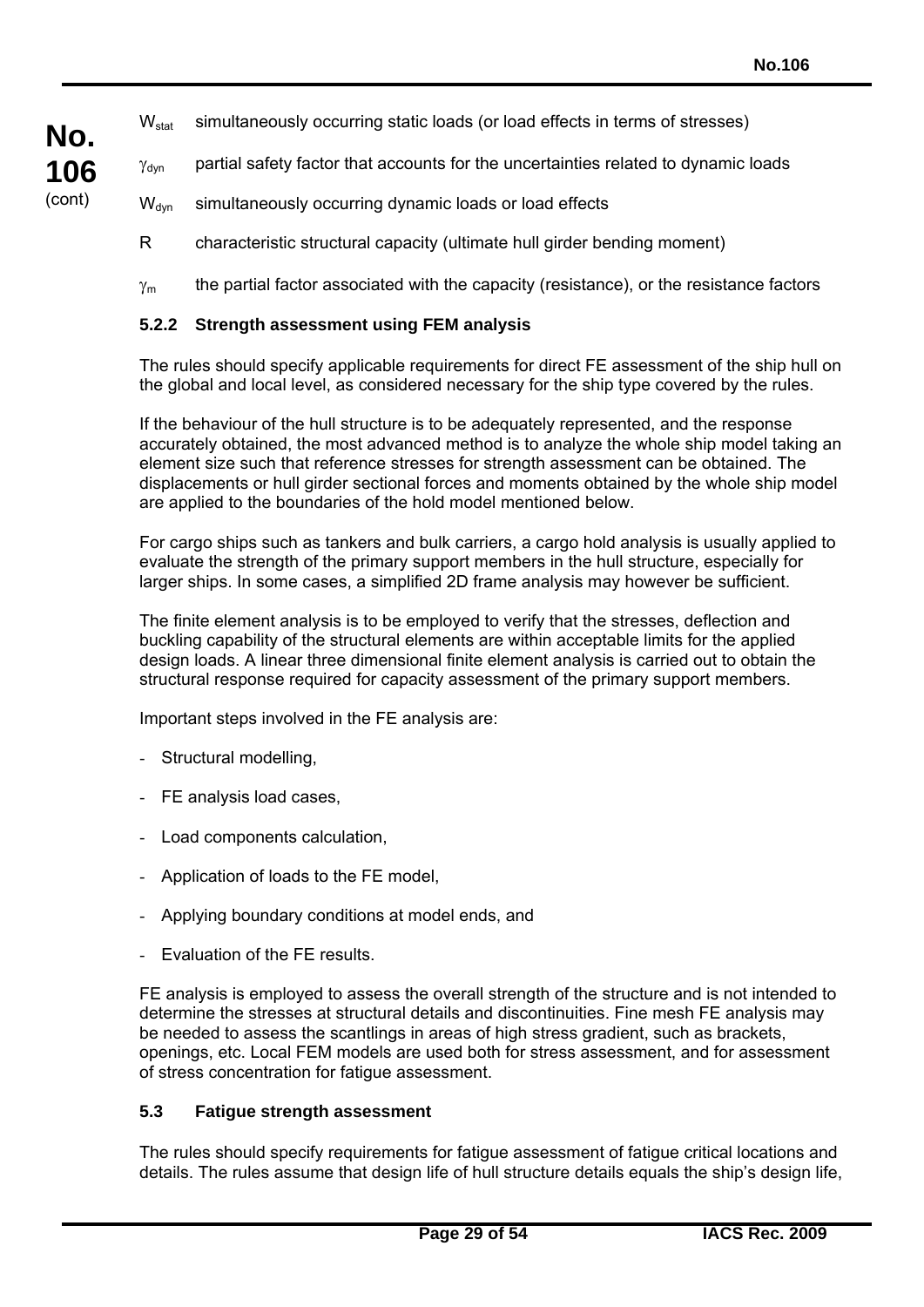and require that fatigue life assessed for hull structural details are not lower than the design fatigue life.

**No. 106**  (cont)

Requirements for fatigue assessment are to be specified for ship structural details subject to alternating stress and stress concentration which are considered to be vulnerable to fatigue cracking.

The fatigue strength assessment is usually performed by confirming that the cumulative fatigue damage over the anticipated service life at the location to be assessed is less than the acceptance criteria.

It is noted that there are other methods than those mentioned here, e.g. based on fracture mechanics. If other methods are to be incorporated into the rules, each step is to be documented and basic parameters specified such that the requirements may be consistently applied.

# **5.3.1 Fatigue loads**

Wave induced dynamic loads acting on the structure, including internal cargo and ballast water inertia loads due to ship movement, as well as static loads on the structure, are to be considered in fatigue assessment. The phase difference of the different load effects are to be accounted for.

Fatigue loads are to be determined under the North Atlantic wave environment specified in Section 3.6.5. Fatigue predominant load conditions vary according to structures of different functions and locations.

For fatigue strength assessment of high-cycle fatigue, the long-term distribution of stress range in structural members is derived based on the short-term distribution of stress range with the consideration of the frequency of long-term wave statistics. Generally, the long-term distribution of stress range in structural members approximates the Weibull probabilistic distribution model.

# **5.3.2 SN-curves**

A common way of representing fatigue strength is by use of SN-curves, which are derived on the basis of extensive fatigue tests.

The effect of geometric stress concentration may be accounted for in the SN-curve, giving different SN-curves for different structural details. Alternatively, one basic S-N curve may be used, and the effect of local geometry accounted for by use of stress concentration factors.

Other effects that will influence the fatigue strength are listed in the following. The effects may be accounted for in the SN-curve itself, or by stress correction factors.

- a. Corrosive environment
- b. Welding residual stresses
- c. Mean compressive and tensile stress
- d. Plate thickness

 $\overline{a}$ 

e. Weld profile control or post processing of weld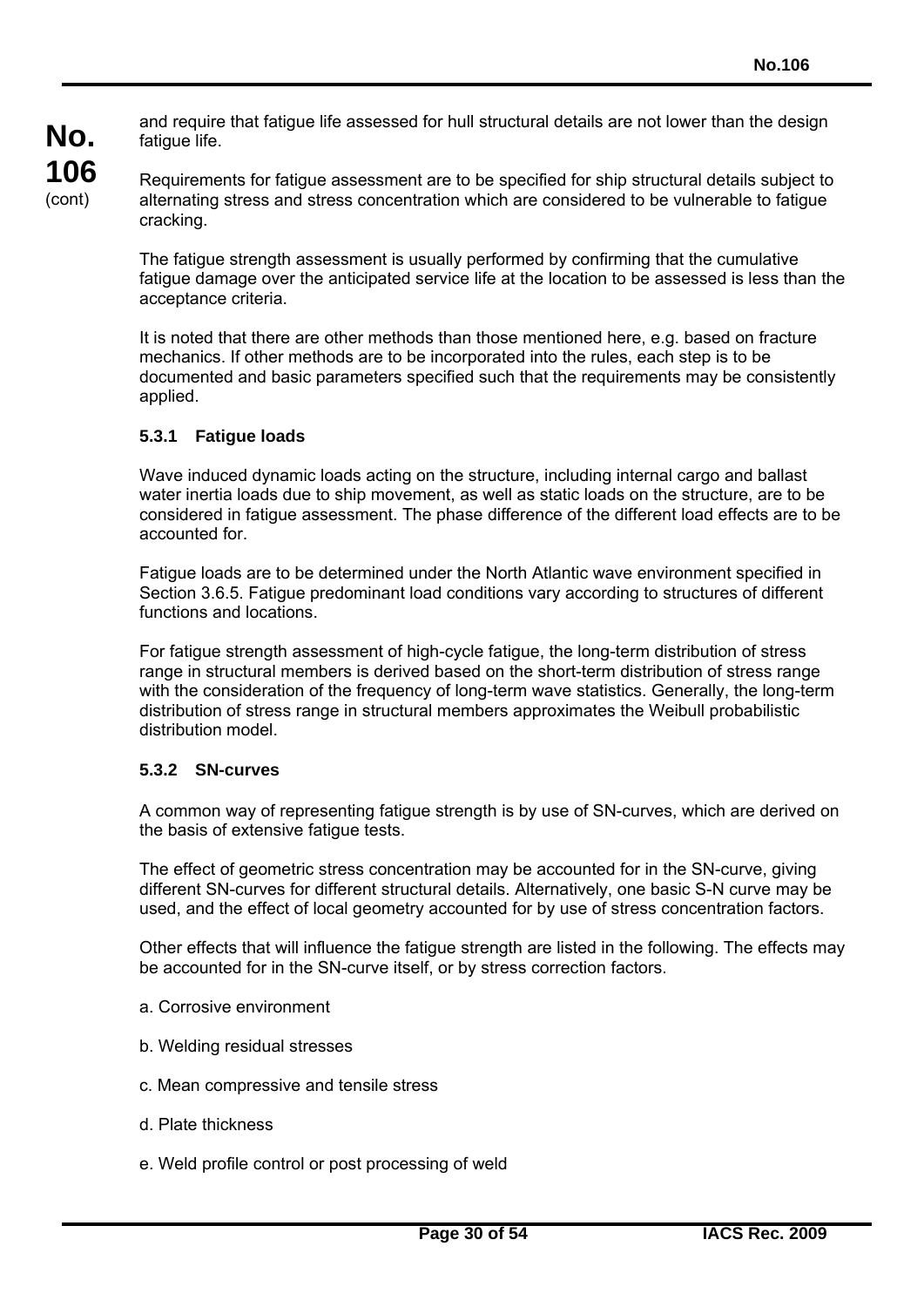**No. 106**  (cont)

Experimental S-N curves are defined by their mean fatigue life and standard deviation. The mean S-N curve gives the stress level S at which the structural detail will fail with a probability level of 50 percent after N loading cycles. S-N curves considered in the present rules are based upon a statistical analysis of appropriate experimental data and represent two standard deviations below the mean lines.

# **5.3.3 Cumulative damage assumption**

A common way to estimate the long-term cumulative fatigue damage is to apply the Miner-Palmgren's linear damage rule:

$$
D = \sum_{i} \frac{n_i}{N_i}
$$

where:

- D accumulated fatigue damage
- ni number of stress cycles in stress block i
- $N_i$  number of cycles to failure at stress block i

The fatigue strength is assessed referring to the allowable damage. The allowable damage should be specified considering the criticality of the detail, and the accessibility for inspection of the detail. The fatigue strength assessment is performed by confirming that the calculated cumulative fatigue damage satisfies the specified acceptance criteria.

# **5.3.4 Nominal stress approach**

Nominal stress is the stress calculated using coarse mesh finite element analysis, or beam element analysis, based on applied loads and the sectional properties of the structure. As effects of structural geometry and welding on stress concentration are not taken into account in nominal stress approach, structural node types and welding details are to be considered in S-N curves selection.

# **5.3.5 Hot spot stress approach**

For a typical structural detail, the stress concentration factor (SCF) may be obtained by testing or using FE regression analysis which, combined with nominal stress, results in hot spot stress for fatigue assessment. The corresponding S-N curves need not cover geometry stress concentration. Tests for obtaining SCF are to be carried out in compliance with relevant requirements and when using FE regression analysis, element properties including size and transition method are to satisfy relevant technique requirements.

For a non-typical structural detail, the hot spot fatigue stress may be directly obtained by using fine mesh FEM. The size of element mesh and means of hot spot stress interpolation are to be specified in the rules.

# **5.3.6 Low-cycle fatigue**

 $\overline{a}$ 

When the repeated number of cycles to crack initiation is less than  $10^4$ , the fatigue failure mode is called 'Low-cycle fatigue'. Low-cycle fatigue tends to occur in high stress field and the stress attained low-cycle fatigue may exceed the yield stress. Therefore, it is preferable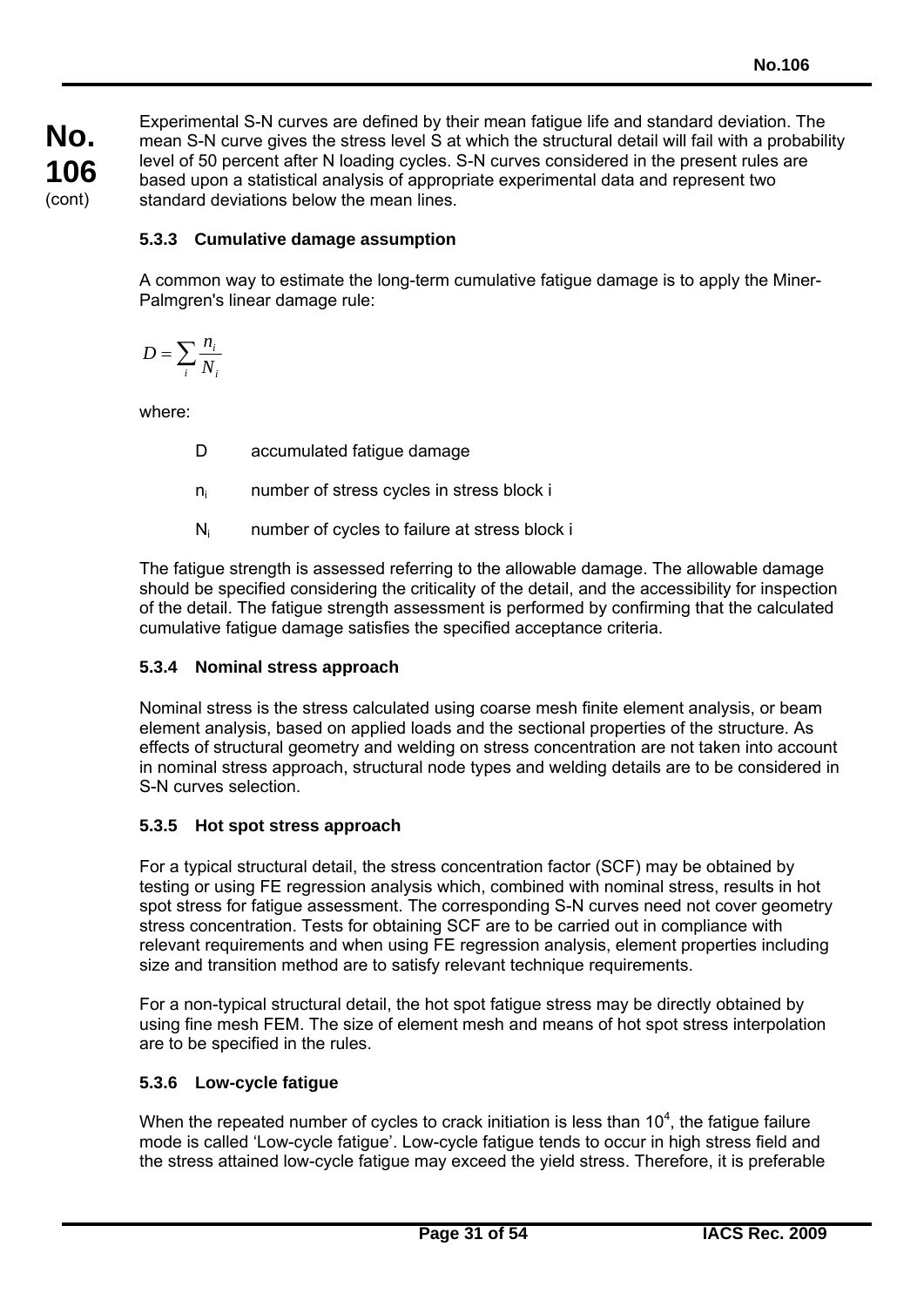not to apply a usual SN curve in stress function formula, but a SN curve in strain function formula.

# **5.4 Accidental Limit State Assessment**

The Accidental Limit States represents situations of accidental or abnormal events. The rule requirements should ensure that the structure resists the loads occurring in such events, and that it maintains its integrity and performance.

Assessment of the ALS may in general be considered in two steps:

- 1. Accidental load assessment
- 2. Residual strength assessment

For the accidental load assessment, the resistance of the structure in the intact condition is checked under the action of accidental or abnormal loads.

For the residual strength assessment, the resistance of the structure in the damaged condition is checked under the action of "normal" environmental loads.

The ALS assessment may be done by direct calculation of the effects imposed by the loads on the structure, or indirectly, by design of the structure as tolerable to accidents. Examples of the latter are required compartmentation of ships, which provides sufficient integrity to survive certain collision scenarios without further calculations.

The inherent uncertainty of the frequency and magnitude of the accidental loads, as well as the approximate nature of the methods for determination of accidental load effects, shall be recognized.

If non-linear, dynamic finite element analysis is applied for design, it shall be verified that all local failure modes, e.g. strain rate, local buckling, joint overloading, joint fracture, are accounted for implicitly by the modelling adopted, or else subjected to explicit evaluation.

### **5.4.1 Accidental load assessment**

The overall objective of design against accidental loads is to achieve a system where the main safety functions are not impaired by the design accidental loads.

Accidental loads occurring in an accidental or abnormal situation may be caused by one of the following events:

- Impact due to collision, grounding or dropped objects
- Fire or explosion

- Accidental flooding
- Operational accident, such as overloading of tanks or cargo holds
- Failure of mooring lines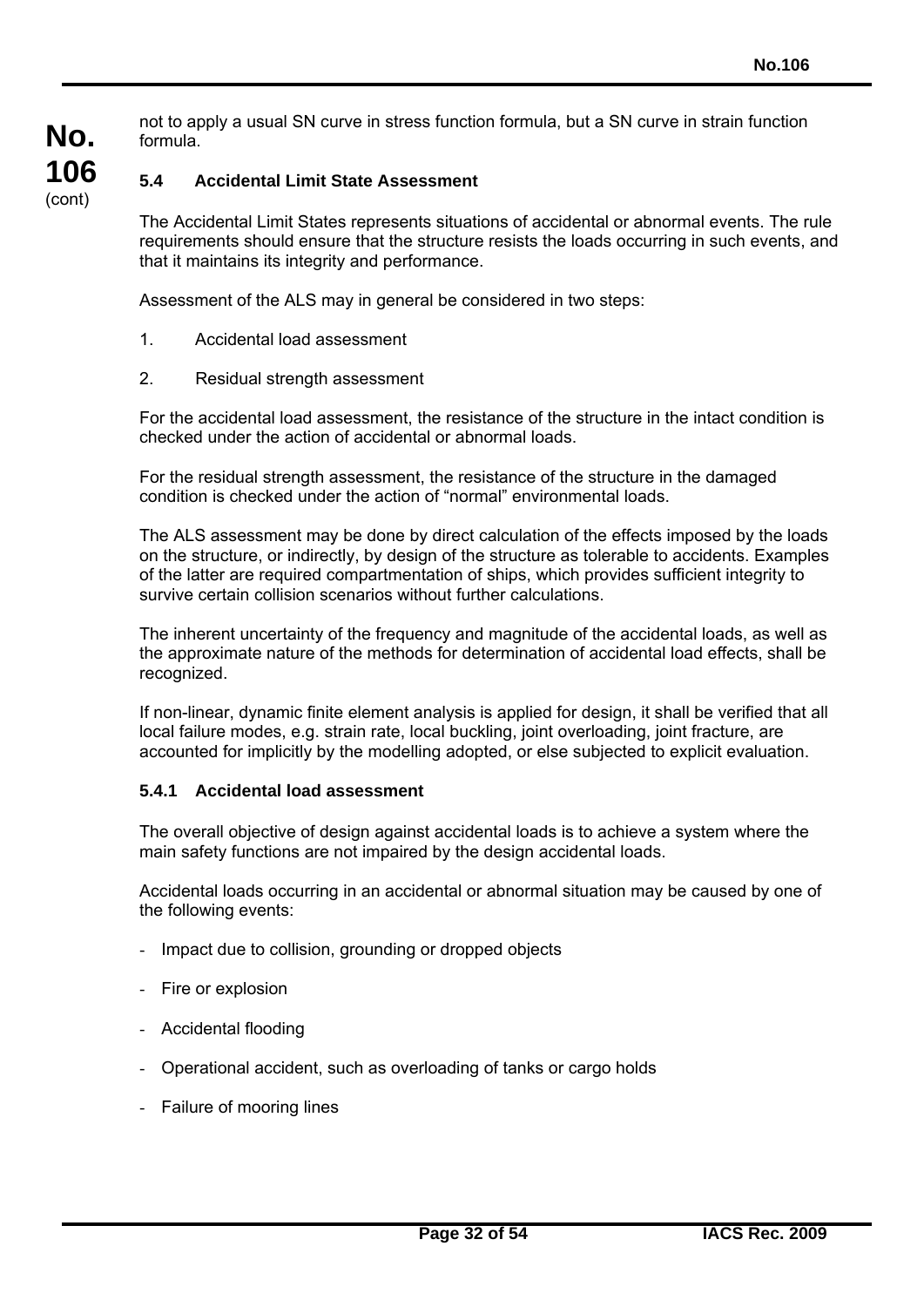- Abnormal environmental conditions

**No.** 

**106**  (cont)

- Extreme loads with a smaller probability of occurrence than for ULS assessment, but derived using ordinary wave statistics and wave modelling
	- Unexpected phenomena, such as rogue waves, which may have a different statistical distribution, and may need a different wave model for load assessment

When the structure is subjected to the accidental loads, the acceptance criterion is usually survival, meaning that local structural damages may be accepted provided that the overall safety is not impaired.

The most common accidental load considered for ship structures is flooding of compartments. It is partly covered by requirements to subdivision of compartments, and partly by requirements to local and global strength under the action of flooding loads.

Other accidental loads have traditionally not been considered in ship structural rules, but for new rules it should be evaluated whether other loads need to be included in the assessment.

### **5.4.2 Residual strength assessment**

 $\overline{a}$ 

For the residual strength assessment, the strength in certain specified damaged conditions, such as collision, grounding or flooding, may be verified. For this case, a "normal" level of environmental loads is considered, together with relevant stillwater loads.

The extent of damage to be considered need to be defined. The damage extent due to collision or grounding may be based upon statistical data from accidents. In that case, the appropriate probability level to use for selection of the damage extent must be defined. Alternatively, direct nonlinear finite element calculations may be used. In that case, appropriate collision scenarios to consider must be defined, i.e. type of striking ship or rock, ship direction and ship speed.

Next, the environmental loads occurring in the damaged condition must be defined. The environmental loads for this assessment are typically reduced compared to the extreme loads, to account for the low joint probability of occurrence of structural damage and severe weather. As an example, it is more likely that a collision or grounding will occur close to shore, where the weather is likely to be less severe than further ashore.

When selecting the damage cases and environmental loads to consider, the overall objective should be to achieve an appropriate overall joint probability of occurrence.

Since the joint probability of occurrence normally will be a low value, safety factors of 1.0 is usually applied.

The most relevant residual strength assessment for ship structures is the residual strength assessment of the hull girder in the damaged condition. The residual strength calculations should take into account the ultimate reserve capacity of the hull girder, including permanent deformation and post-buckling behaviour.

#### **5.5 Relation between prescriptive requirements and direct calculations**

In the case where both prescriptive requirements and direct calculations are used, the rules need to define the relation between the various requirements.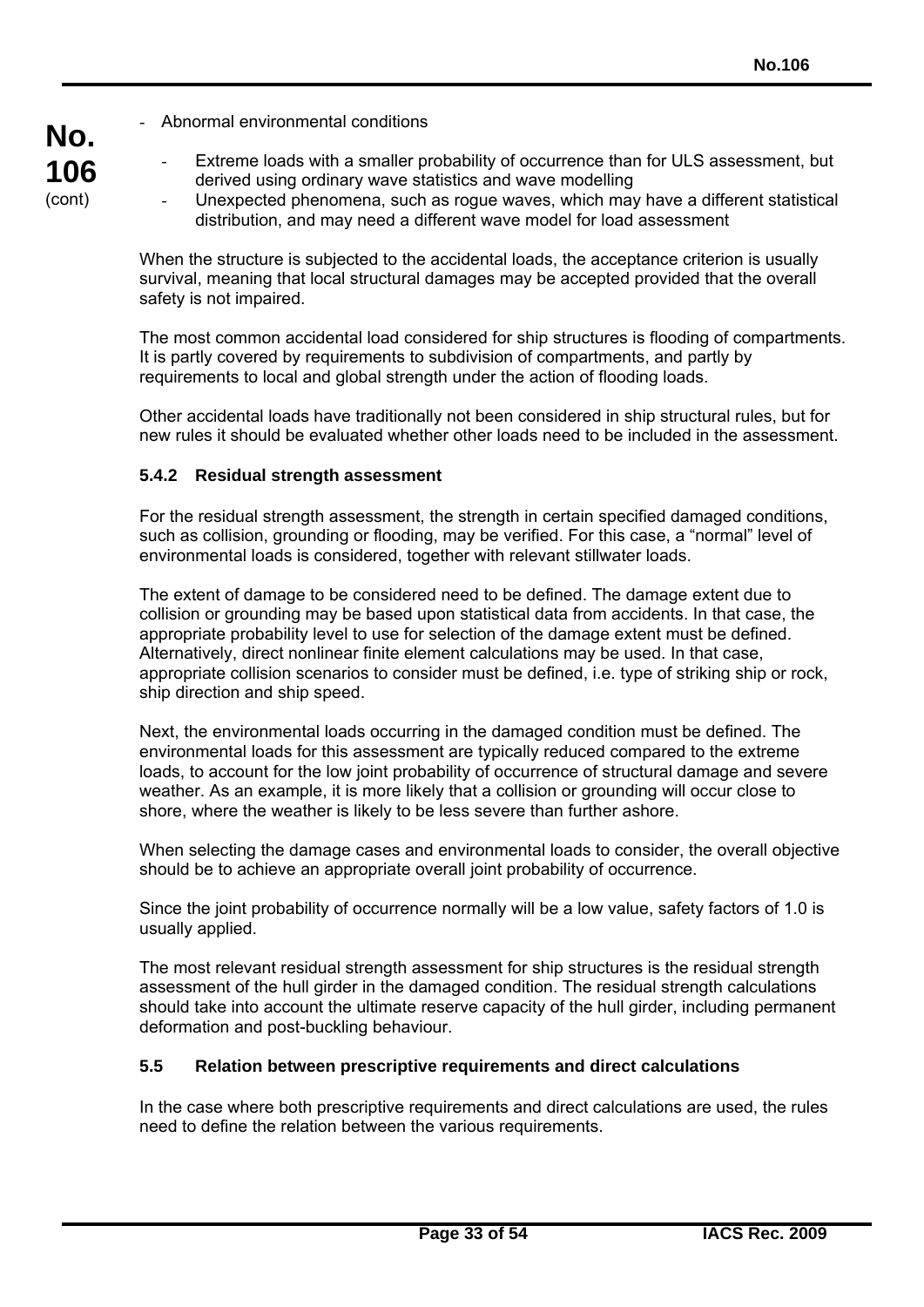In areas where direct calculations more accurately reflect the load and structural behaviour of the structure when compared to load-capacity prescriptive rule requirements, the results from the direct calculations typically overrule the prescriptive requirements. However, the baseline minimum requirements defines the floor and scantlings are not to be reduced by any form of alternative calculations.

Load-capacity based prescriptive rule requirements may be substituted by direct analysis provided the loads used for the alternative capacity model are identical to those used in the prescriptive requirement. It should be noted that in effect the direct analysis is replacing a given prescriptive rule. The scantling may not however be reduced below the required scantling arising from a requirement controlling a different failure mode.

The philosophy is that a coarse approach should be more conservative than a detailed approach. Hence, the prescriptive requirements are targeted to be more conservative than the requirement based on direct analysis.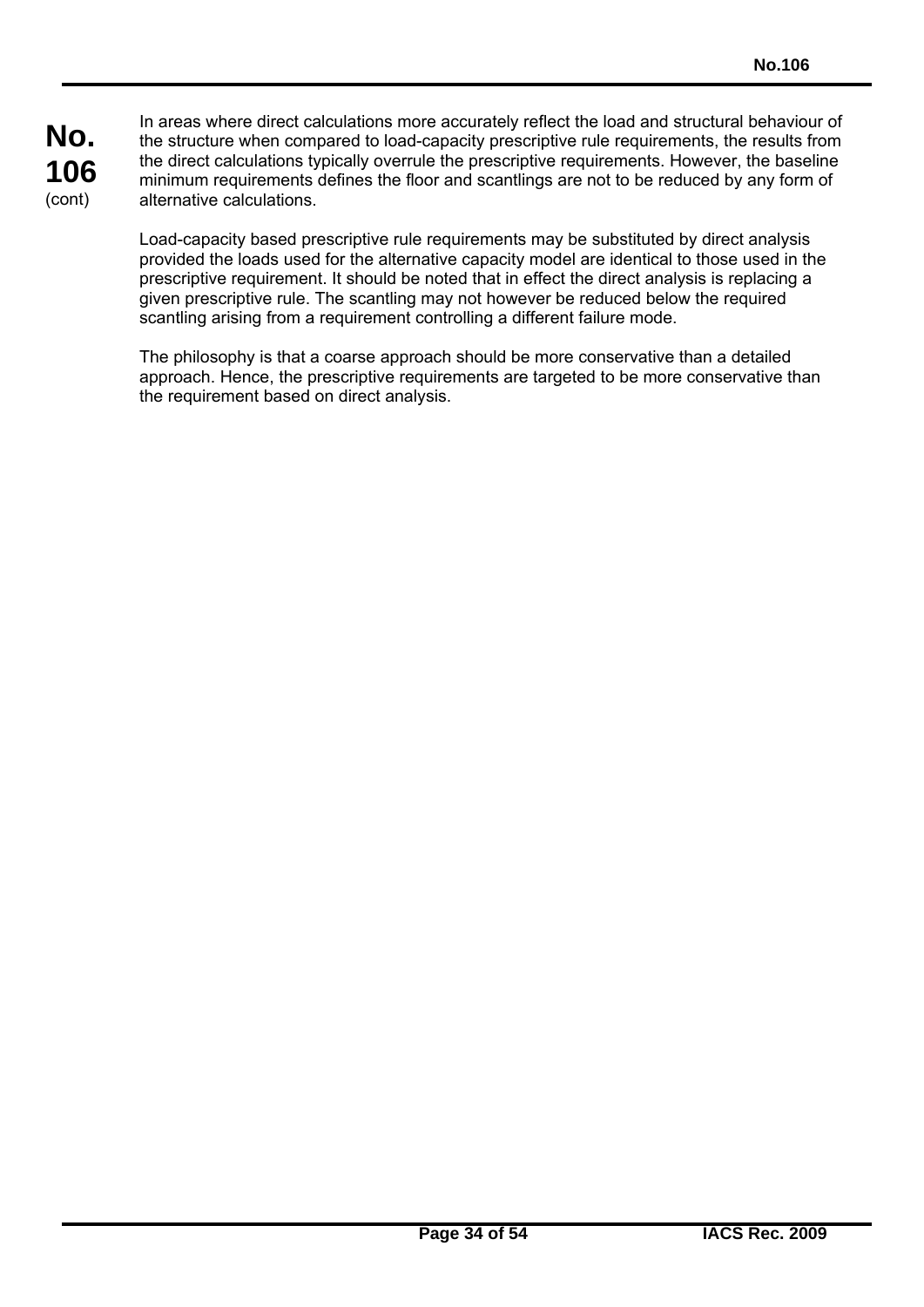# **6 LOAD ASSESSMENT**

### **6.1 Introduction**

**No. 106**  (cont)

Structural rules typically include requirements covering the operation phase of the ship life. The following load situations are identified:

- At sea loaded and ballast voyages between ports, offshore loading/unloading, and other relevant conditions
- Harbour operations in harbours, sheltered waters, ports, and terminals
- Through life degradation issues, such as corrosion and fatigue

#### **6.2 Load Scenarios**

The rules should include a realistic set of load scenarios based on:

- Normal operations at sea
- Normal operations in harbour
- Accidental situations

The load scenarios are used to develop rule requirements that will be used for design and assessment of the ship structure. Design situations can be classified as corresponding to either normal operation or accidental operation. The general principles behind the application of the load scenarios to the structural rule assessment are as follows:

- Load scenarios are sufficiently severe and varied so as to encompass all conditions that can reasonably occur during normal operation.
- Load scenarios that result as a consequence of accident situations during normal operation.
- Load scenarios during temporary situations are included where these loads are part of or routinely necessary to maintain normal operation of the ship, such as mooring, propeller inspection, hydrostatic testing, etc.

It should be noted that there are additional temporary situations, e.g., during construction and repair, which fall outside the scope of the Classification Society rules.

#### **6.3 Load Categorization**

The loads can be split into two main categories, namely

- Operational loads
- Accidental loads

 $\overline{a}$ 

The operational loads category can be further subdivided into two distinct load groups:

1. Static or still water loads: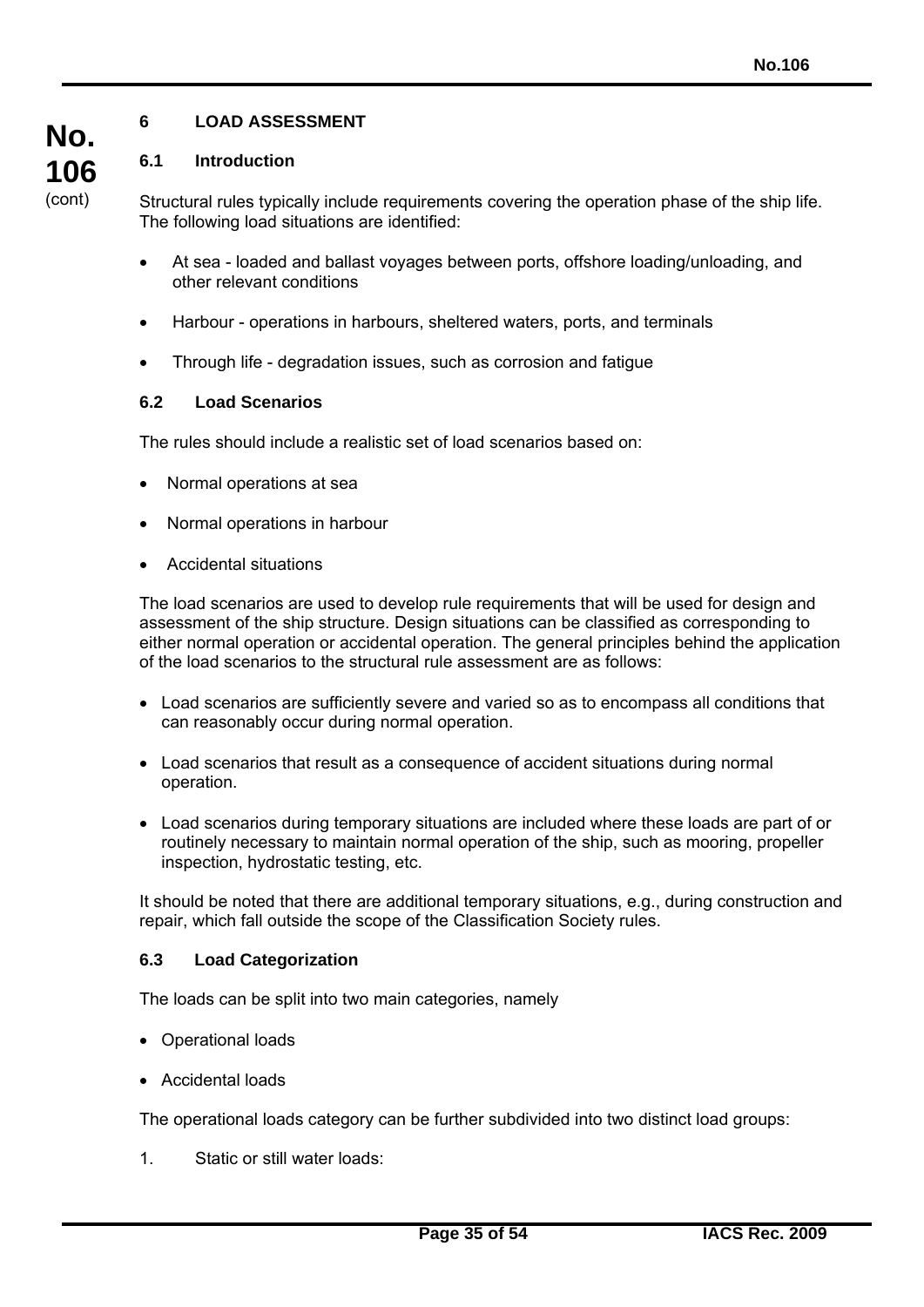- Loads caused by the ship's loading condition, including self weight due to gravity, fixed equipment loads, weight of cargo, fuel oil, and water ballast.
	- Loads caused by buoyancy loads and mass/buoyancy induced shear forces and bending moments.
		- Loads due to varying thermal conditions.
		- 2. Environmental loads:

**No.** 

**106**  (cont)

- Cyclic loading caused by wave action, including pressure loading on side shell, inertial loads due to ship motions, and the induced shear forces and bending moments.
- Impact loads caused by wave impact, bottom slamming and liquid sloshing in tanks.

Although cargo, ballast and still water loads change, (e.g. different loading conditions, unloading/loading, etc.) and they are technically time varying loads, they are usually treated as static loads. Environmental loads are dynamic or time varying loads caused by external influences.

The accidental load scenarios include loads that result as a consequence of an accident, such as flooding. Various types of accidental loads are described in Section 5.4.

#### **6.4 Operational Loads**

All loading conditions that may be dimensioning for the hull structure are to be included. As a minimum, the assessment of the structural capability of the design is to include the following set of seagoing load conditions:

- Homogeneously full load condition.
- Partial load conditions, where single or groups of cargo holds or tanks are empty.
- Normal ballast condition, which is the standard operating condition in ballast.
- Heavy ballast condition, which is the standard operating condition in severe weather.
- Conditions that reflect the ballast water exchange operations. These are to be used to review the minimum draught forward (bottom slamming) and minimum draught aft (propeller emergence) and still water loads.
- Loading/unloading operations.
- Tank testing.

 $\overline{a}$ 

- Towing and mooring loads.
- Other conditions that may result in higher still water global hull girder loads.

Based on the loading conditions considered, design load limits are derived, which are not to be exceeded during operation.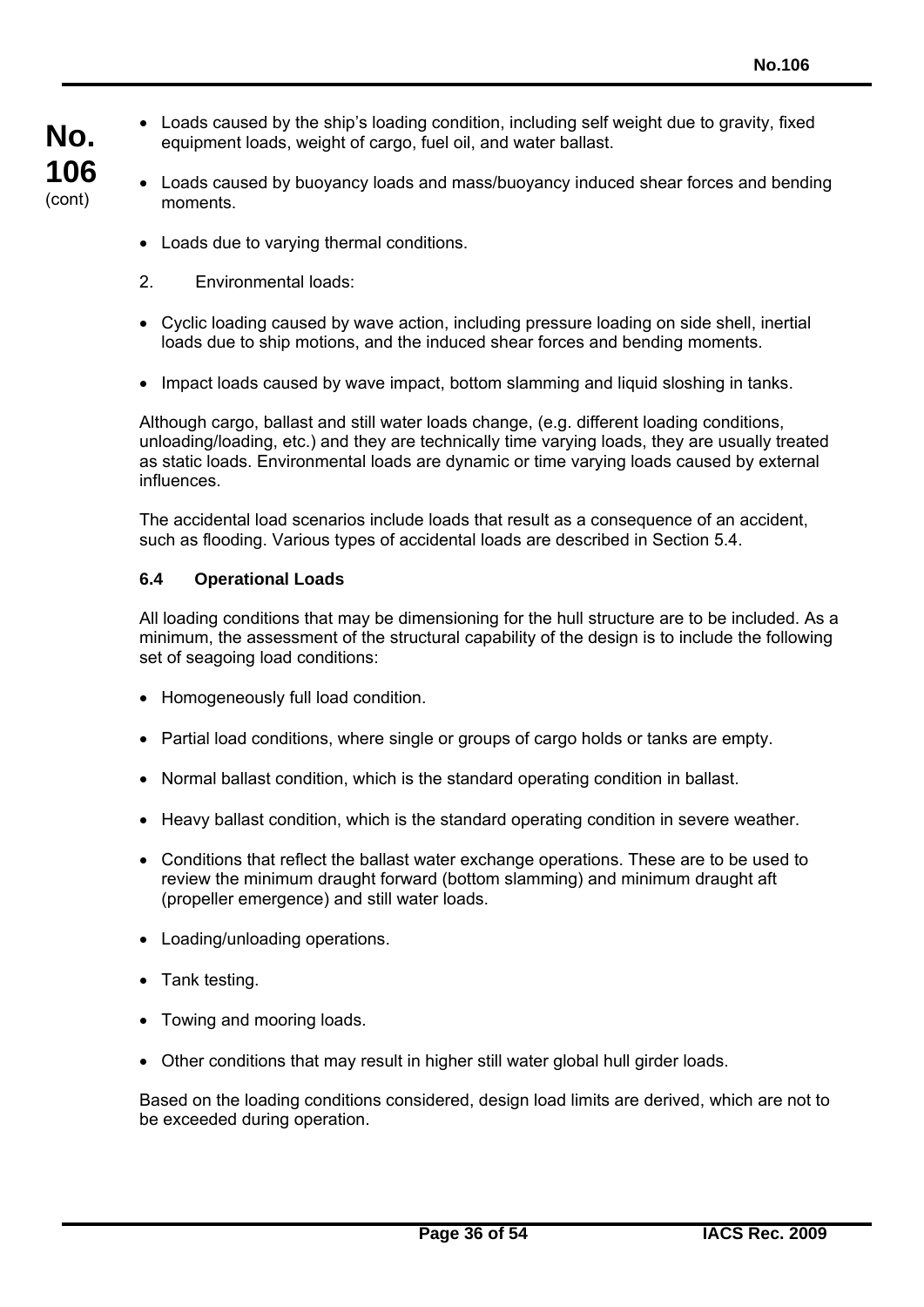# **6.5 Static Local Loads**

**No.** 

**106**  (cont)

The external hydrostatic pressure is to be applied proportional to the local distance to the still waterline. For normal structural assessment the minimum design ballast draught and maximum design draught (scantling draught) are often used to cover the most critical situation.

For internal tanks, the internal tank pressure is to be applied proportional to the local distance to the head of the tank with allowances for possible overpressure, such as height of air pipes.

In the case of dry cargo, such as bulk cargo or containers, the load distribution resulting from the cargo needs to be specially considered for each type of cargo.

In accordance with the load scenario principles given in Section 6.2, the most unfavourable combination of loads is to be considered, as an example, the worst possible combination of adjacent filled and unfilled tanks or cargo holds with the ship at a light or deep draught, as appropriate, is typically assumed. Reference should also be made to the actual or typical operational limits of the type of ship that the rules are being developed for.

#### **6.6 Static Global Loads**

The still water shear forces and bending moments are to be determined for all the loading conditions specified under operational loads, Section 6.4.

Loading the ship in conditions other than those specified are normally acceptable, provided that the still water shear forces and bending moments are calculated using the onboard approved loading computer and are lower than or equal to permissible values.

The effects of variation in consumable items, such as fuel oil and fresh water, are to be included in the assessment of the still water global loads.

#### **6.7 Miscellaneous loads**

The loading arising during emergency towing operations, such as towing line loads, are to be taken into account.

The following loads are normally not considered, but need to be accounted for special applications:

- Wind loads (relevant for mooring loads for fittings and support structure)
- Tug and berthing loads (relevant for towing loads for fittings and supporting structure)
- Ice loads (relevant for ice-going ships with voluntary ice class notation)

The following load scenarios are not included:

- Unloading or loading aground
- Docking loads

 $\overline{a}$ 

Loadings as a result of helicopter operations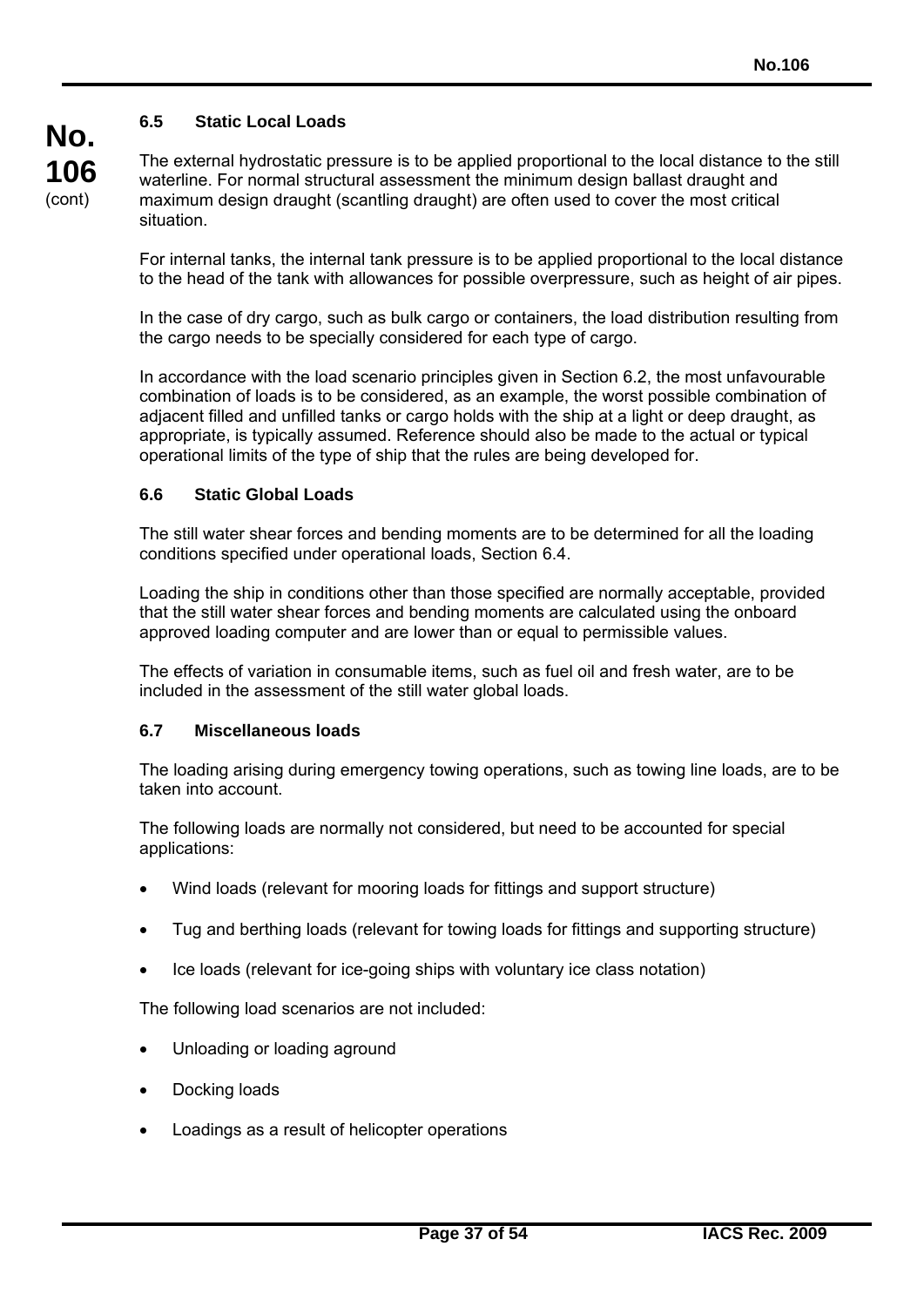If other loads or scenarios are found to be critical for a certain type of structure, these loads should also be considered.

# **No. 106**  (cont)

# **6.8 Environmental Loads**

The dynamic loads that act on ships arise primarily as a consequence of the external environment. The main environmental factor is wave action, which gives rise to the resulting major load effects. The magnitude and frequency of these environmental dynamic loads are affected by the following aspects:

- The encountered wave environment, which depends on the trading pattern and the design life (see Section 3.6).
- The loading condition, as draught, displacement and distribution of deadweight/lightweight affect the ship motion response.
- The design speed (see Section 3.6.2).

The environmental loads caused by wave action comprise several dynamic components, such as:

- 1. Wave cyclic loads:
	- Hydrodynamic pressure
	- Inertial loads due to ship motions
	- Hull girder vertical wave shear forces and bending moments
	- Hull girder horizontal wave shear forces and bending moments
	- Hull girder torsional moments
	- Springing loads, i.e., shear forces and bending moments caused by near resonant response of the hull girder to the predominant wave frequency
- 2. Impact loads:
	- Bottom slamming forward
	- Bow flare slamming
	- Side shell wave impact loads
	- Stern overhang wave impact loads
	- Sloshing loads on boundaries of partially filled tanks
	- Whipping loads, i.e., global hull girder shear forces and bending moments caused by slamming or bow flare impacts
	- Green seas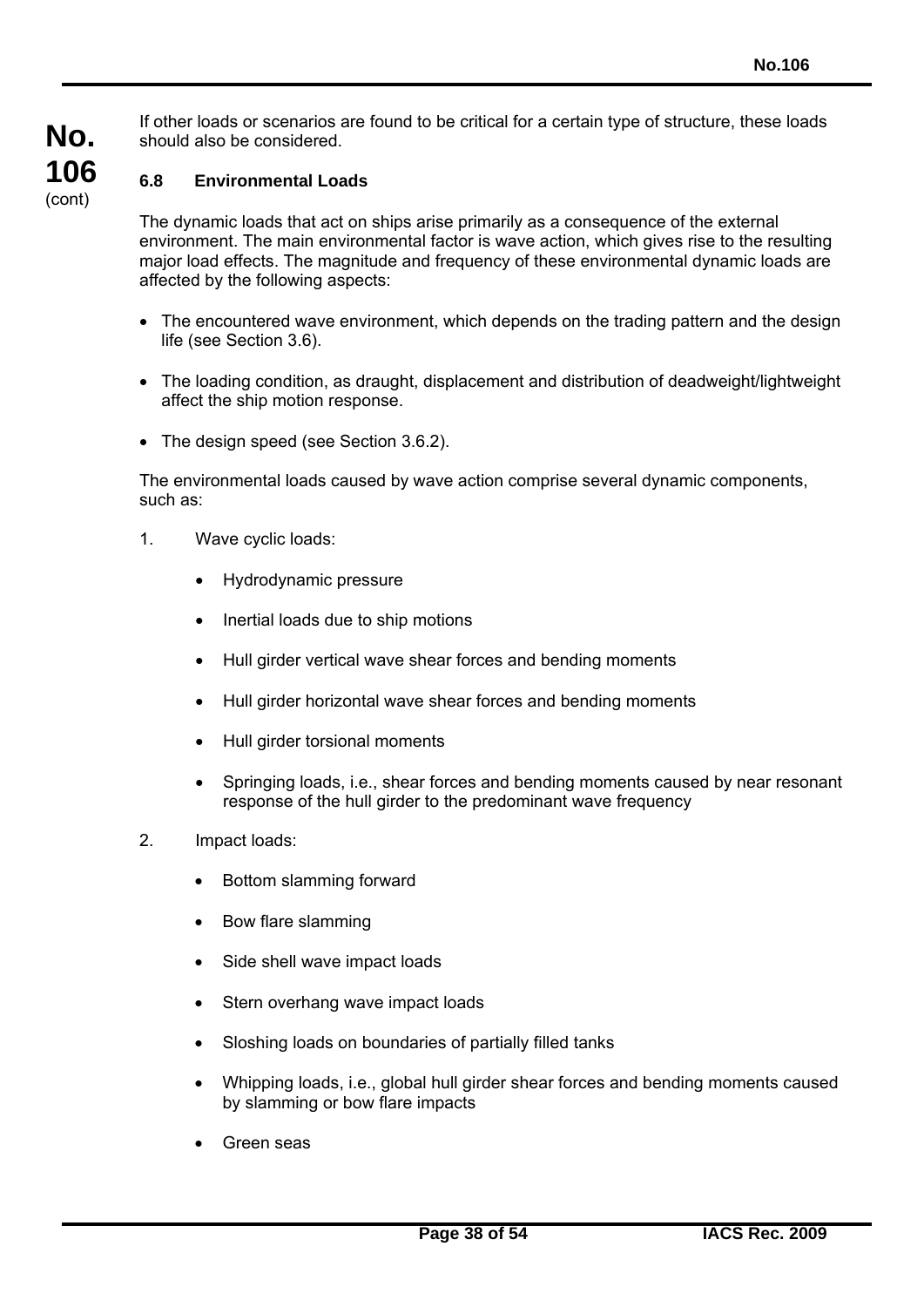Springing and whipping loads are difficult to assess precisely within the format if simplified rule criteria and therefore many time accounted for in a non-explicit form, such as by using minimum scantlings in certain areas of the ship. The formulation of explicit springing and whipping loads are considered to be topics for future investigation. It is noted however, that advanced analytical tools are available for investigation should the need arise.

The rule formulations for dynamic load are typically based on hydrodynamic first principles analysis and calibrated using feed back from service experience and measurements.

To apply realistic combinations of simultaneously occurring environmental loads, information on the phasing of the various environmental load components is typically employed.

The bottom slamming impact loads are based on the minimum specified draught forward and the design speed. The characteristic values are based on the maximum probable load that can occur in a severe storm.

The bow or bow flare impact loads are based on the design speed. The characteristic value is based on the maximum probable load that can occur in a severe storm.

The formulations for impact loads are based on first principles analysis and are calibrated using feedback from service experience and measurements.

#### **6.9 Characteristic Load Values**

The general principles used to derive characteristic values are as follows:

- The application of load values is consistent for all similar load scenarios. Hence, the characteristic load value(s) have a common origin and derivation.
- The probability of occurrence is tailored to the purpose of application of the load and the selected structural assessment method (appropriate limit state design equations).

The characteristic value of a single load component is typically taken as the most severe value that can be expected during the design life of the ship, or as a fractile in the probability density function for the load.

#### **6.10 Design Load Combinations**

 $\overline{a}$ 

The design load combinations combine static loads, environmental loads, and other relevant loads to evaluate the overall strength of the ship and its structural components. The design load combinations accomplish the following:

- They reflect the probable combined load effects by considering the most unfavourable combination(s) for the particular structural component.
- They link the operating area of the ship with the magnitude of the dynamic and static loads, thereby separately identifying the operational risks in seagoing and harbour conditions. The magnitude of the applied dynamic loads in each design load scenario is taken to be consistent with the imposed risk.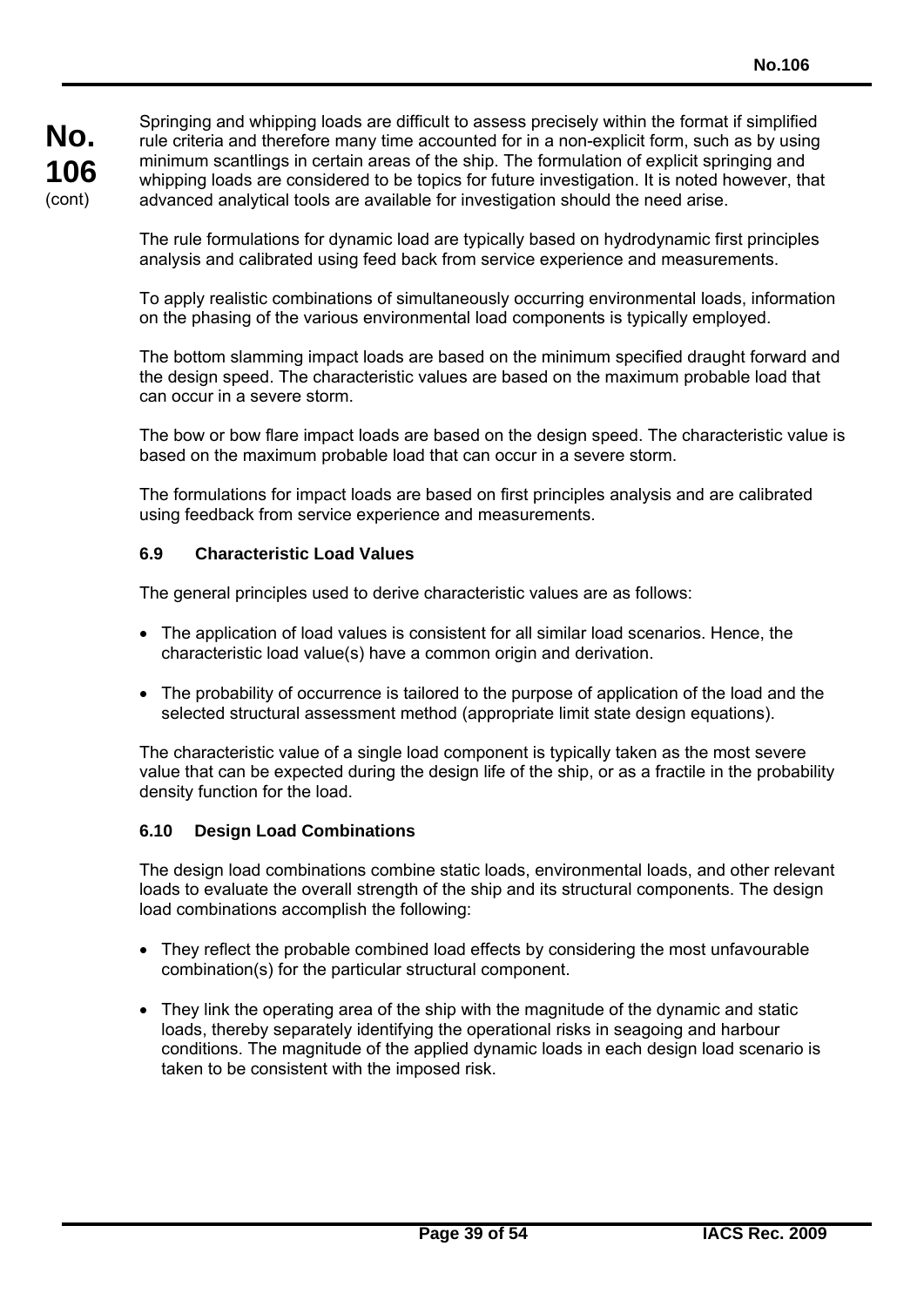# **7 STRENGTH ASSESSMENT**

# **7.1 Structural member categorization**

A ship hull is a large, complex structure and is composed of many structural elements. For practical strength assessment of the hull structure, a structural member categorization is usually made as shown in Table 7.1. In the strength assessment of each categorized structural members, the criticality of the structural members should be considered with respect to the consequences of the possible failure modes in the limit states to be assessed, see Table 7.2.

(1) Ship hull

**No.** 

**106**  (cont)

> When the whole ship structure is considered for the hull girder strength assessment, the ship hull is usually idealized by a single beam. This is the top level criticality of the hierarchy.

### (2) Primary support members

Primary support members are parts of the ship hull assembling many structural components, which mean the assembled structures with many local support members. Primary support members also include the assembled large structures with many primary support members. The criticality of the primary support members is less than that of ship hull.

(3) Local support members

Local support members are smaller structural components constituting the ship hull, which are usually stiffened panels. The stiffened panels can be further classified into two, namely, plating between stiffeners and stiffeners for reinforcement of plating between primary support members. The criticality of the local support members is less than that of primary support member.

# **7.2 Structural strength categorization**

In relation to the structural member categorization mentioned in Section 7.1, the structural strength categorization can be made for a practical strength assessment of ship hull. The structural strength is roughly classified into two groups, namely, global strength and local strength as shown in Table 7.1. The criticality of the structural strength should also be taken into account with respect to the consequences of the possible failure modes in the limit states to be assessed, see Table 7.2.

(1) Hull girder strength

Hull girder strength is defined as the strength of the ship's hull and primary support members. The ship's hull is usually idealized by a single beam and its strength is examined based on beam theory under the shear forces and bending moments. The latter is the threedimensional strength of primary support members such as girders under external and internal pressures due to sea water and cargo / ballast loads. The global strength of primary support members is generally assessed by a combination of prescriptive requirements and direct strength calculations.

# (2) Local strength

 $\overline{a}$ 

Local strength is defined as the strength for local support members such as plating and stiffened panels under the bending stresses due to out-of-plane loads and the in-plane stresses influenced by global strength. The local strength can often be examined by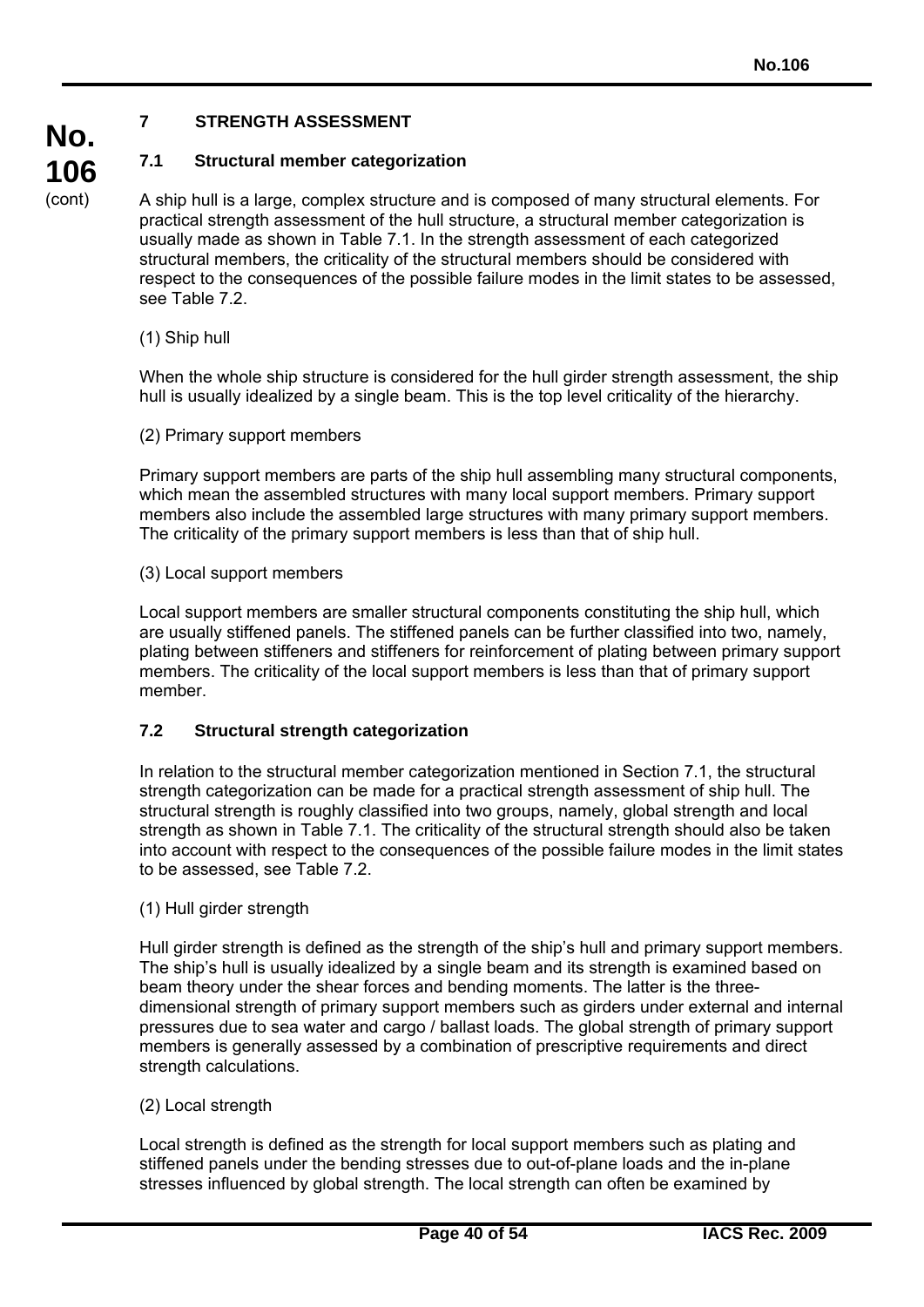prescriptive rule formulae based on appropriate idealized models such as a beam or a simply supported rectangular plate, as appropriate.

| Strength<br>categorization           | Global strength |                                                                                                                                                                                             | Local strength                                              |                                                                     |
|--------------------------------------|-----------------|---------------------------------------------------------------------------------------------------------------------------------------------------------------------------------------------|-------------------------------------------------------------|---------------------------------------------------------------------|
| Structural                           | Ship            |                                                                                                                                                                                             | Local support members                                       |                                                                     |
| member<br>categorization             | hull            | Primary support members                                                                                                                                                                     | Stiffened<br>panels                                         | Plating                                                             |
| Examples of<br>structural<br>members |                 | Bottom girder, transverse floors,<br>deck transverse web frames.<br>Also includes assembly of<br>elements such as double<br>bottom structure, deck structure,<br>double side structure etc. | Deck stiffened<br>panel, bottom<br>stiffened<br>panel, etc. | Deck plating,<br>bottom<br>plating, inner<br>bottom<br>plating etc. |

# **Table 7.1 Categorization of structural members and structural strength**

# **7.3 Characteristic value of material and geometrical properties**

The material properties of structural members such as yield stress, tensile stress (breaking stress), and Young's modulus are influenced by temperature, steel specification, steel making condition etc. The characteristic values of the material properties should be determined by considering the uncertainties due to the variation of the material properties. In the assessment of structural strength, the characteristic values are specified as a lower limit of the property variations, derived from a fractile in the probability density distribution for the property.

For the geometrical properties, the variations from the specified scantlings should also be taken into account. Usually the geometrical variation can be considered small and the effect on the structural strength negligible. The characteristic values of the geometrical properties are therefore usually taken as the specified dimensions. The variation of geometrical properties is then controlled by specified construction tolerances.

#### **7.4 Failure modes to be assessed**

The relevant possible failure modes in ship structures are to be considered for the assessment of ship structural safety with the relation to the limit states as shown in Table 7.2. Usually the main failure modes for ship structures can be classified as follows:

(1) Yielding

**No.** 

**106**  (cont)

> The yielding failure mode is the mode in which plastic strain locally occurs in the structural members to be considered under combined in-plane and normal stresses.

Local plastic strain is controlled in SLS, ULS and ALS by checking that the stresses caused in the structural members remains below a permissible value.

(2) Plastic collapse

 $\overline{a}$ 

The plastic collapse failure mode usually appears in the local structural members under large lateral impact pressure. In this failure mode, permanent lateral deflection in the local structural members will occur, but does not influence the global strength. This mode is controlled in ULS and ALS by using conventional plastic design method.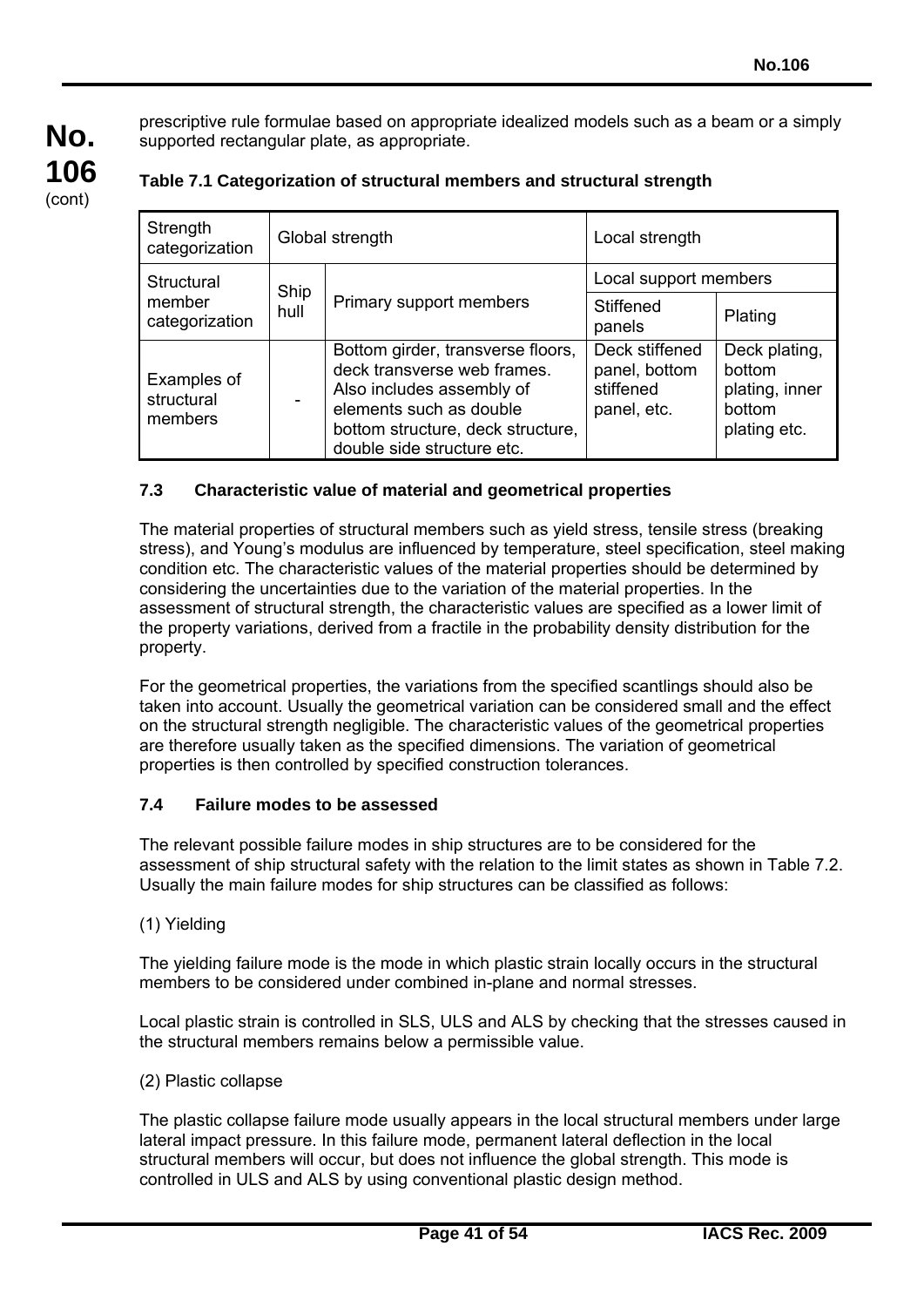# (3) Buckling

**No. 106**  (cont)

The buckling failure mode is the instability phenomena of structural members under compressive loads. When the stress in structural members just attains the elastic buckling stress, elastic (reversible) buckling occurs during the compressive load. This buckling failure mode is controlled in SLS. By further increasing the compressive load, stress redistribution occurs due to buckling of the weakest structural member and the stress in some structural members will reach the yield stress. This buckling failure mode with large elastic deflection is controlled in ULS or ALS. When compression is unloaded, no consequence of failure due to buckling is seen.

On the other hand, plastic (irreversible) buckling occurs when the stress in structural members exceeds the yield stress. As the result, the substantial permanent deflections due to plastic buckling will appear. This irreversible buckling failure mode is controlled only in ULS or ALS for global hull girder strength.

#### (4) Rupture

The rupture failure mode is the mode in which breaking occurs in the structural members to be considered under large tensile stress beyond the yield stress of the material. This failure mode is controlled in ULS or ALS, but the assessment of this failure mode will be covered by controlling the yielding failure.

#### (5) Brittle fracture

Brittle fracture occurs with very little plastic deformation under tensile stresses less than the yield stress of the material when small cracks are contained in the structural members due to undesirable material properties. The failure mode of brittle fracture is basically different from ductile fracture. The consequence of this failure mode is directed to the overall collapse of the ship hull. Brittle fracture is depending on the material tensile strength, temperature and thickness. Therefore, this mode is controlled by the material rule requirement of steel grade based on the impact test and addresses all limit states except FLS.

#### (6) Fatigue cracking

 $\overline{a}$ 

This failure mode is different from the failure modes mentioned above and is controlled in FLS alone.

|  |  | Table 7.2 Failure modes in the relation to the limit states to be considered |  |
|--|--|------------------------------------------------------------------------------|--|
|  |  |                                                                              |  |

| Possible failure          | Limit states |            |            |            |
|---------------------------|--------------|------------|------------|------------|
| modes to be<br>considered | <b>ULS</b>   | <b>SLS</b> | <b>ALS</b> | <b>FLS</b> |
| Yielding                  |              |            |            |            |
| Plastic collapse          |              |            |            |            |
| <b>Buckling</b>           |              |            |            |            |
| Rupture                   |              |            |            |            |
| <b>Brittle fracture</b>   |              |            |            |            |
| Fatigue cracking          |              |            |            |            |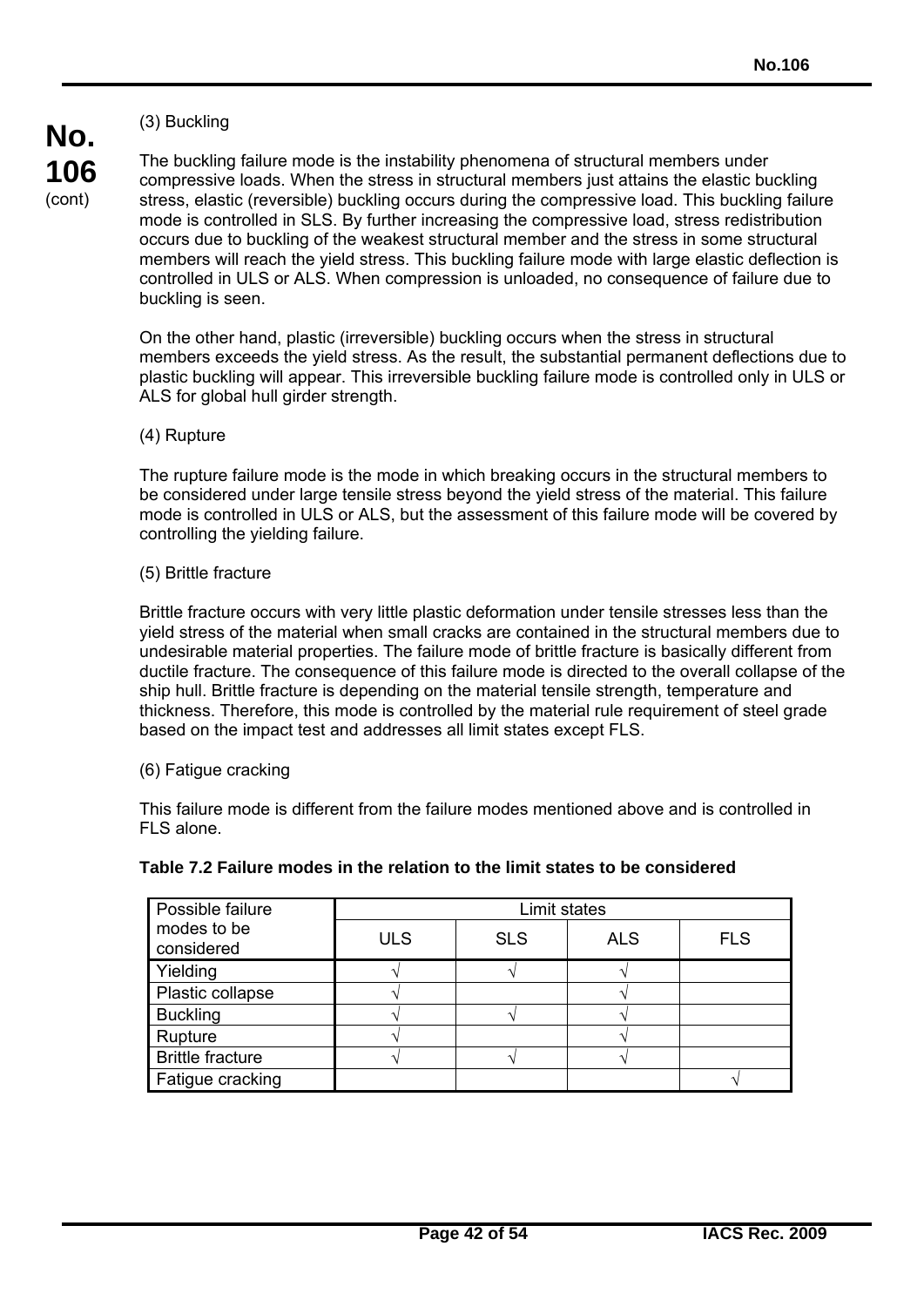#### **7.5 Structural response assessment**

Structural response assessment is carried out to derive the reference stresses to be used for the strength assessment. The rules should specify acceptable methods for the structural response assessment. The method used for the response assessment is to be selected based on the complexity and the criticality of the structural member considered. The general principle should be that analytical solutions based on beam theory or plate theory may be used for simple and less critical structures. For more complex and critical structures, direct response assessment using Finite Element Methods (FEM) is often necessary.

Stresses for strength assessment can be derived by modelling the hull and performing direct structural response analysis as described below:

(1) Modelling the hull

Considerations are to be given to the extent of the model, support and boundary conditions of the model, element types and its discretization method so that adequate accuracy of reference stresses are obtained depending on the strength assessment.

(2) Application of load

With regard to the application of design loads in the structural model, consideration should be given to the load types such as distributed loads, linear loads, concentrated loads and the load bearing point according to the structural model so that the mechanisms of loads transfer of the hull are adequately reproduced.

#### (3) Reference stresses

 $\overline{a}$ 

Appropriate values of reference stresses are to be selected to represent mainly the influence factors of mechanisms in the failure mode, such as buckling or cracks.

The reference stress for the strength assessment in yielding and buckling modes is to be taken as the nominal stress that represents the structural response of structural members for design loads. It should combine the severest stress components in each member during the design life of the ship. In this case, the local structural discontinuities may be ignored, but the increase in stress due to overall structural discontinuities is to be considered. The reference stress for fatigue strength assessment is to be assumed as a long-term distribution of local stresses representing local structural responses over the service life of the ship. In this case, the increase in stress due to local structural discontinuities is to be considered in addition to overall structural discontinuities.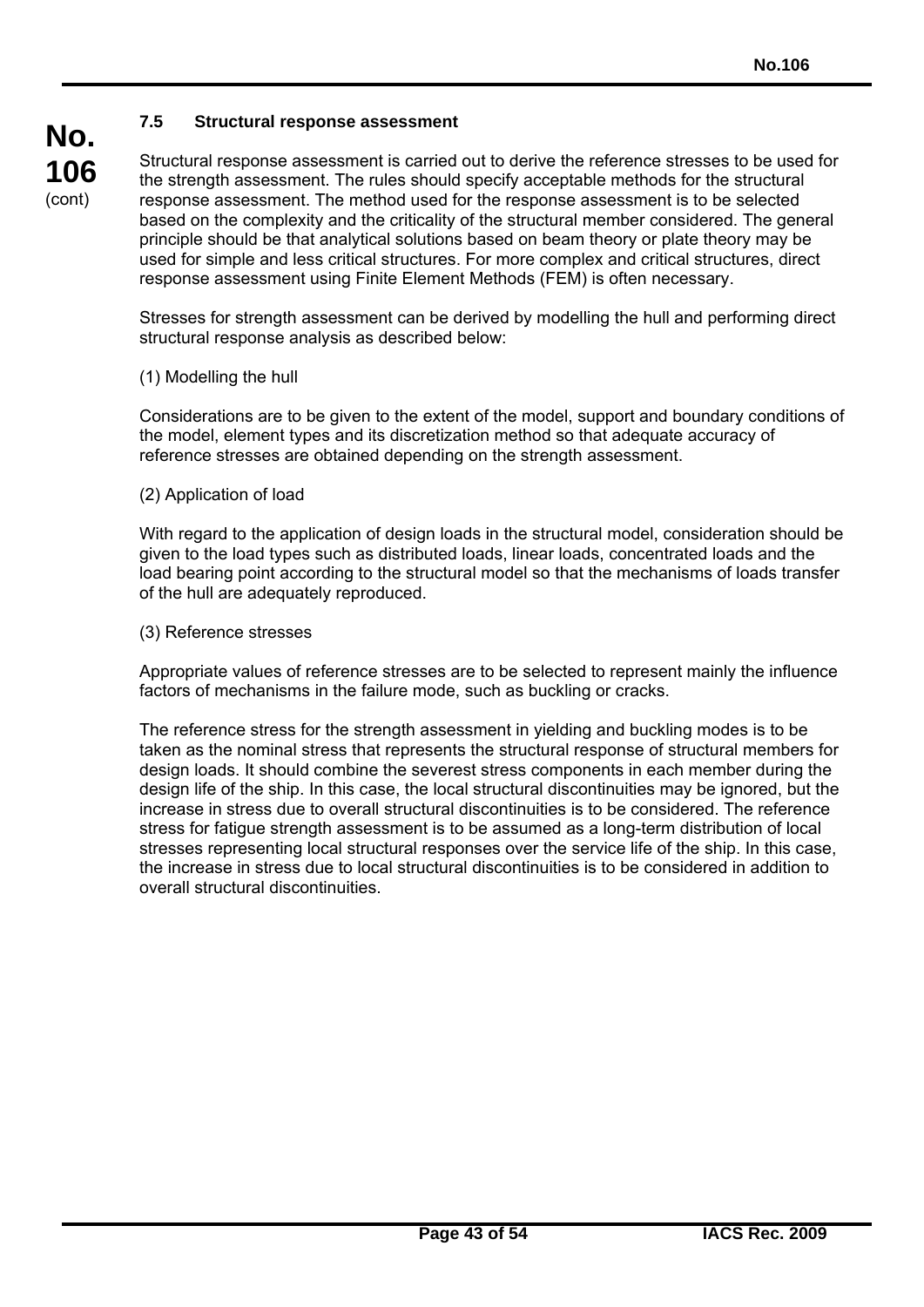# **8 CAPACITY ASSESSMENT**

**No. 106**  (cont)

The possible failure modes are controlled by appropriate capacity assessment methods using relevant capacity models. The capacity assessment method should be capable of analyzing the failure mode in question to the required degree of accuracy. The method may be different for each of the limit states even for the same failure mode, as the degree of utilization of the ultimate capacity is different.

In order to select appropriate capacity models to control the failure modes, it is necessary to consider the following aspect:

- a. The criticality class of the structural members to be assessed. This will primarily have impact on the assessment criteria, but needs to be considered in conjunction with selection of methodology for structural assessment.
- b. A simplified capacity model where some of the stress components are ignored should give conservative results.
- c. Determine appropriate methodology to assess the failure mode.
- d. The load level defined by the limit state.
- e. Capability of response calculations to represent the physical behaviour of the structure up to the given load level.
- f. Complexity of structure and loads.

The capacity models are based on a net thickness approach with corresponding scantling requirements given as net thickness values.

Any additional thicknesses specified by the owner (as owner extras) are not included in the assessment. The actual scantlings proposed by the builder are used for the assessment, and the approved net scantling values will be fixed for the life of the ship. Hence, it will not be allowed to change the distribution of net thickness to match the actual corrosion pattern after 15 years or so in service.

In general, the overall hull girder structure and local members are evaluated taking into account openings that affect stress levels. Examples of such openings are cargo access trunks, ladder openings, and access openings in floors and webs.

Small openings in the structure (such as pipe penetrations and drainage holes) are generally not considered in the strength calculations, provided they do not lead to high stress levels.

# **8.1 Capacity models for yielding**

Since ship structures are very complex, the resulting stress distribution in structural members is also complex. It is not straightforward how to determine the exact yielding criteria under complex stress distributions. Some typical theories for yielding criteria for ship structures may be considered as follows:

- a. Maximum principal stress theory
- b. Maximum shearing stress theory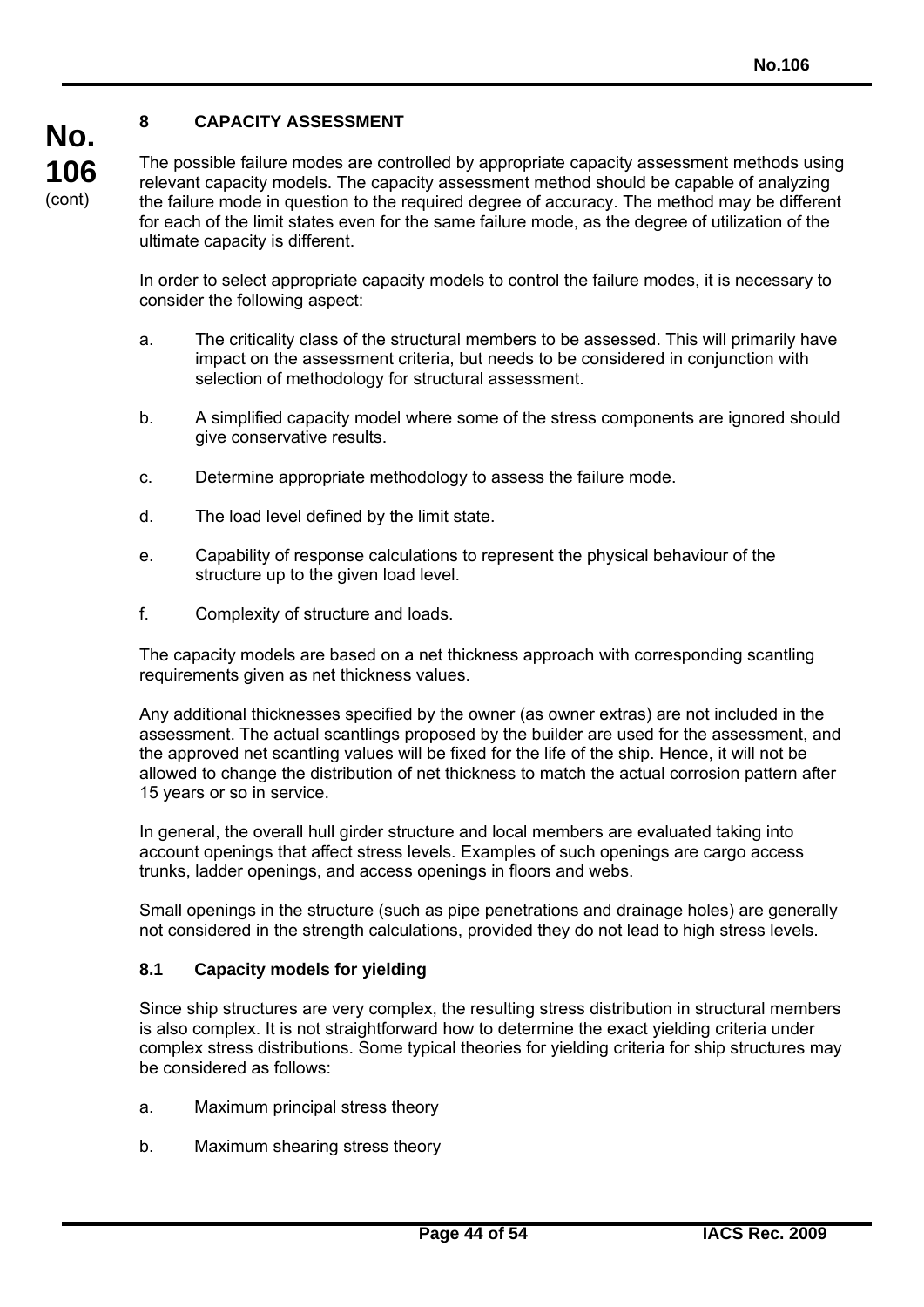#### c. Shearing strain energy theory

Because of good agreements with experiment results, Von-Mises yielding criteria based on theory c, has been widely used for an appropriate capacity model for yielding.

### **8.2 Capacity models for buckling**

(1) Assessment Methods

**No.** 

**106**  (cont)

> The capacity model for buckling failure mode should be determined considering the limit state and the structural members to be assessed. Some typical assessment methods for simulating buckling behaviour are as follows:

- a. When the buckling failure mode in reversible SLS is assessed, linear elastic stability calculation can be used.
- b. When the buckling failure mode with stress redistribution in reversible SLS, ULS or ALS is assessed, non-linear geometrical behaviour should be accounted for.
- c. When the buckling (collapse) failure mode with yielding for global strength in ULS or ALS is assessed, both non-linear geometrical and material effects need to be accounted for. In the analysis, an appropriate strain hardening rate should be considered.

Regarding assessment methods, closed-form or direct assessment methods can be used.

(2) Imperfections, boundary conditions, etc.

Buckling strength is largely influenced by initial imperfections and boundary conditions. Regarding initial imperfection effects, the initial deflections due to welding should be considered. In the determination of the initial deflections, the uncertainties of initial deflections should be taken into account as far as possible. The maximum amplitude of the initial deflection is to be determined considering shipbuilding tolerances.

Inherently, welding induced residual stress should be considered appropriately in the capacity model. However, due to large uncertainties in the estimation of welding residual stress effect, this effect may be implicitly considered in the capacity model by using a simple, practical procedure, such as decreasing the yield stress, or similar.

Boundary conditions should be considered so as to represent the real structural behaviour appropriately. In this regards, relevant model extent should be considered in the estimation of each structural member.

#### (3) Combined load cases

 $\overline{a}$ 

All loads acting on the structural members should be considered. In ship structure bi-axial inplane compressive and shear membrane loads and lateral pressure are to be considered simultaneously. Lateral pressure is to be applied first to generate deformation in the structural model. If a simplified capacity model considering the reduced load components is used, the combined load effect due to the simplification should be considered in the model.

#### **8.3 Capacity models for plastic collapse**

When large lateral impact pressures are loaded on local structural members, the bending stress due to lateral pressure may locally exceed the yield stress of the structural member.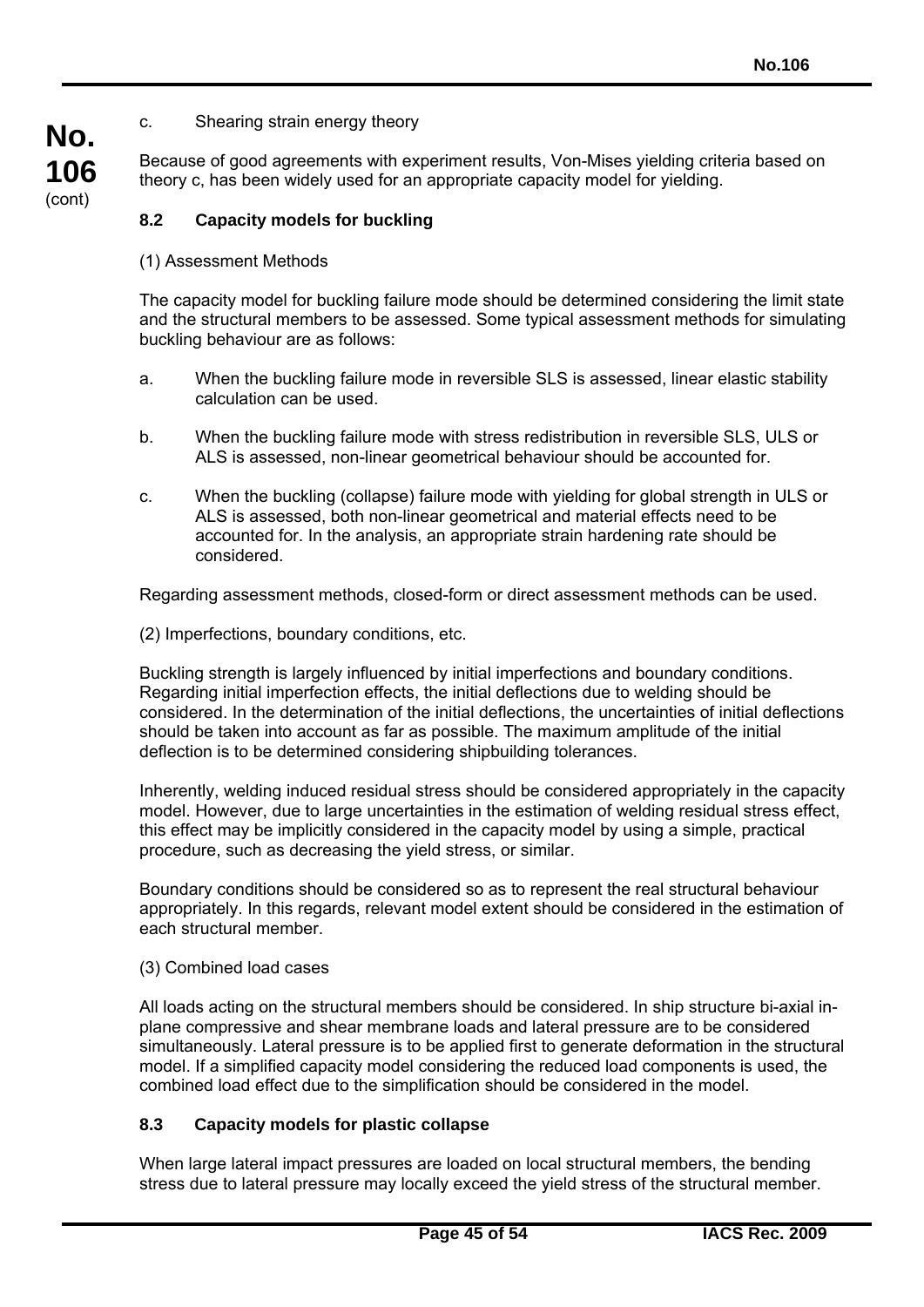However, structural collapse does not occur because of the stress redistribution after local yielding. Further increasing lateral pressure, local yielding is widely spreading in the structural member and plastic collapse occurs. To assess this collapse behaviour, both closed form and direct calculation methods can be used.

As a practical closed form approach, plastic design methods have been widely used in some structural areas. Non-linear static FEA can be also available to simulate plastic collapse behaviour as a refined direct calculation method.

(1) Areas of application

The plastic collapse failure mode should be considered especially in the local structural members subjected to large lateral pressure. In ship structure, the following areas may be assessed by using relevant capacity model for plastic collapse.

- a. Bow and bottom structures subjected to slamming impact pressure and bow flare impact pressure (ULS).
- b. Exposed deck structures subjected to green sea water load (ULS).
- c. Tank boundary structures subjected to sloshing impact pressure (ULS).
- d. Transverse bulkhead structures in assumed flooding conditions (ALS).
- e. Plating subjected to ice loads (ULS).
- (2) Collapse of a plating

Generally, when out-of-plane loads act on stiffened panels and deflection increases, membrane forces occur. Due to the occurrence of the membrane forces, the plate panel can resist even out-of-plane loads that exceed the yielding point. In view of the above, the plastic design method has been used conventionally as a standard method for design of maximum out-of-plane load.

The maximum load on the plate panel is determined by assuming the positions where plastic hinge lines occur in the panel, the work done at the plastic hinge lines (internal work) is taken as being equal to the work done by out-of-plane load (external work). The out-of-plane load at this stage is assumed to be the maximum load.

(3) Collapse of a stiffener

 $\overline{a}$ 

In the case of the assessment of a stiffener, the stiffener can be idealized as a beam and the plastic collapse strength of the beam studied. After calculating the plastic moment of the beam, the collapse mode is assumed, and the maximum load based on appropriate boundary conditions is calculated based on the same theory mentioned above.

When the in-plane stress is not negligible compared with the bending stress due to lateral pressure, the effect of in-plane stress should be considered in the plastic collapse capacity model of both plating and a stiffener.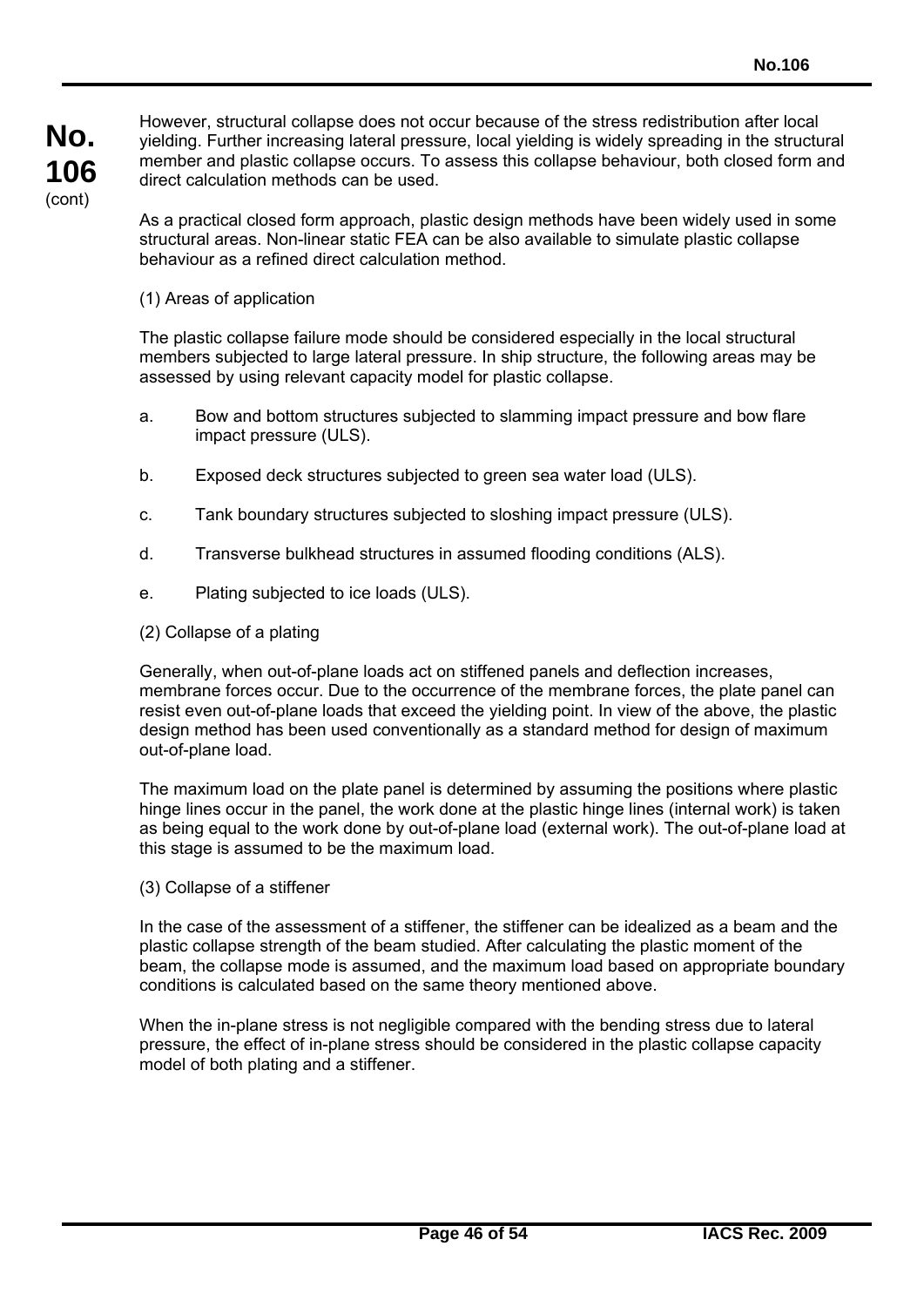# **9 MATERIALS, WELDING AND FABRICATION**

# **9.1 General**

Rule requirements are developed on the basis that the material and welds have a certain quality and certain minimum properties. To ensure that these assumptions are valid, specific requirements to materials, welding and fabrication need to be included in the rules.

While some of the aspects discussed in the following may be included in the hull structural rules, other may be covered by separate material rules.

The rule requirements should be in compliance with the relevant IACS Unified Requirements, such as UR S, UR W and UR Z.

#### **9.2 Material**

Rule requirements are to be included covering the choice of materials used for the construction. Of particular importance is the material strength and grade.

Special attention should be given to steel castings or forgings that are used for stern frames, rudder frames, rudder stocks, propeller shaft brackets, and other major structural items, covered in IACS UR W7 and UR W8.

# **9.2.1 Material manufacturing**

Requirements to the material manufacturing methods and the chemical composition of the materials are necessary to ensure that the material properties are at least as good as assumed when developing the rule requirements. Manufacturing requirements are covered in UR W11.

Requirements to mechanical testing should be specified in the rules, to ensure that the material properties are above the minimum standard. This is specified in UR W11.

# **9.2.2 Material strength**

The material strength is characterized by the specified minimum yield stress, and is related to the amount of stress that can be carried without suffering permanent deformations. Usually steel having a specified minimum yield stress of 235 N/mm<sup>2</sup> is regarded as normal strength steel, while steel with a higher specified minimum yield stress is regarded as high strength steel.

The strength criteria in the rules should be expressed as a function of the yield stress, or a high strength steel factor. Criteria for the use of high tensile steel are given in IACS UR S4.

# **9.2.3 Material grade**

 $\overline{a}$ 

The rules should include requirements to material grade. The material grade is related to ductility, and should be chosen so as to avoid brittle fracture. The required material grade at a certain location will depend on the thickness, temperature, criticality and stress level at the considered location. Requirements for material grade are given in IACS UR S6.

When tee or cruciform connections employ partial or full penetration welds, and the plate material is subject to significant tensile strain in a direction perpendicular to the rolled

**No. 106**  (cont)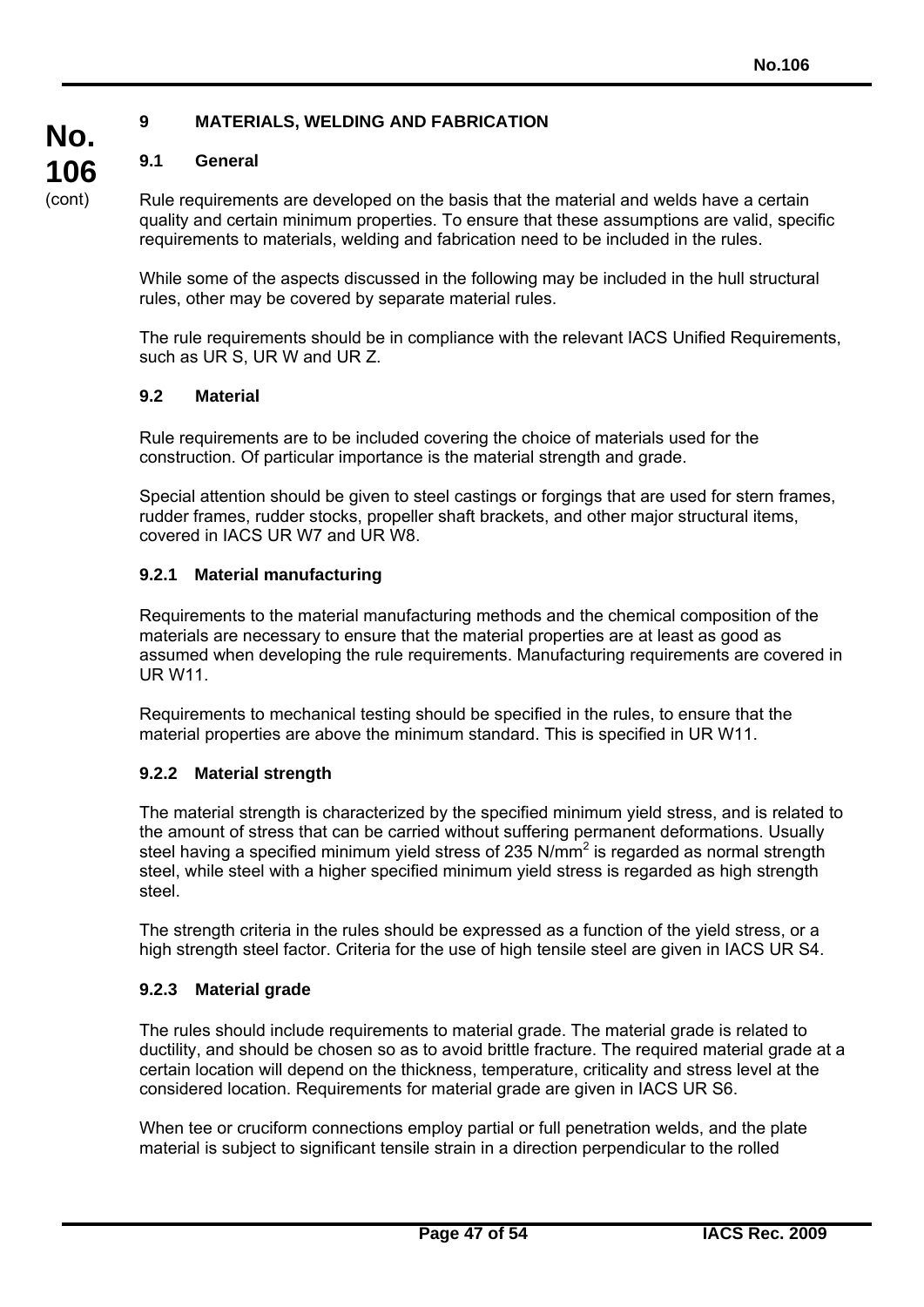surfaces, consideration is to be given to the use of special material with specified through thickness properties (Z type steel). This is covered by UR W14.

# **9.3 Fabrication**

**No.** 

**106**  (cont)

> The rule requirements are developed under the assumption that the structural fabrication is carried out with an adequate standard. It should therefore be a rule requirement that the fabrication is carried out according to a recognized fabrication standard. The rules should specify a list of recognized fabrication standards, or specify requirements to the minimum amount of information that must be included in the standard.

The fabrication plant should have suitable equipment and facilities to enable proper handling of the materials, fabrication process, structural components, etc. The personnel should have the necessary qualifications.

Guidance on shipbuilding quality standards for the hull structure during new construction is currently given in IACS Recommendation No. 47. Requirements for hull survey for new construction are given in UR Z23.

### **9.4 Welding**

 $\overline{a}$ 

The rules should include requirements to weld type, size and material. The requirements should be based on consideration of joint type, criticality, stresses in the joint, material properties, and weld gap size.

Welding is to be carried out by welders qualified according to approved and qualified welding procedures.

Material imperfections in the form of residual stress are developed as a result of heat input during welding. These imperfections normally need to be accounted for in the ULS assessment of stiffened panels.

Requirements for welding consumables are given in IACS UR W17. Requirements for welding procedure qualification test are given in IACS UR W28.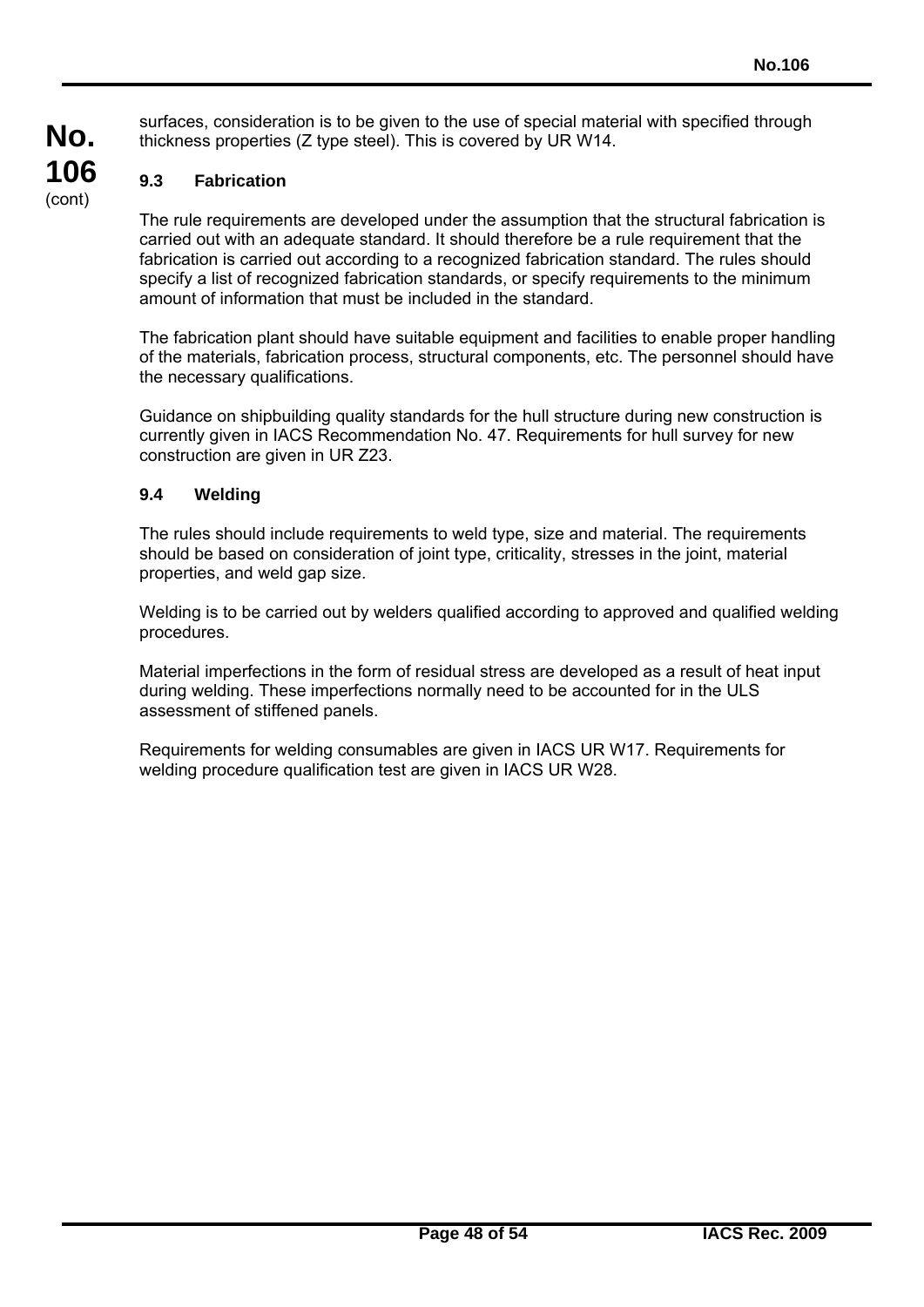# **10 SHIP IN OPERATION REQUIREMENTS**

**106**  (cont)

**No.** 

 $\overline{a}$ 

In order to provide a direct link between the thickness used for strength calculations during the new building stage and the minimum thickness accepted during the operational phase, as described in Section 3.5 Net Thickness Approach, the rules are to include information defining the permissible degradation limits for the structural components. During the operational phase, thickness measurements shall be used to assess the ship's structure against the specified renewal criteria.

It is to be noted that the Ship in Operation criteria should apply only to ships in operation that are designed and built in accordance with the same rules.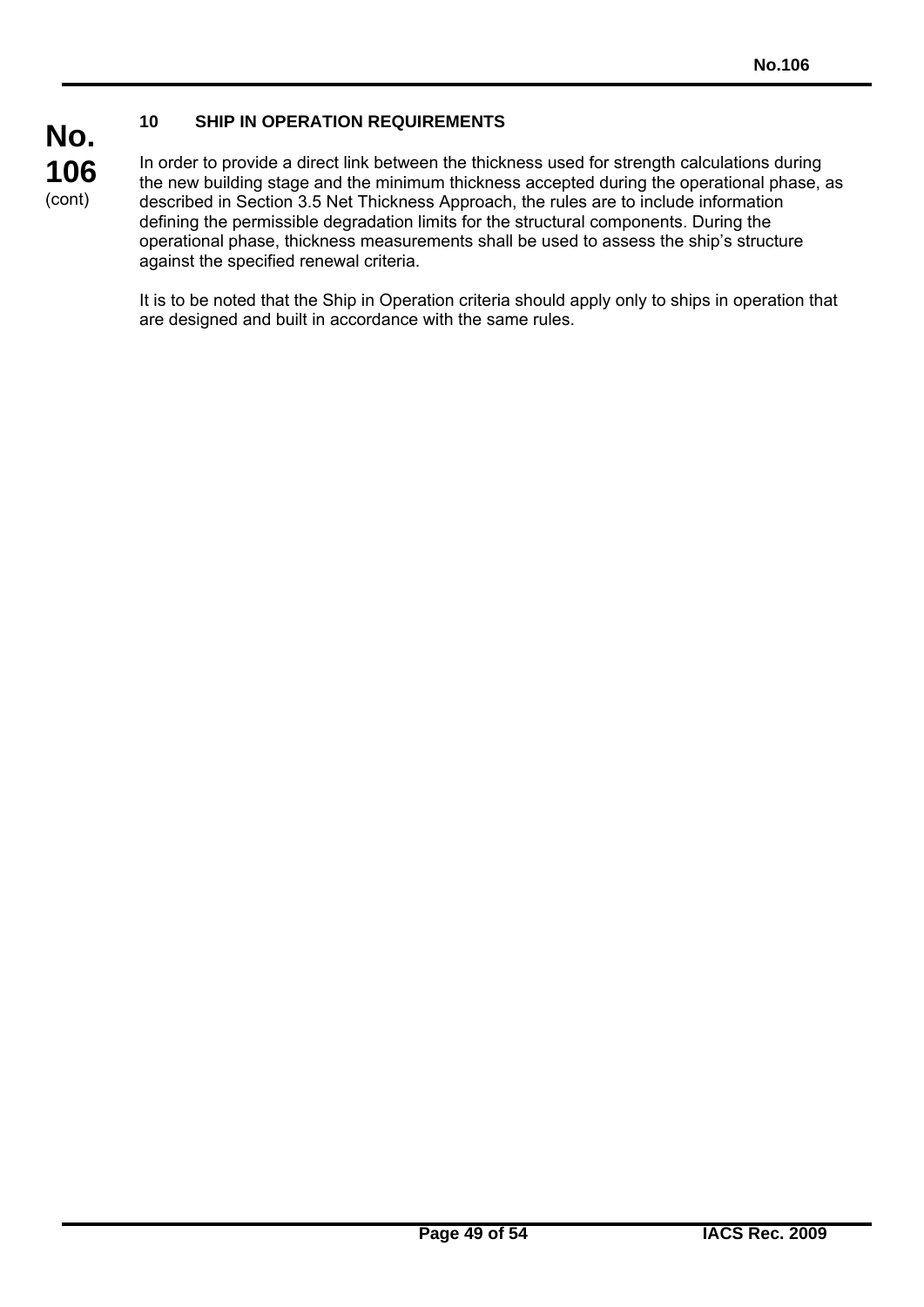# **No. 106**  (cont)

# **APPENDIX**

 $\overline{a}$ 

Below is a summary table relating GBS Tier II requirements to individual sections in the guideline.

| TIER II (FUNCTIONAL REQUIREMENTS)<br><from 2006="" 6="" 82="" dec="" msc="" wp.5,=""></from>                                                                                                                                                                                                                                                                                                                                                                                            | IACS guideline for ship<br>structural rule development<br><b>Associated Reference</b> |
|-----------------------------------------------------------------------------------------------------------------------------------------------------------------------------------------------------------------------------------------------------------------------------------------------------------------------------------------------------------------------------------------------------------------------------------------------------------------------------------------|---------------------------------------------------------------------------------------|
| <b>DESIGN</b>                                                                                                                                                                                                                                                                                                                                                                                                                                                                           |                                                                                       |
| <b>II.1 Design life</b>                                                                                                                                                                                                                                                                                                                                                                                                                                                                 | 3. Rule Principles (3.6)                                                              |
| The specified design life is not to be less than 25<br>years.                                                                                                                                                                                                                                                                                                                                                                                                                           |                                                                                       |
| <b>II.2 Environmental conditions</b>                                                                                                                                                                                                                                                                                                                                                                                                                                                    | 3. Rule Principles (3.6)                                                              |
| Ships should be designed in accordance with North<br>Atlantic environmental conditions and relevant long-<br>term sea state scatter diagrams.                                                                                                                                                                                                                                                                                                                                           |                                                                                       |
| <b>II.3 Structural strength</b>                                                                                                                                                                                                                                                                                                                                                                                                                                                         | 3. Rule Principles<br>4. Rule Format                                                  |
| Ships should be designed with suitable safety<br>margins:                                                                                                                                                                                                                                                                                                                                                                                                                               |                                                                                       |
| to withstand, at net scantlings**, in the intact<br>.1<br>condition, the environmental conditions<br>anticipated for the ship's design life and the<br>loading conditions appropriate for them, which<br>should include full homogeneous and<br>alternate loads, partial loads, multi-port and<br>ballast voyage, and ballast management<br>condition loads and occasional<br>overruns/overloads during loading/unloading<br>operations, as applicable to the class<br>designation; and |                                                                                       |
| $\cdot$<br>appropriate for all design parameters whose<br>calculation involves a degree of uncertainty,<br>including loads, structural modelling, fatigue,<br>corrosion, material imperfections, construction<br>workmanship errors, buckling and residual<br>strength.                                                                                                                                                                                                                 |                                                                                       |
| The structural strength should be assessed against<br>excessive deflection and failure modes, including but<br>not limited to buckling, yielding and fatigue. Ultimate<br>strength calculations should include ultimate hull<br>girder capacity and ultimate strength of plates and                                                                                                                                                                                                     | 7. Strength Assessment<br>8. Capacity Assessment                                      |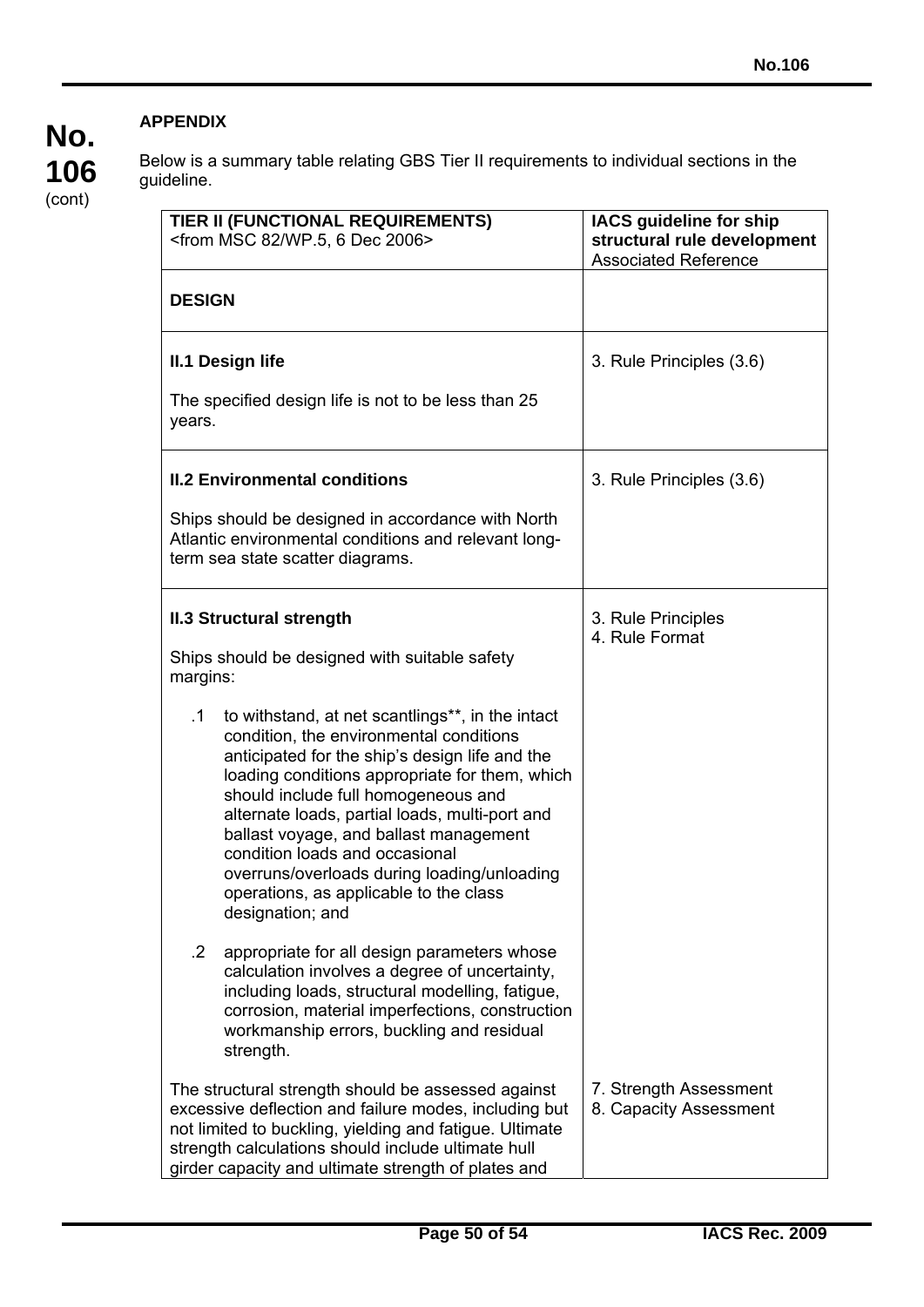| TIER II (FUNCTIONAL REQUIREMENTS)<br><from 2006="" 6="" 82="" dec="" msc="" wp.5,=""></from>                                                                                                                                                                                                                                                                                                                                                                                                                     | IACS guideline for ship<br>structural rule development<br><b>Associated Reference</b> |
|------------------------------------------------------------------------------------------------------------------------------------------------------------------------------------------------------------------------------------------------------------------------------------------------------------------------------------------------------------------------------------------------------------------------------------------------------------------------------------------------------------------|---------------------------------------------------------------------------------------|
| stiffeners. The ship's structural members should be<br>of a design that is compatible with the purpose of the<br>space and ensures a degree of structural continuity.<br>The structural members of ships should be designed<br>to facilitate load/discharge for all contemplated<br>cargoes to avoid damage by loading/discharging<br>equipment which may compromise the safety of the<br>structure.                                                                                                             |                                                                                       |
| ** The net scantlings should provide the structural<br>strength required to sustain the design loads,<br>assuming the structure in intact condition and<br>excluding any addition for corrosion.                                                                                                                                                                                                                                                                                                                 |                                                                                       |
| <b>II.4 Fatigue life</b><br>The design fatigue life should not be less than the                                                                                                                                                                                                                                                                                                                                                                                                                                  | 5. Application of rule<br>principles (5.3)                                            |
| ship's design life and should be based on the<br>environmental conditions in II.2.                                                                                                                                                                                                                                                                                                                                                                                                                               |                                                                                       |
| <b>II.5 Residual strength</b><br>Ships should be designed to have sufficient strength<br>to withstand the wave and internal loads in specified<br>damaged conditions such as collision, grounding or<br>flooding. Residual strength calculations should take<br>into account the ultimate reserve capacity of the hull<br>girder, including permanent deformation and post-<br>buckling behaviour. Actual foreseeable scenarios<br>should be investigated in this regard as far as is<br>reasonably practicable. | 5. Application of rule<br>principles (5.4)                                            |
| <b>II.6 Protection against corrosion</b><br>Measures are to be applied to ensure that net<br>scantlings required to meet structural strength<br>provisions are maintained throughout the specified<br>design life. Measures include, but are not limited to,<br>coatings, corrosion additions, cathodic protection,<br>impressed current systems, etc.                                                                                                                                                           | 3. Rule principles (3.4)                                                              |
| <b>II.6.1 Coating life</b>                                                                                                                                                                                                                                                                                                                                                                                                                                                                                       | 3. Rule principles (3.4)                                                              |
| Coatings should be applied and maintained in<br>accordance with manufacturers' specifications<br>concerning surface preparation, coating selection,<br>application and maintenance. Where coating is                                                                                                                                                                                                                                                                                                             |                                                                                       |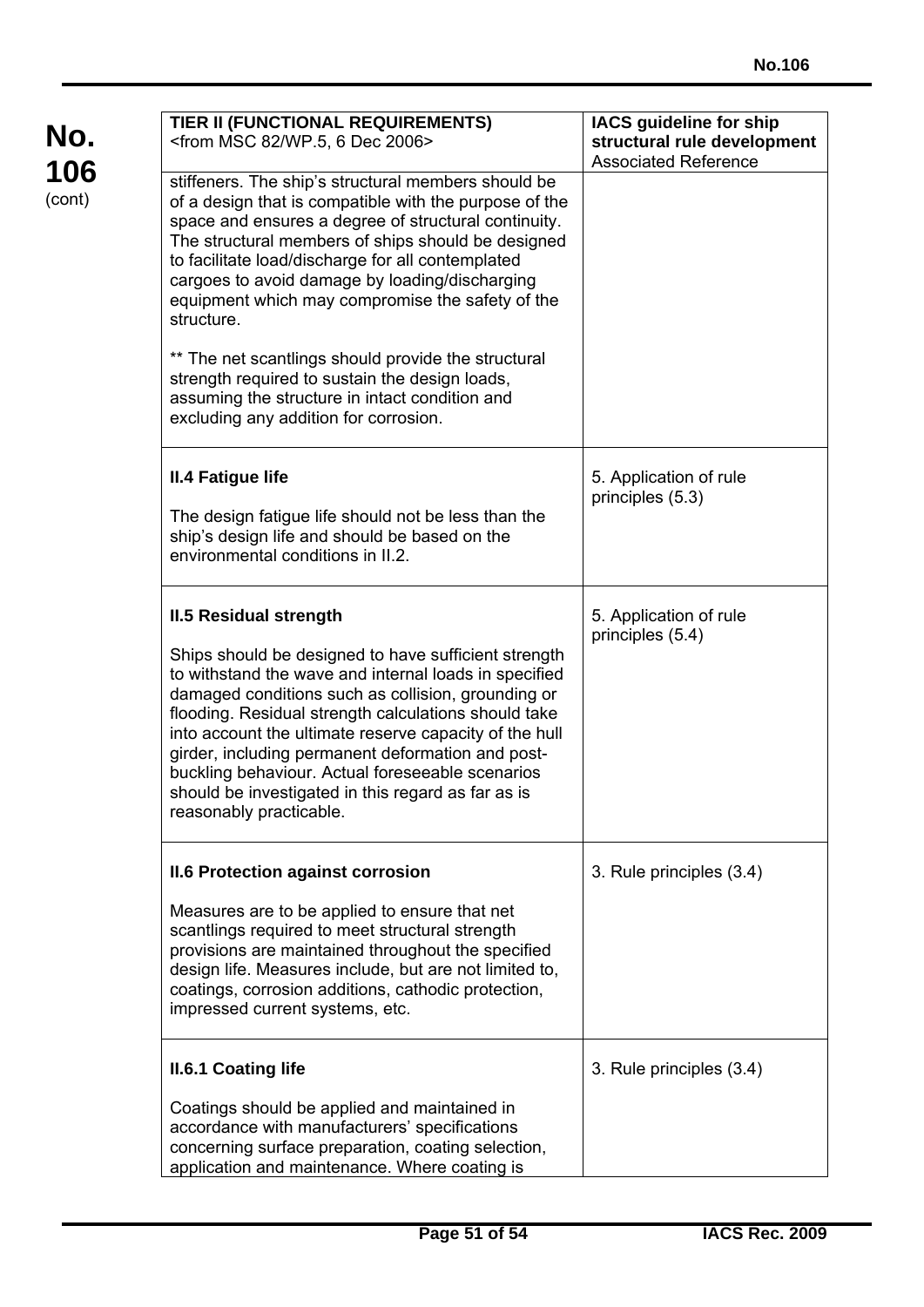| TIER II (FUNCTIONAL REQUIREMENTS)<br><from 2006="" 6="" 82="" dec="" msc="" wp.5,=""></from>                                                                                                                                                                                                                                                                                                                                                                                                                                                                                                                                                                                                                                                                                          | <b>IACS guideline for ship</b><br>structural rule development<br><b>Associated Reference</b> |
|---------------------------------------------------------------------------------------------------------------------------------------------------------------------------------------------------------------------------------------------------------------------------------------------------------------------------------------------------------------------------------------------------------------------------------------------------------------------------------------------------------------------------------------------------------------------------------------------------------------------------------------------------------------------------------------------------------------------------------------------------------------------------------------|----------------------------------------------------------------------------------------------|
| required to be applied, the design coating life is to be<br>specified. The actual coating life may be longer or<br>shorter than the design coating life, depending on the<br>actual conditions and maintenance of the ship.<br>Coatings should be selected as a function of the<br>intended use of the compartment, materials and<br>application of other corrosion prevention systems,<br>e.g. cathodic protection or other alternatives.                                                                                                                                                                                                                                                                                                                                            |                                                                                              |
| <b>II.6.2 Corrosion addition</b>                                                                                                                                                                                                                                                                                                                                                                                                                                                                                                                                                                                                                                                                                                                                                      | 3. Rule principles (3.5)                                                                     |
| The corrosion addition should be added to the net<br>scantling and should be adequate for the specified<br>design life. The corrosion addition should be<br>determined on the basis of exposure to corrosive<br>agents such as water, cargo or corrosive<br>atmosphere, or mechanical wear, and whether the<br>structure is protected by corrosion prevention<br>systems, e.g. coating, cathodic protection or by<br>alternative means. The design corrosion rates<br>(mm/year) should be evaluated in accordance with<br>statistical information established from service<br>experience and/or accelerated model tests. The<br>actual corrosion rate may be greater or smaller than<br>the design corrosion rate, depending on the actual<br>conditions and maintenance of the ship. |                                                                                              |
| <b>II.7 Structural redundancy</b>                                                                                                                                                                                                                                                                                                                                                                                                                                                                                                                                                                                                                                                                                                                                                     | 3. Rule principles                                                                           |
| Ships should be of redundant design and<br>construction so that localized damage of any one<br>structural member will not lead to immediate<br>consequential failure of other structural elements<br>leading to loss of structural and watertight integrity of<br>the ship.                                                                                                                                                                                                                                                                                                                                                                                                                                                                                                           |                                                                                              |
| II.8 Watertight and weathertight integrity                                                                                                                                                                                                                                                                                                                                                                                                                                                                                                                                                                                                                                                                                                                                            | 3. Rule principles (3.3)                                                                     |
| Ships should be designed to have adequate<br>watertight and weathertight integrity for the intended<br>service of the ship and adequate strength and<br>redundancy of the associated securing devices of<br>hull openings.                                                                                                                                                                                                                                                                                                                                                                                                                                                                                                                                                            |                                                                                              |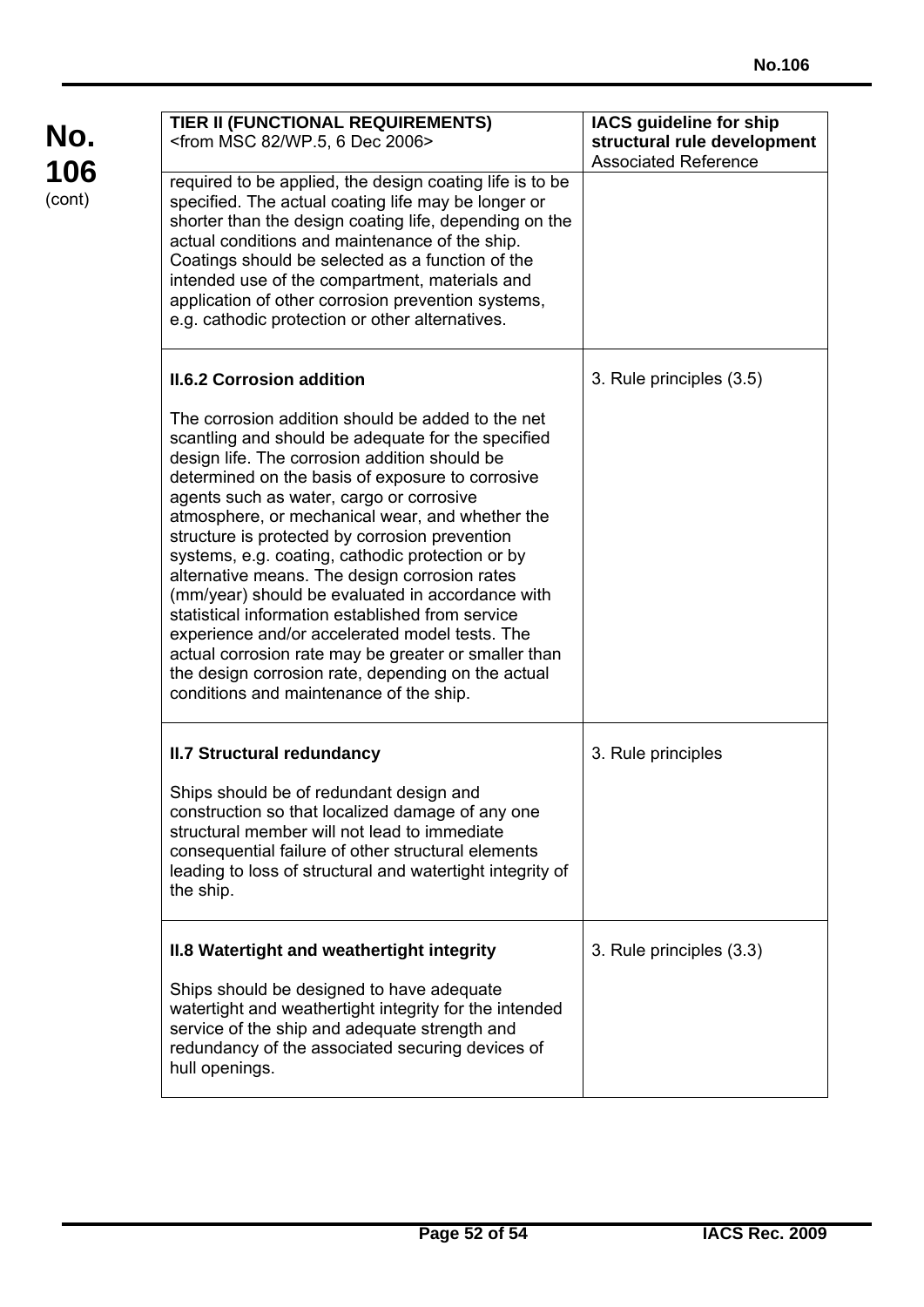| TIER II (FUNCTIONAL REQUIREMENTS)<br><from 2006="" 6="" 82="" dec="" msc="" wp.5,=""></from>                                                                                                                                                                                                                                                                                                                                                                  | <b>IACS guideline for ship</b><br>structural rule development<br><b>Associated Reference</b> |
|---------------------------------------------------------------------------------------------------------------------------------------------------------------------------------------------------------------------------------------------------------------------------------------------------------------------------------------------------------------------------------------------------------------------------------------------------------------|----------------------------------------------------------------------------------------------|
| <b>II.9 Human element considerations</b><br>Ships should be designed and built using ergonomic<br>design principles to ensure safety during operations,<br>inspection and maintenance of ship's structures.<br>These considerations should include stairs, vertical<br>ladders, ramps, walkways and standing platforms<br>used for permanent means of access, the work<br>environment and inspection and maintenance<br>considerations.                       | 3. Rule principles (3.3)                                                                     |
| <b>II.10 Design transparency</b><br>Ships should be designed under a reliable, controlled<br>and transparent process made accessible to the<br>extent necessary to confirm the safety of the new as-<br>built ship, with due consideration to intellectual<br>property rights. Readily available documentation<br>should include the main goal-based parameters and<br>all relevant design parameters that may limit the<br>operation of the ship.            | 2. Rule development                                                                          |
| <b>CONSTRUCTION</b>                                                                                                                                                                                                                                                                                                                                                                                                                                           |                                                                                              |
| <b>II.11 Construction quality procedures</b><br>Ships should be built in accordance with controlled<br>and transparent quality production standards with<br>due regard to intellectual property rights. The ship<br>construction quality procedures should include, but<br>not be limited to, specifications for material,<br>manufacturing, alignment, assembling, joining and<br>welding procedures, surface preparation and coating.                       | 9. Materials, welding and<br>fabrication                                                     |
| <b>II.12 Survey</b><br>A survey plan should be developed for the<br>construction phase of the ship, taking into account<br>the ship type and design. The survey plan should<br>contain a set of requirements, including specifying<br>the extent and scope of the construction survey(s)<br>and identifying areas that need special attention<br>during the survey(s), to ensure compliance of<br>construction with mandatory ship construction<br>standards. | 2. Rule development                                                                          |